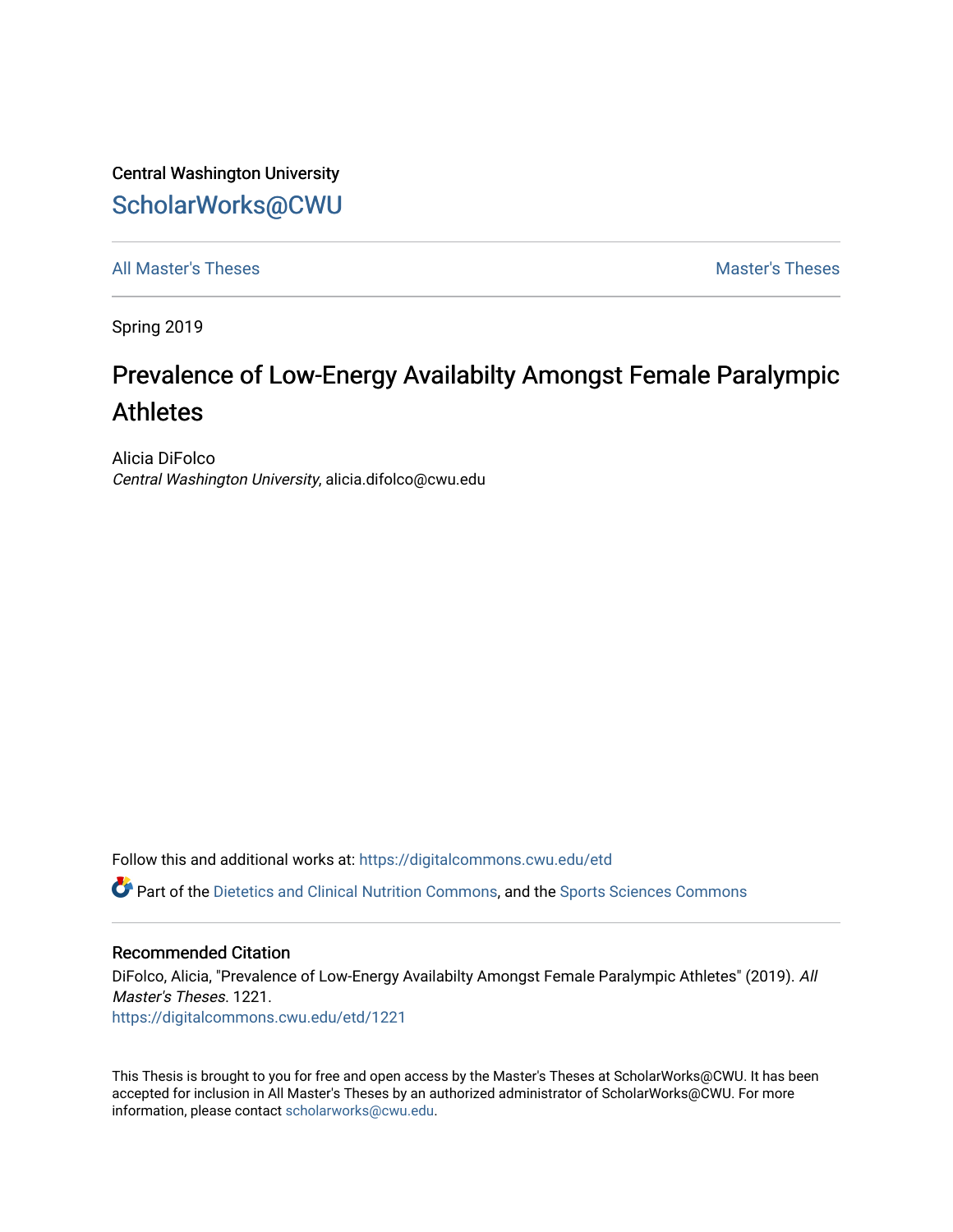## PREVALENCE OF LOW-ENERGY AVAILABILITY AMONGST

## FEMALE PARALYMPIC ATHLETES

A Thesis

\_\_\_\_\_\_\_\_\_\_\_\_\_\_\_\_\_\_\_\_\_\_\_\_\_\_\_\_\_\_\_\_\_\_

Presented to

The Graduate Faculty

Central Washington University

\_\_\_\_\_\_\_\_\_\_\_\_\_\_\_\_\_\_\_\_\_\_\_\_\_\_\_\_\_\_\_\_\_\_\_

In Partial Fulfillment

of the Requirements for the Degree

Master of Science

Nutrition

by

\_\_\_\_\_\_\_\_\_\_\_\_\_\_\_\_\_\_\_\_\_\_\_\_\_\_\_\_\_\_\_\_\_\_\_

Alicia Gabriella DiFolco

May 2019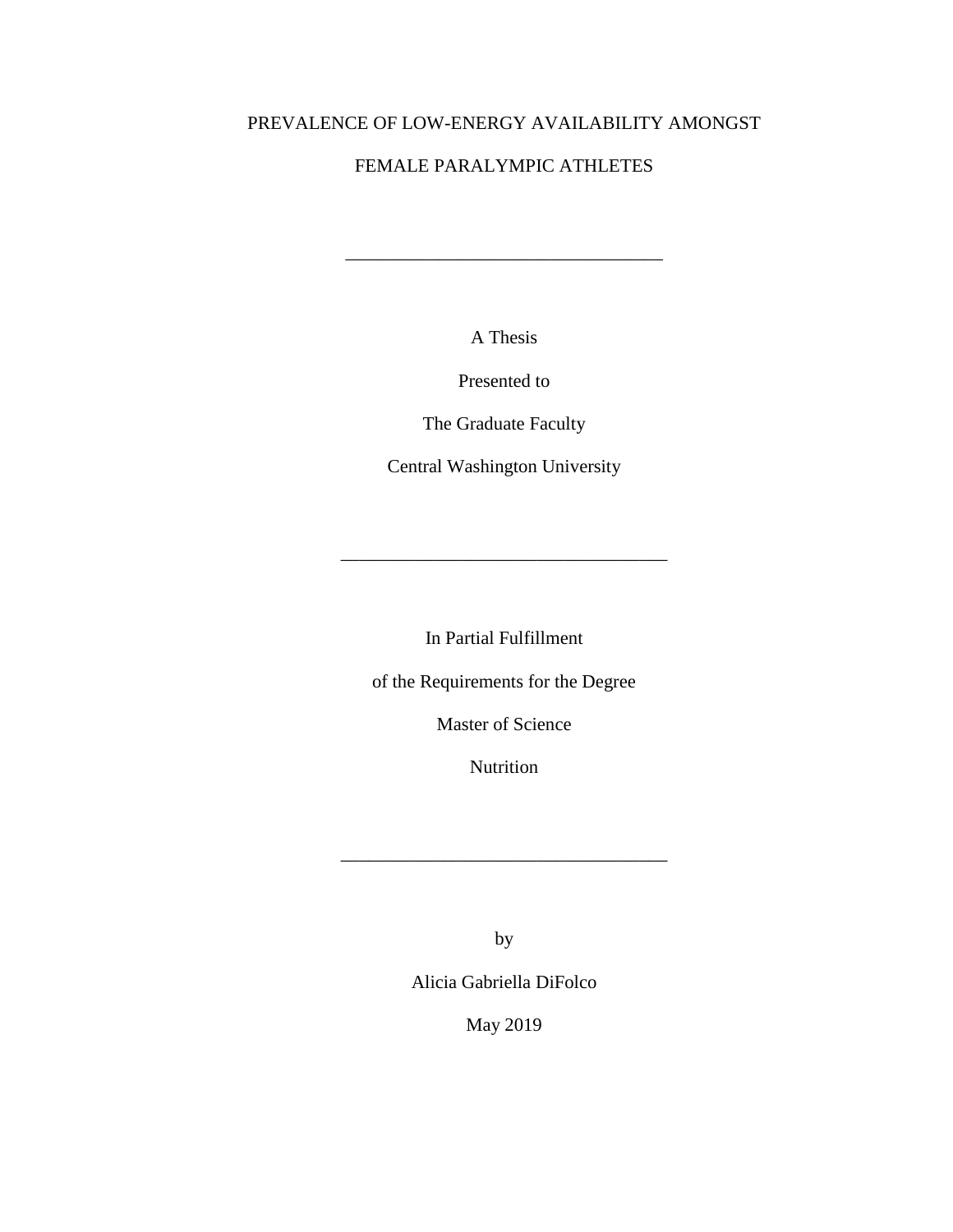### CENTRAL WASHINGTON UNIVERSITY

#### Graduate Studies

We hereby approve the thesis of

Alicia Gabriella DiFolco

Candidate for the degree of Master of Science

## APPROVED FOR THE GRADUATE FACULTY

Dr. Kelly Pritchett, Committee Chair

Dr. Robert Pritchett

\_\_\_\_\_\_\_\_\_\_\_\_\_\_ \_\_\_\_\_\_\_\_\_\_\_\_\_\_\_\_\_\_\_\_\_\_\_\_\_\_\_\_\_\_\_\_\_\_\_\_\_\_\_\_\_

\_\_\_\_\_\_\_\_\_\_\_\_\_\_ \_\_\_\_\_\_\_\_\_\_\_\_\_\_\_\_\_\_\_\_\_\_\_\_\_\_\_\_\_\_\_\_\_\_\_\_\_\_\_\_\_

\_\_\_\_\_\_\_\_\_\_\_\_\_\_ \_\_\_\_\_\_\_\_\_\_\_\_\_\_\_\_\_\_\_\_\_\_\_\_\_\_\_\_\_\_\_\_\_\_\_\_\_\_\_\_\_

\_\_\_\_\_\_\_\_\_\_\_\_\_\_ \_\_\_\_\_\_\_\_\_\_\_\_\_\_\_\_\_\_\_\_\_\_\_\_\_\_\_\_\_\_\_\_\_\_\_\_\_\_\_\_\_

Dr. Elizabeth Broad

Dean of Graduate Studies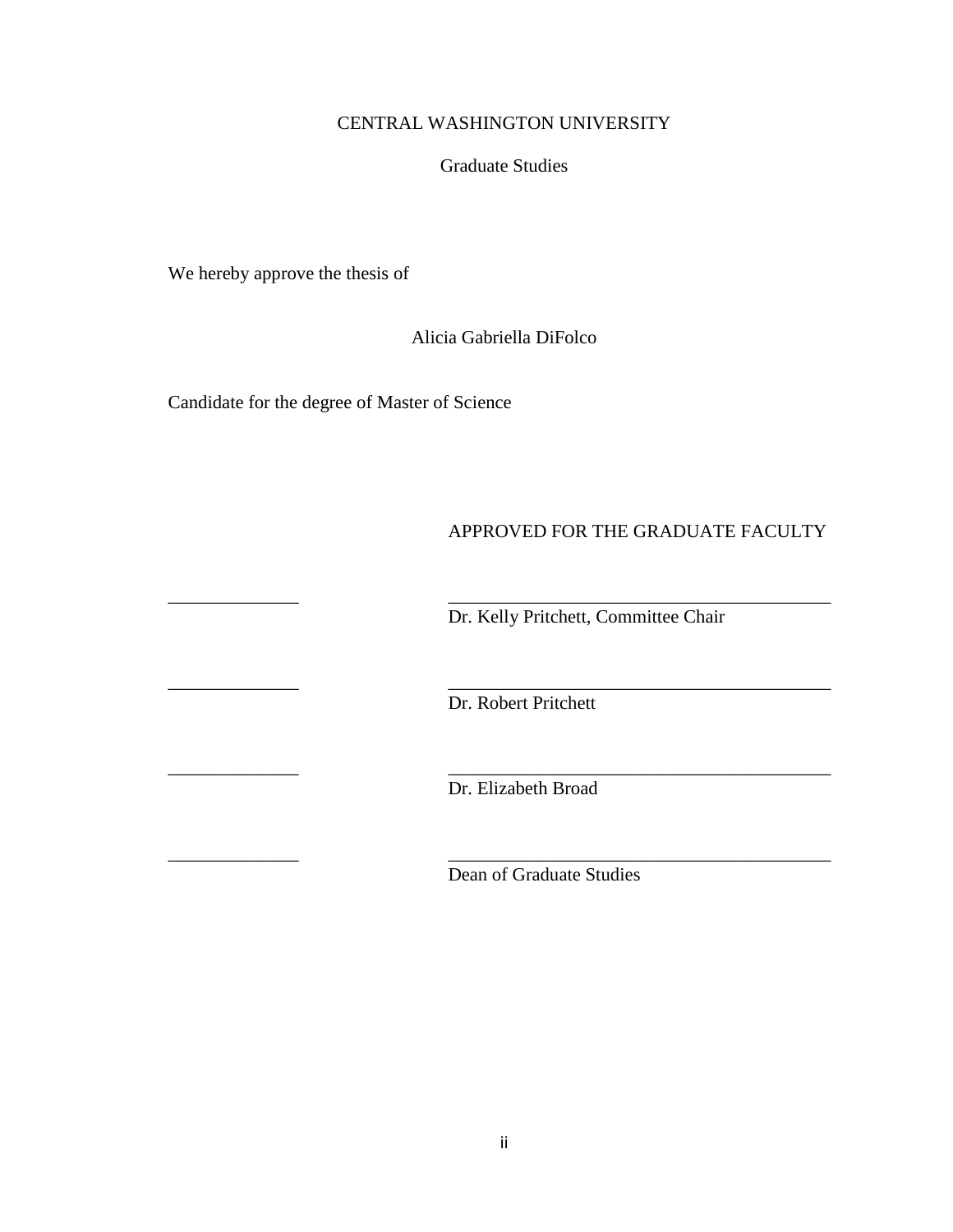#### ABSTRACT

# PREVALENCE OF LOW-ENERGY AVAILABILITY AMONGST FEMALE PARALYMPIC ATHLETES

by

Alicia Gabriella DiFolco

May 2019

The prevalence of low-energy availability (LEA) in able-bodied female athletes has been extensively examined; however, research has yet to examine LEA in Paralympic athletes. Therefore, the purpose of this study was to examine the risk of LEA and related symptoms including menstrual health, hormonal profiles, and bone mineral density (BMD) in female para-athletes. Female national para-athletes (*n* = 9) completed 7-day food and activity logs, Low Energy Availability in Females Questionnaire (LEAF-Q) and Eating Disorder Examination Questionnaire (EDE-Q), Dual energy X-Ray Absorptiometry (DXA) scans, and hormonal profile blood spot testing. LEAF-Q results suggested that 78% of athletes were considered "at-risk" for LEA, while energy availability calculations based on energy intake (EI) and exercise energy expenditure (EEE) suggested that none of the participants had LEA ( $\langle 30 \text{ kcal/kg FFM}^{-1} \text{.day}^{-1}$ ). Menstrual dysfunction was reported in four participants who were also taking hormonal contraceptives. Hormonal blood spot tests suggested that progesterone was low in 67% of the participants  $(2.1 + 0.3 \text{ nmol/L})$ , with no trends between those considered "at-risk" and "not at-risk" for LEA using LEAF-Q. Triiodothyronine (T3) and estradiol levels were within normal range for all participants. Insulin-growth factor (IGF-1) was elevated ( $>$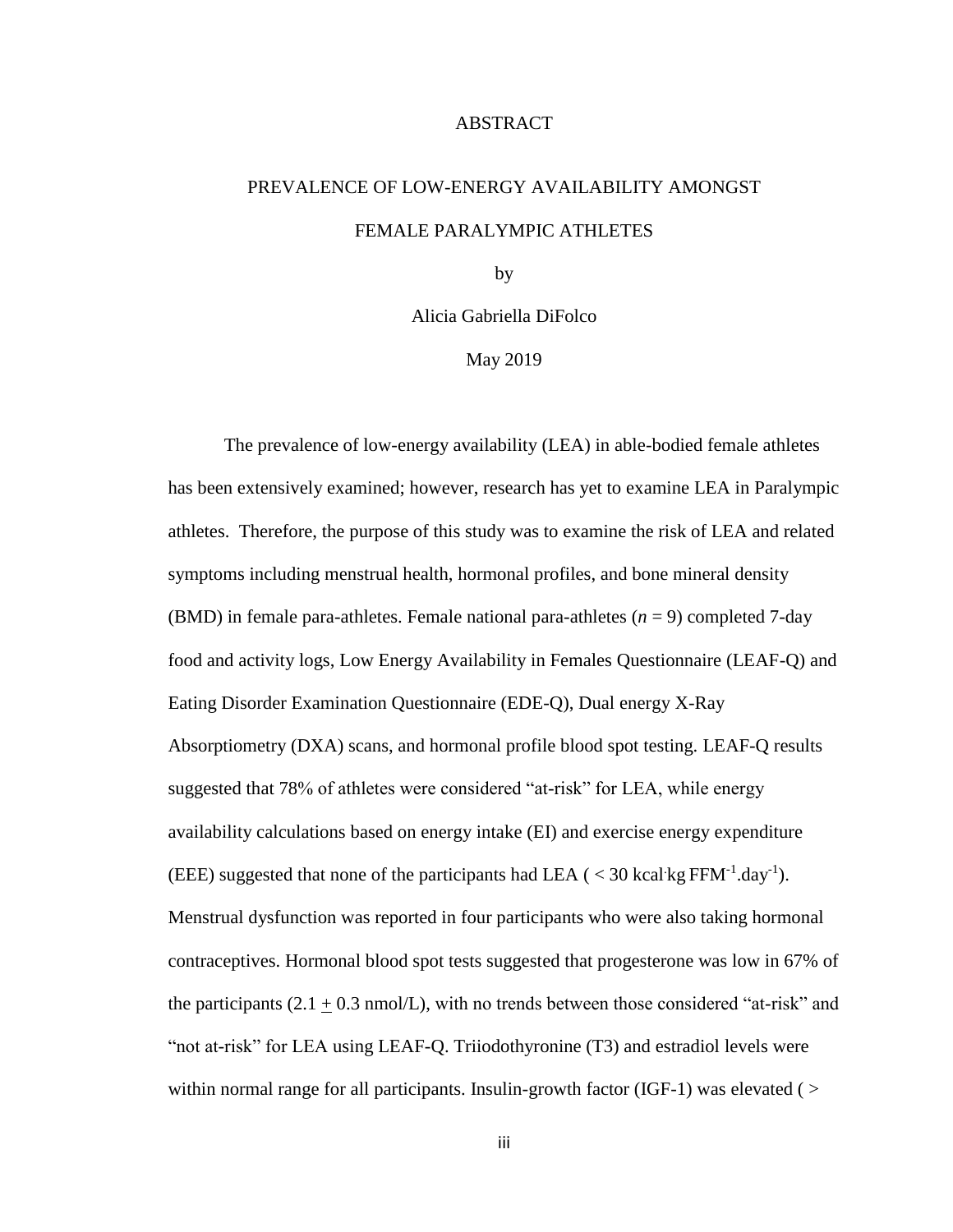13.1-39.2 nmol/L) in 22% of athletes. Five participants (56%) had clinically low BMD in the hip regional score  $(< -2 z$ -score), one of which reported a bone-related injury within the past year. Based on the LEAF-Q and DXA scans risk of LEA appears to be high; however, according to the EDE-Q and EA calculation risk of LEA appears to be low. This considerable discrepancy in the assessment tools suggests the need for further investigation using a larger sample size and a wide range of assessment tools to determine which are most effective for assessing energy availability in female paraathletes.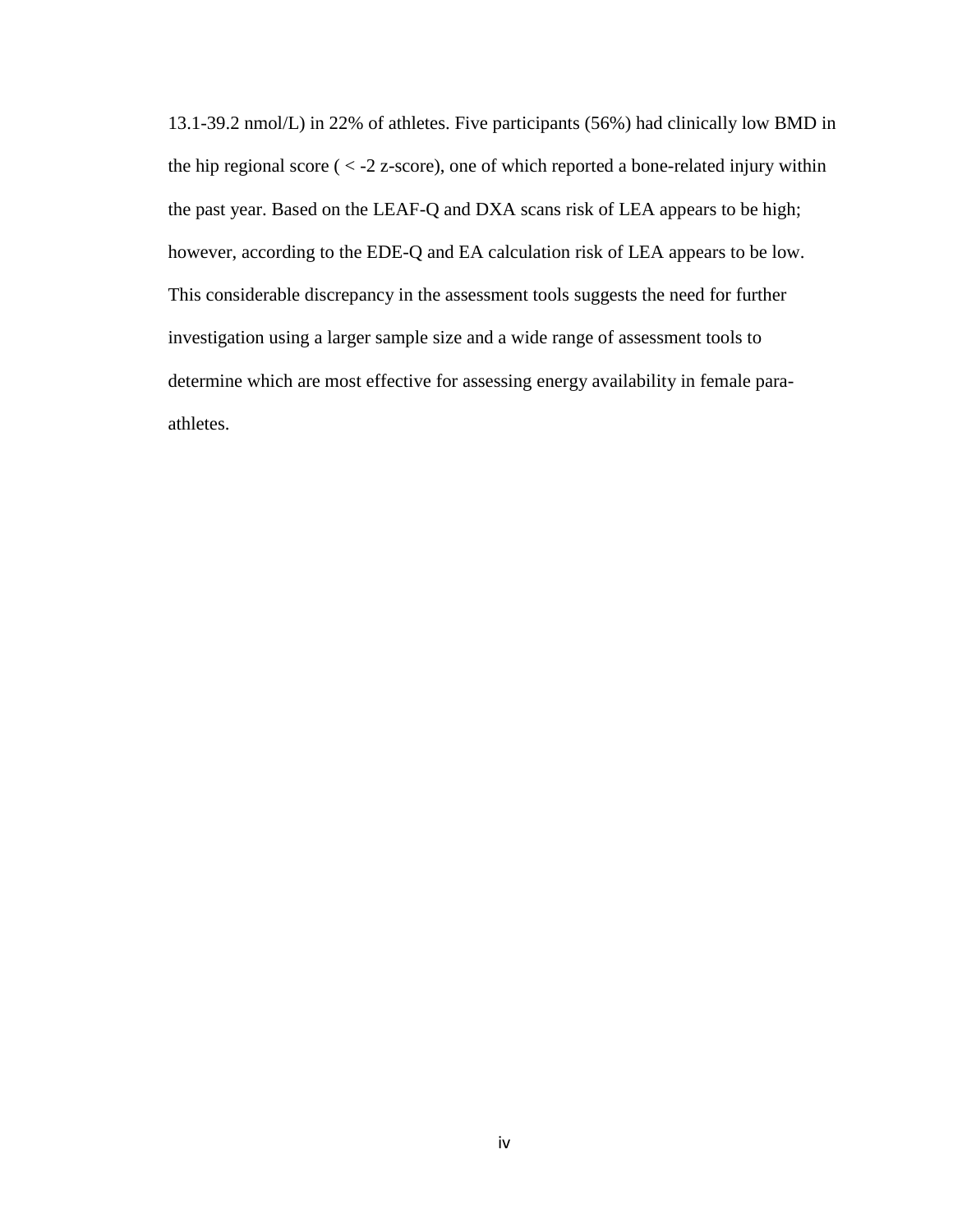#### ACKNOWLEDGMENTS

I would like to take this opportunity to thank my incredible committee chair Dr. Kelly Pritchett for her time, leadership, knowledge, and guidance throughout this project. Additionally, I extend the sincerest of thanks to Dr. Robert Pritchett and Dr. Elizabeth Broad for offering their time, mentorship, and knowledge to this project. Thank you to the United States Olympic Committee and the University of Illinois for their cooperation and allowing the use of their facilities to carry out this research. Last but not least, thank you to all of the participants that willingly and voluntarily chose to be apart of this study. Without a true team effort, this project would not have been possible. Thank you to all!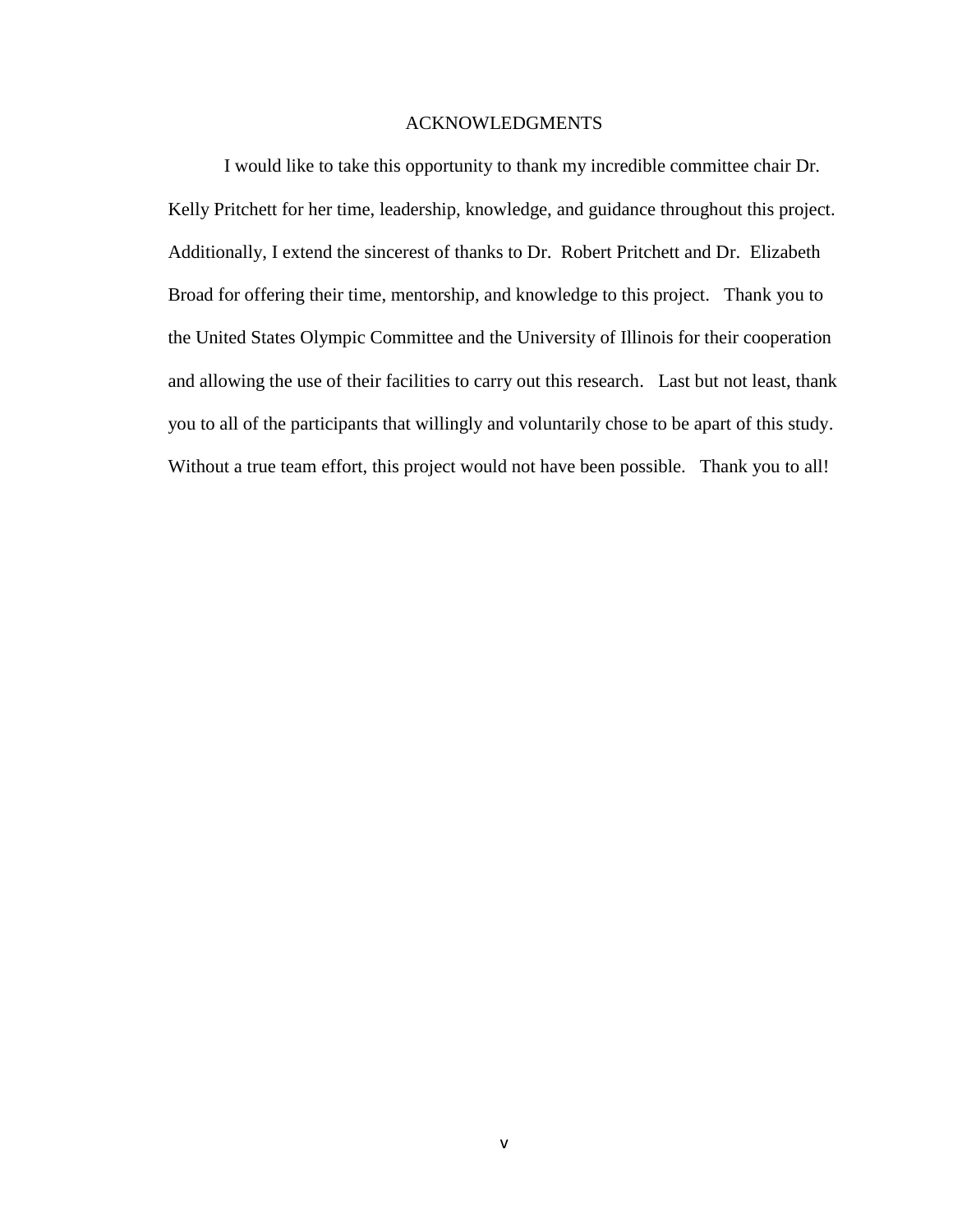# TABLE OF CONTENTS

| Chapter      | Page |
|--------------|------|
| I            |      |
| $\mathbf{I}$ |      |
|              |      |
|              |      |
|              |      |
|              |      |
|              |      |
|              |      |
|              |      |
|              |      |
|              |      |
|              |      |
|              |      |
|              |      |
|              |      |
| Ш            |      |
|              |      |
|              |      |
|              |      |
|              |      |
|              |      |
|              |      |
|              |      |
|              |      |
|              |      |
| IV           | 41   |
|              |      |
|              |      |
|              |      |
|              |      |
| V            |      |
| VI           |      |
|              |      |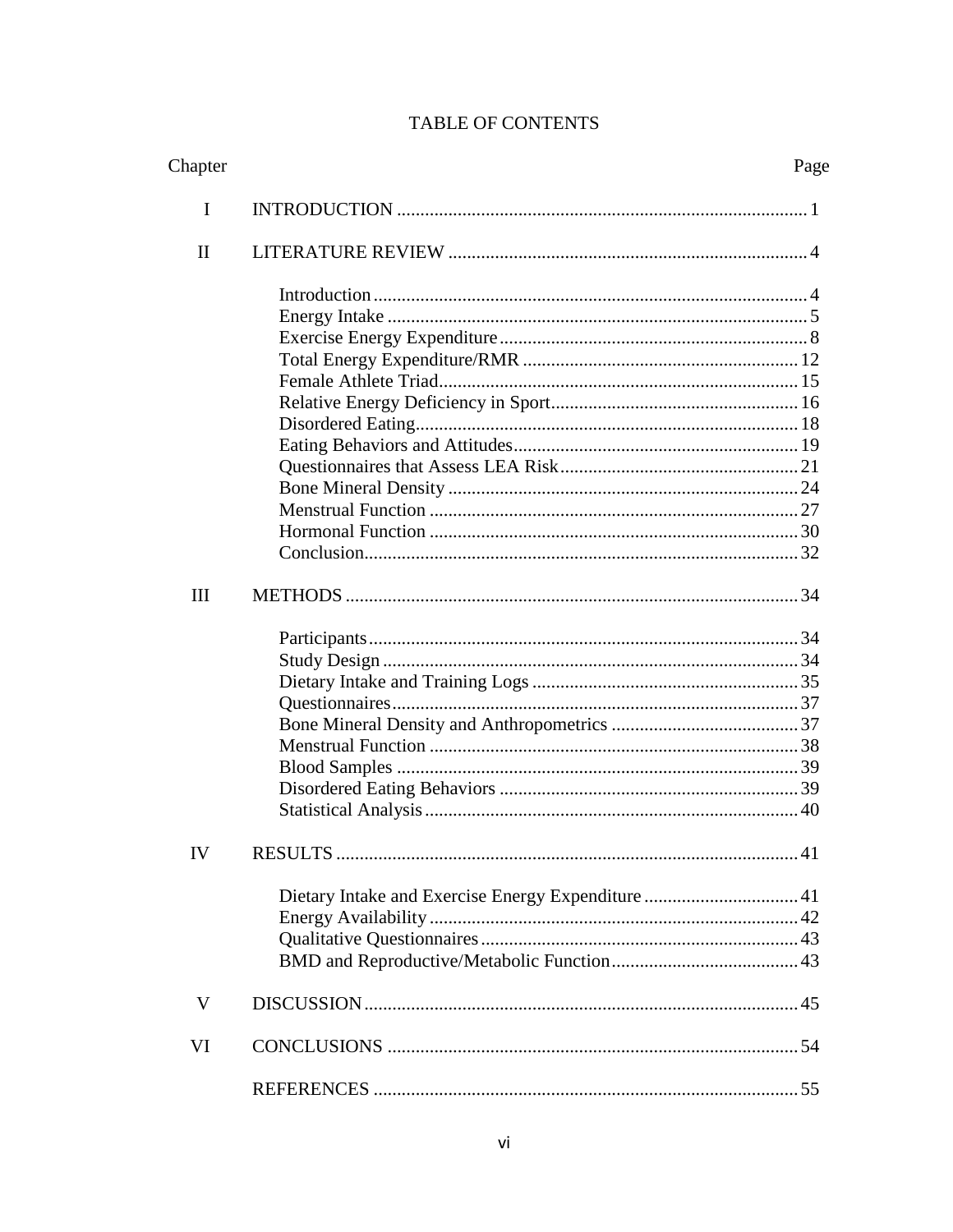# LIST OF TABLES

| Table          |                                                                              | Page |
|----------------|------------------------------------------------------------------------------|------|
|                | Method for assessing EA based on food/activity logs                          |      |
| 2              | Participant ( $n = 9$ ) descriptive characteristics and dietary and training |      |
| $\overline{2}$ | Metabolic and reproductive hormone concentrations, bone density, and         |      |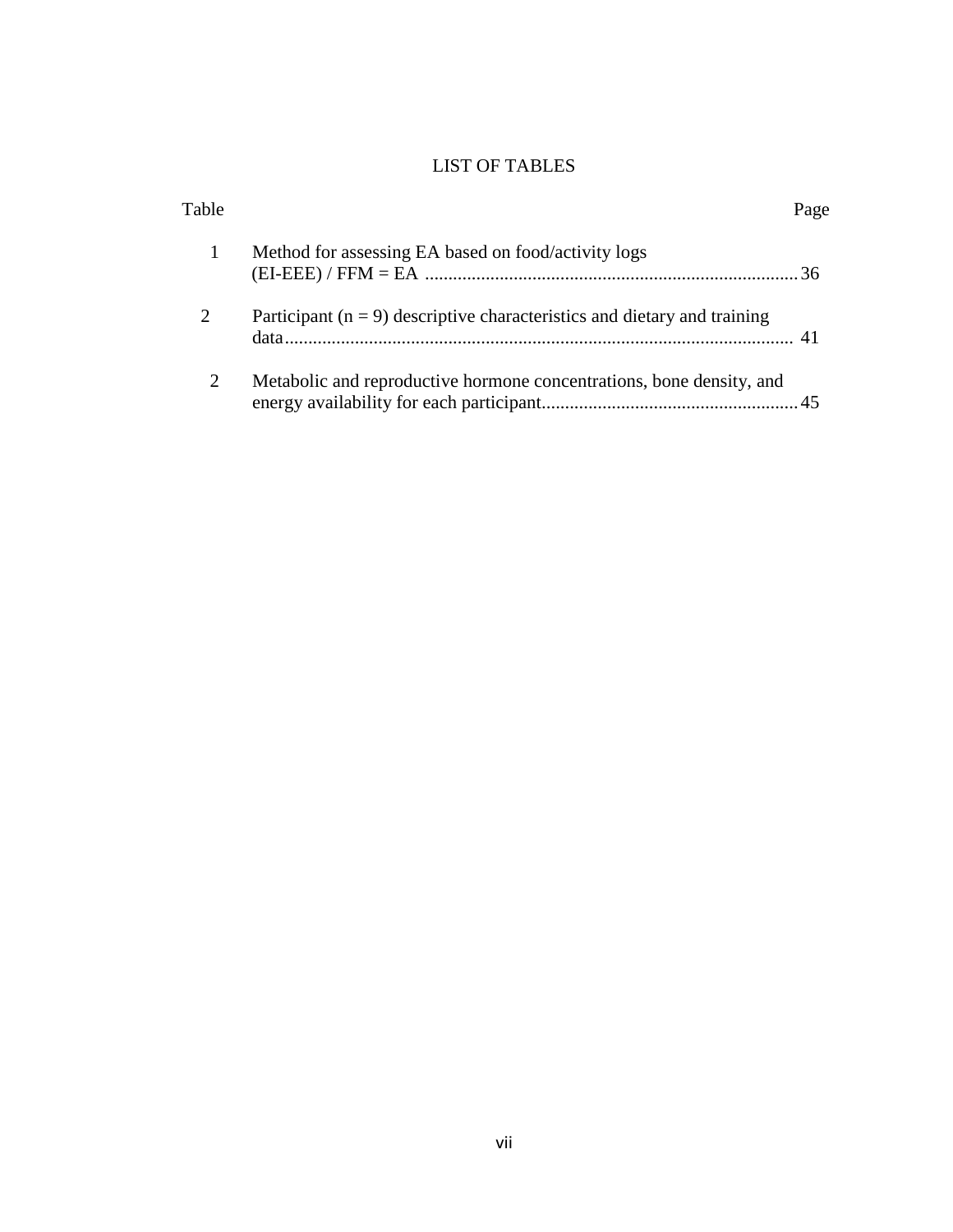#### I. INTRODUCTION

Low Energy Availability (LEA) was initially described in female athletes as the *Female Athlete Triad* (Triad). The Triad consists of three interrelated conditions including energy deficiency, low bone mineral density, and menstrual dysfunction (1, 2, 3). These conditions are each characterized on a spectrum ranging from optimal health to a disease state and range in symptoms and severity (2). In addition, any of these conditions may be experienced in solitude or in combination with one another to be diagnosed with the Triad. The Triad can lead to decreased athletic performance, increased risk for injury, and serious short and long-term health consequences. This highlights the need for early detection, diagnosis and treatment of these medical conditions amongst all female populations, particularly athletes (2, 4). While LEA had originally been seen as more common among the female athlete population, it became evident that "energy deficiency" also affects males as well. Therefore, an expansion of the Triad, referred to as *Relative Energy Deficiency in Sport (RED-S),* was recently introduced to include a broader spectrum of health and performance outcomes and further aspects of physiological functioning that result from an energy deficiency in both men and women (5, 6). RED-S results in impaired physiological functioning of hormonal and reproductive pathways including menstrual health, bone mineral density, protein synthesis, metabolic rate, immunity, and cardiovascular health (5, 6).

EA is defined as energy intake (kcals) minus energy expended during exercise (kcals) divided by kilograms (kg) of fat-free mass (FFM). The amount of energy remaining after exercise energy expenditure is necessary to support basic metabolic and physiological functioning (7, 2). Thus, an athlete has low energy availability when they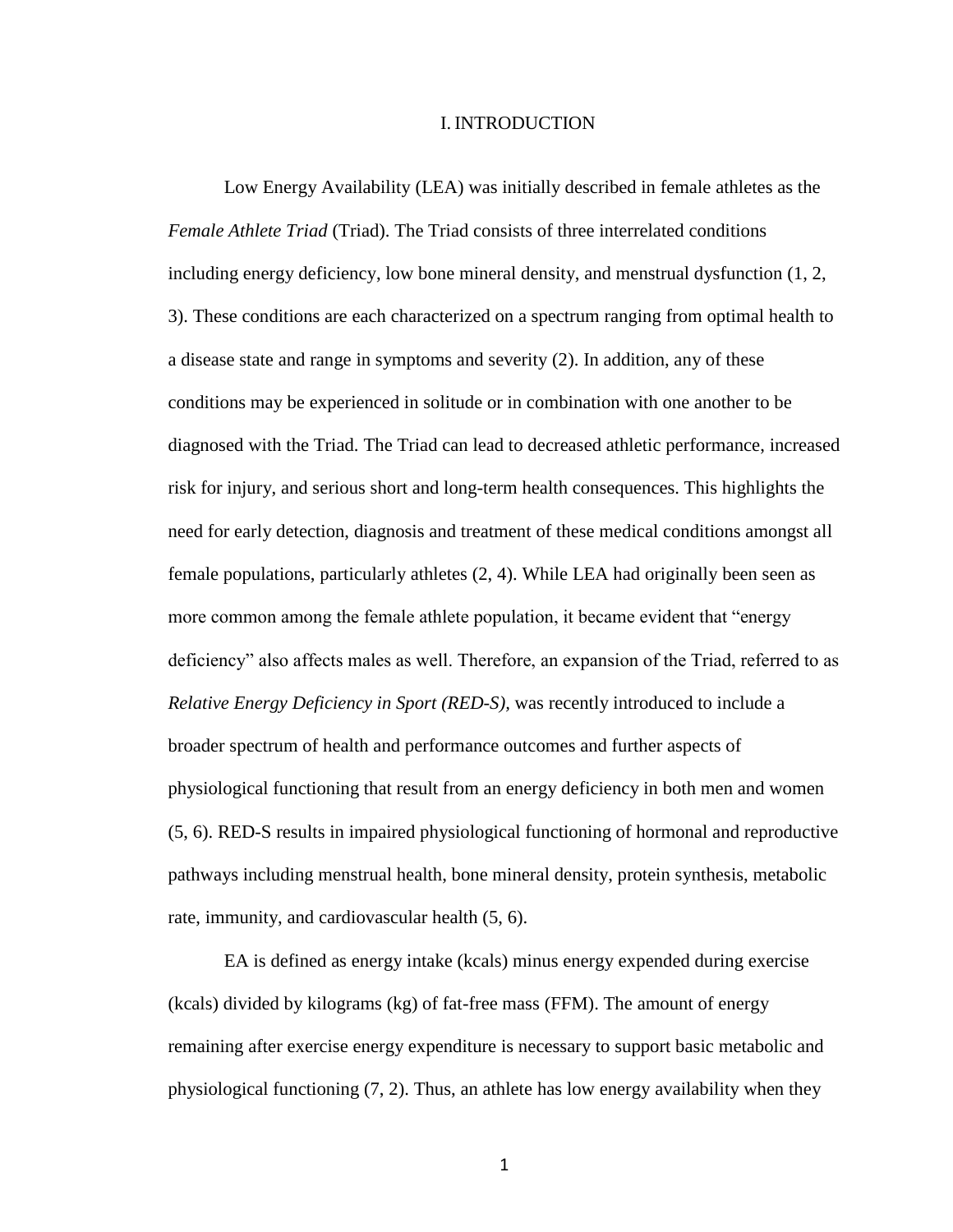fail to consume sufficient energy to support the energy expended in exercise, as well as the energy needed to support basic metabolic functioning. Although discrepancies exist in the literature  $(8)$ , the low energy availability threshold is recognized as  $<$  30 kcal kg FFM<sup>-</sup>  $1$ .day<sup>-1</sup> in adult able-bodied females (4). While this definition is well established in the able-bodied population, it may be inappropriately applied to para-athletes. Differences in active muscle composition, mobility, metabolic systems including the reduction in sympathetic nervous system in athletes with paralysis, and other injury-related factors affect the ability to determine the proper LEA threshold in para-athletes (1, 9, 10). In addition, para-athletes may have varying energy requirements, different factors influencing bone health, and menstrual function compared to the able-bodied population, making this research even more vital (1, 10).

Furthermore, para-athletes may have lower energy needs and intakes due to differences in body composition including a lower FFM and higher body fat (1). In a study comparing able-bodied and paraplegic subjects, fat free mass (FFM) and resting metabolic rate (RMR) were lower in the paraplegic group compared to the control subjects. However, after adjustments were made for FFM, RMR did not differ between the able-bodied and paraplegic groups, suggesting that metabolic activity may be similar for fat free mass components. Therefore, energy expenditure relative to muscle mass in the paraplegic population may similar to that of their able-bodied counterparts (9).

In para-athletes, bone mineral density (BMD) varies in comparison to the ablebodied population, making it difficult to determine the true cause of low BMD as it relates to energy availability. Specifically, skeletal loading is significantly reduced in some para-athletes, especially those with SCI, which can lead to disuse osteoporosis and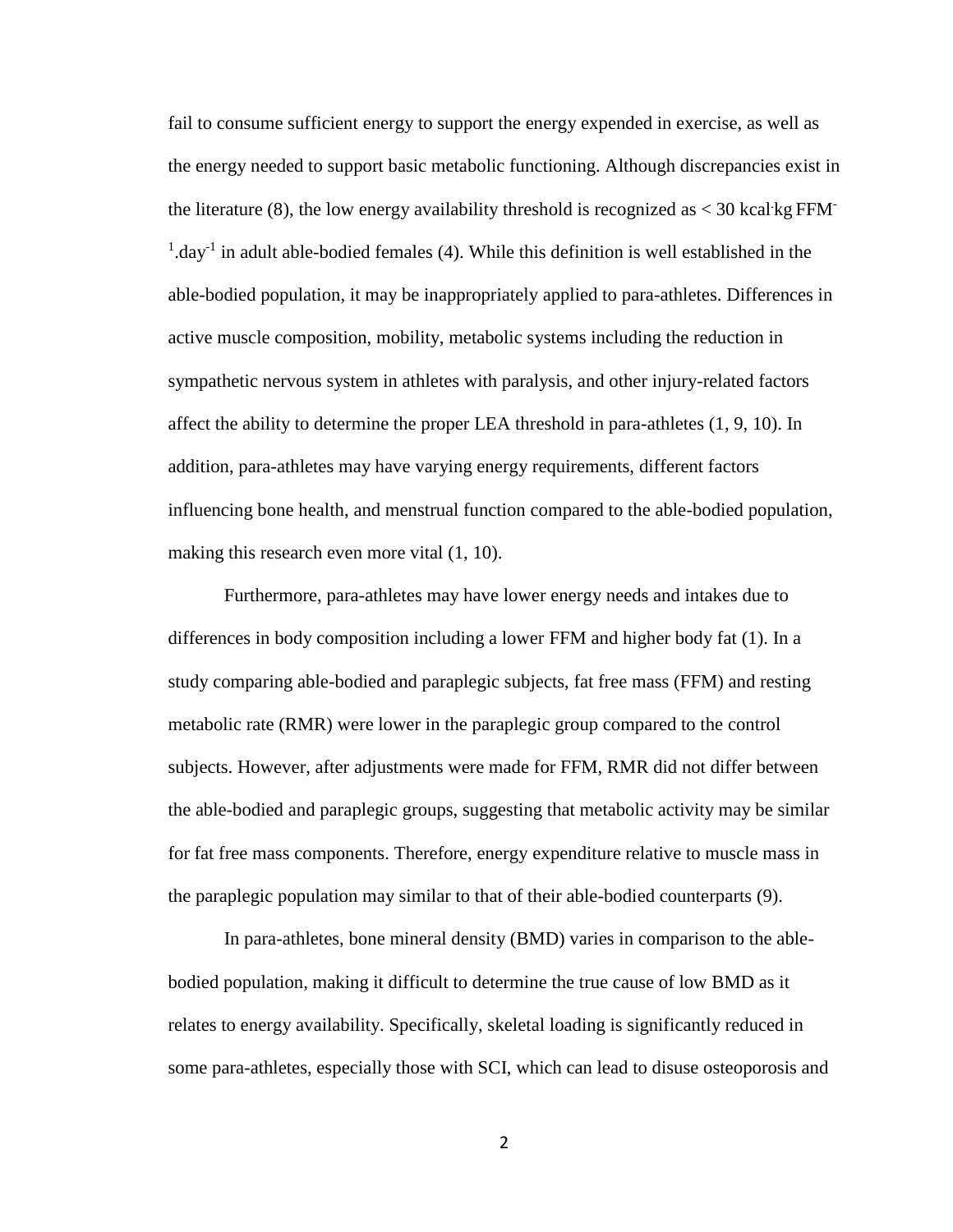osteopenia that directly causes a decrease in BMD compared to their able-bodied counterparts. Therefore, the effects of LEA on bone in para-athletes has yet to be determined and needs further investigation with the consideration of baseline effects of the athlete's underlying impairment (6). Menstrual dysfunction is another condition that leads to decreased BMD; however, the cause can be difficult to determine in the Paralympic population due to effects of the injury and trauma on the regulation of sex hormones. It is known that menstrual dysfunction can present itself in able-bodied athletes if they have LEA ( $<$  30 kcal kg FFM<sup>-1</sup>.day<sup>-1</sup>). However, there is limited research examining the effects of low energy availability on menstrual health in para-athletes, separate to the injury-related effects (10).

While research examining the prevalence of LEA has been extensively conducted in able-bodied female athletes, research has yet to examine para-athletes. Furthermore, current recommendations for able-bodied athletes may erroneously be applied to athletes with disabilities. As the Paralympic movement continues to grow, this research is warranted to provide assessment and treatment recommendations for the sports medicine team (physicians, trainers, coaches, dietitians, and other personnel), and coaches (1). Therefore, the purpose of this study was to examine the risk of low energy availability and related symptoms including menstrual health, hormonal disturbances, bone mineral density, and metabolic and physiological functioning amongst female Paralympic athletes.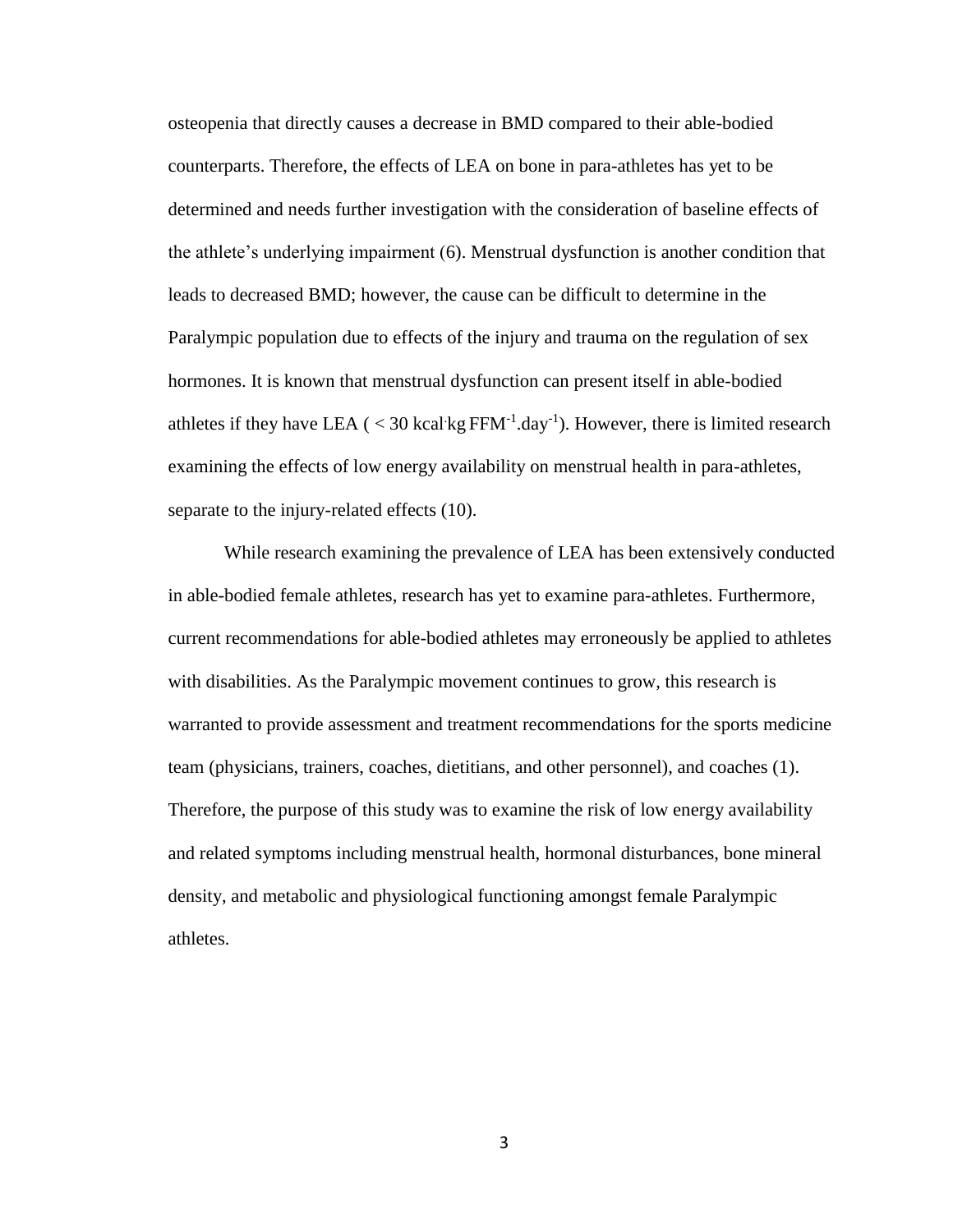#### II. LITERATURE REVIEW

#### *Introduction*

Paralympic sport originated from Dr. Ludwig Guttmann, a specialist in spinal injuries in Buckinghamshire, who used sport as an integral part of the treatment in paraplegic patients. From there, the exposure of para athletes and sport began, leading to the the first ever Paralympic games in 1960, held in Rome (11). Since this time, the Paralympic movement has expanded and grown exponentially into an internationally recognized elite sporting event that featured over 4300 athletes in the 2016 Summer Paralympic in Rio and a record number of athletes that competed in the 2018 Winter Paralympics (1, 6). This large increase in participation has necessitated the need for determining appropriate energy intake guidelines and reference ranges in order to ensure adequate energy availability for safe competition in sport. Additionally, further research will allow for early detection, diagnosis, and treatment of energy-deficient complications and issues to prevent injury and disordered eating behaviors.

Paralympic athletes include those that have one of the following impairments: spinal cord injury (SCI), cerebral palsy (CP), brain injury, amputation, spina bifida, visual impairment, and Les Autres (other impairments such as dwarfism). A review of literature was conducted between September 2018-January 2019 using a variety of different literature outlets: *PubMed*, *Journal of Sports Medicine*, *CWU Interlibrary Loan* (ILLIAD), and other sport nutrition-related journals. Topics that were searched included, bone mineral density (BMD), menstrual function, low energy availability (LEA), Paralympic athletes, SCI, energy intake (EI), exercise energy expenditure (EEE), and total energy expenditure (TEE) in relation to para athletes with various forms of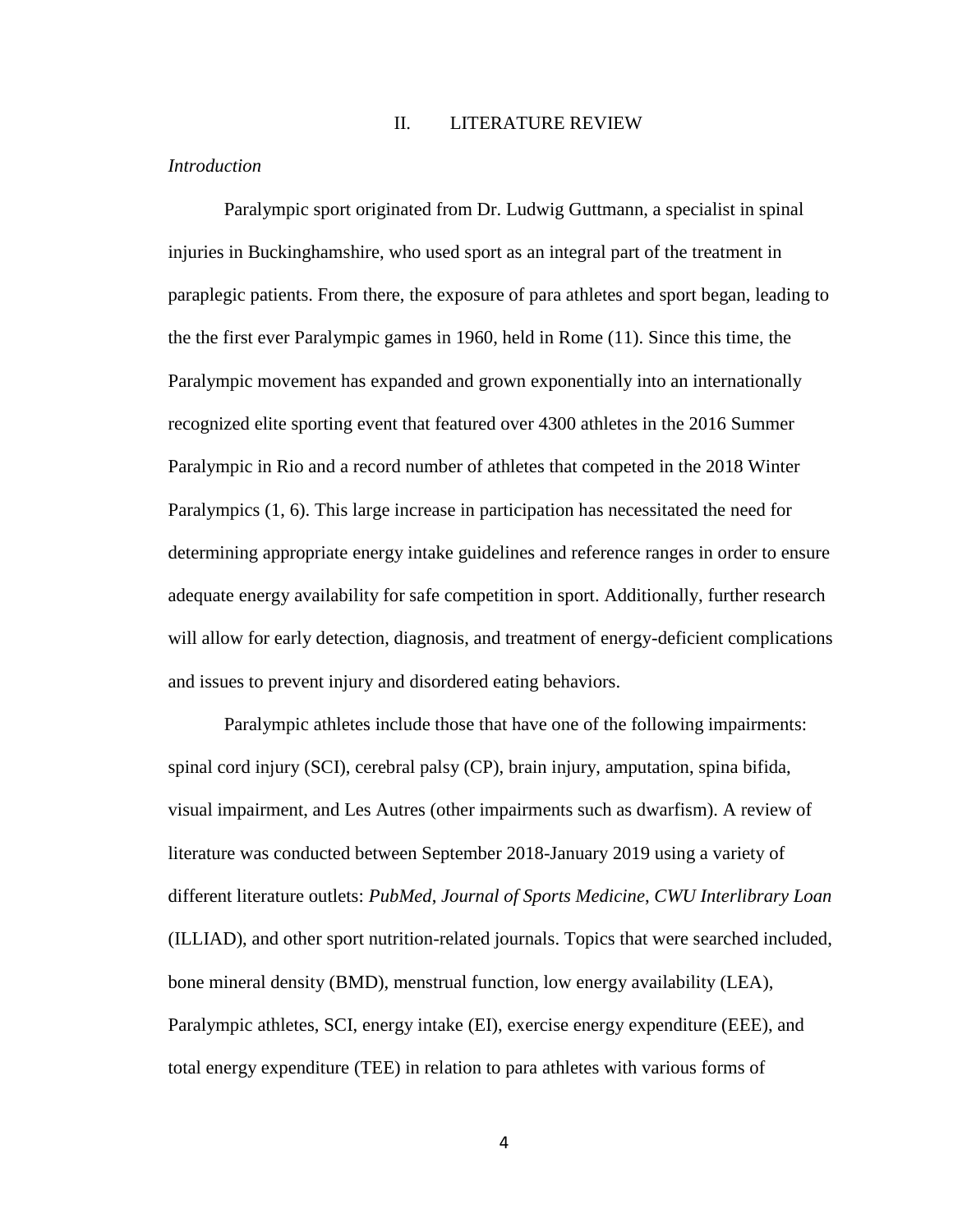impairment. Based on the limited research on this specific population, literature examining these topics in able-bodied athletes has been included as well.

#### *Energy Intake*

Adequacy of energy intake for training, body composition, growth and development is very important. Additionally, energy intake must be measured to determine whether an individual is experiencing an energy balance, deficiency, or excess energy as it relates to energy expenditure. One of the greatest challenges is recording energy intake accurately by means of self-reported measures (6). This unveils the issue of accurately assessing an athlete's energy status, as energy intake is a vital component of determining whether sufficient energy is available to support the cost of exercise and bodily functions needed for training and optimal performance. Additionally, this could lead to an inappropriate intervention for the athlete depending on if the athlete was found to have low-, moderate- or high- energy availability (12). Errors could exist in the form of participant underreporting or over-reporting of actual dietary intake, time period selected for the food record, variation amongst foods recorded, and inaccuracies of dietary analysis software programs that generate nutrient intake data.

In capturing dietary intake, different methods are available depending on the time, resources, and capabilities that are available to the researcher. Food frequency questionnaires (FFQ), dietary recalls, and food records are some of the most commonly used assessment methods in research. While FFQ's are of great use when assessing nutrient status, it doesn't provide information on timing of food, combinations of food at meals, and relies heavily on participant memory. Food records have been found to be the most preferred method for obtaining estimates of actual dietary intake (13). However, this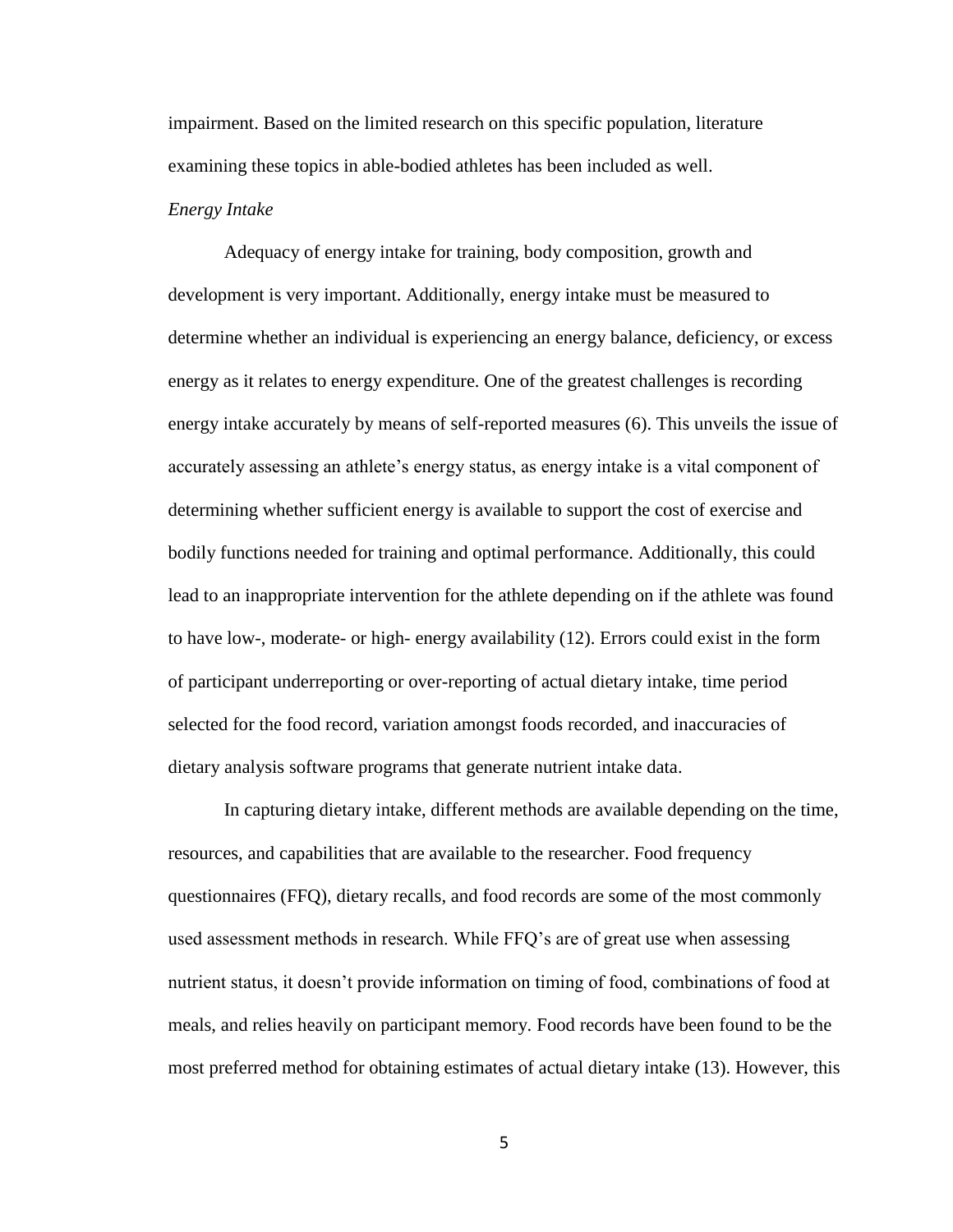method also presents the most room for error in participant reporting, specifically underreporting, and accurately quantifying portion sizes of food, which can account for 10- 45% variability in energy intake. Some studies have noted that the longer the period of food recording is, the greater the likelihood of recording fatigue (14). However, this may be less likely when using athletes that are familiar with the practice of intricate daily food recording of metrics around training (13).

In a study done by Braakhuis et al. (15), food entry was completed using found to be another major source of error when assessing self-reported intake. From selecting the appropriate food item, entering in an accurate measurement and obtaining the appropriate nutritional content of each food item, there was great room for potential inaccuracies. In this study, 53 sport dietitians were instructed to enter in the dietary intake from four 7 day food records, in which 3-5 dietitians would be assigned to each of the thirteen dietary records that were used in this study. After the coding and dietary assessment was generated, the statistical analysis found that the variability in nutrient intake between assessments for the same athlete was a direct result of different dietitians entering in the food log, indicating at times, substantial error associated with the coder.

Aside from variation between different "coders" inputting a food log into a dietary analysis program, there are also inaccuracies when food records are kept for shorter periods of time. Braakhuis et al. (15) also found that when 24-hour recalls were used to capture dietary intake versus a 3-day diet record, the variability was much greater in the 24-hour recall. However, there was a reduction in variability as the duration of the period of recording food was increased. This signifies the importance of capturing a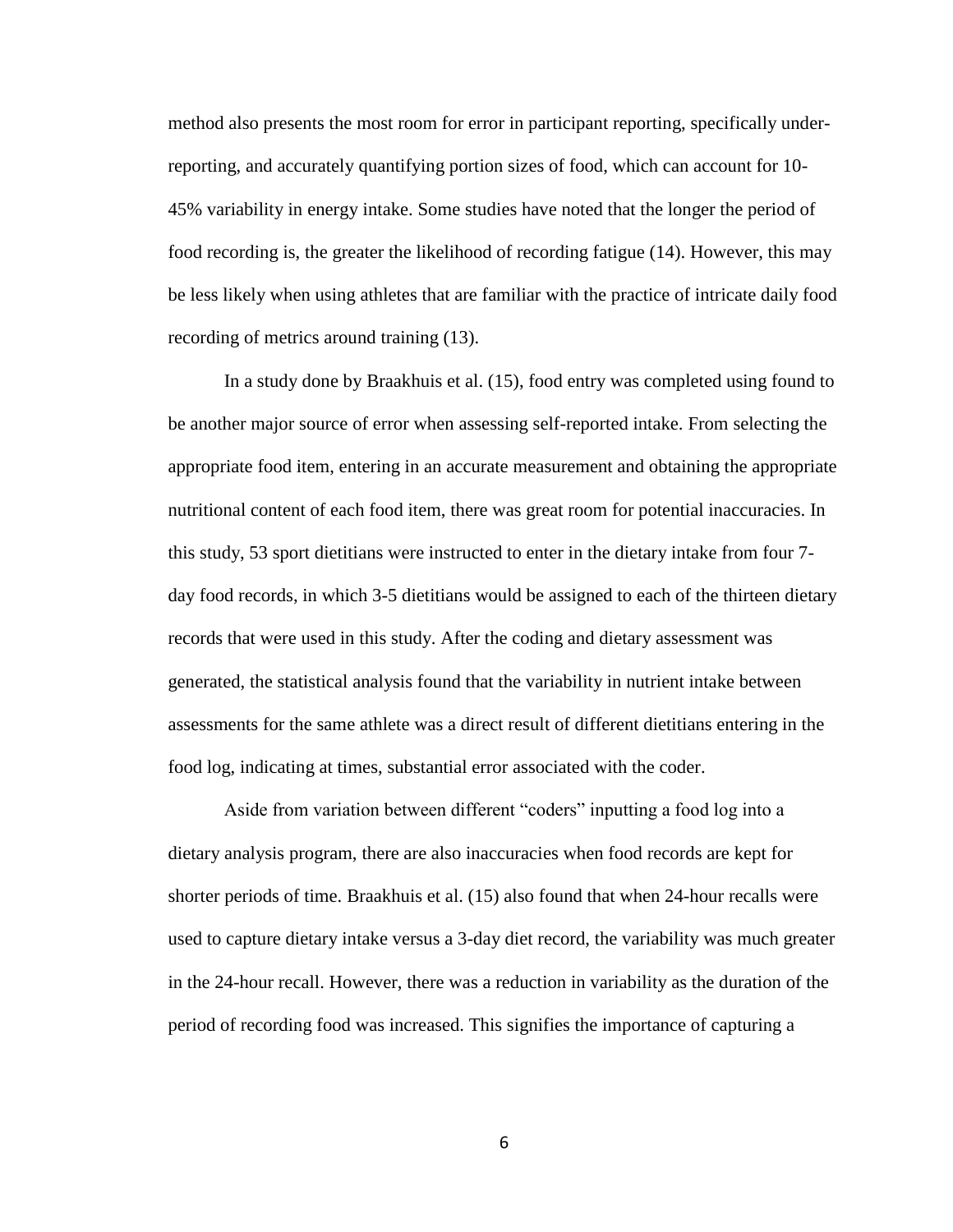larger period of time for food record analysis to ensure that the nutrient analysis is more representative and reflective of actual dietary intake for each athlete.

In para-athletes, many studies assessed dietary intake at training camps in which the food was prepared for the athletes and attainment of nutritional information for foods was more readily available. Krempien and Barr (16) assessed the nutritional status of 32 athletes with a SCI using two separate 3-day weighed food records to measure energy intake. One of those 3-days was during a training camp in which the food was prepared for athletes and the other 3-days once athletes returned home to get a more realistic depiction of typical dietary intake. There was no significant difference found between these recording periods. Intakes for the male and female athletes with a SCI in this study were comparable to recommendations for that of sedentary able-bodied individuals of comparable size and age. Women in this study reported an average consumption of 2,056  $\pm$  458kcal/kg/day or 36 kcal/kg/day (2011). In another study examining intake and supplement use in Paralympic athletes, it was found that males consumed an average of 2,092 kcal/day while females consumed an average of 1,602 kcal/day (17). Therefore, these studies suggest that there is some variation amongst this population of athletes, even within the same sport. It is hypothesized that the differences in impairment and body weight play a role in these intake variations. Additionally, timing of the study and reporting measures can cause noted differences as training regimen and dietary patterns can vary from in-season to off-season training. Regardless of the differences that may exist, dietary references and recommendations currently only exist for able-bodied athletes. Little research has examined appropriate reference ranges for macronutrient and micronutrient intake for the para-athlete population (16). Therefore, further research is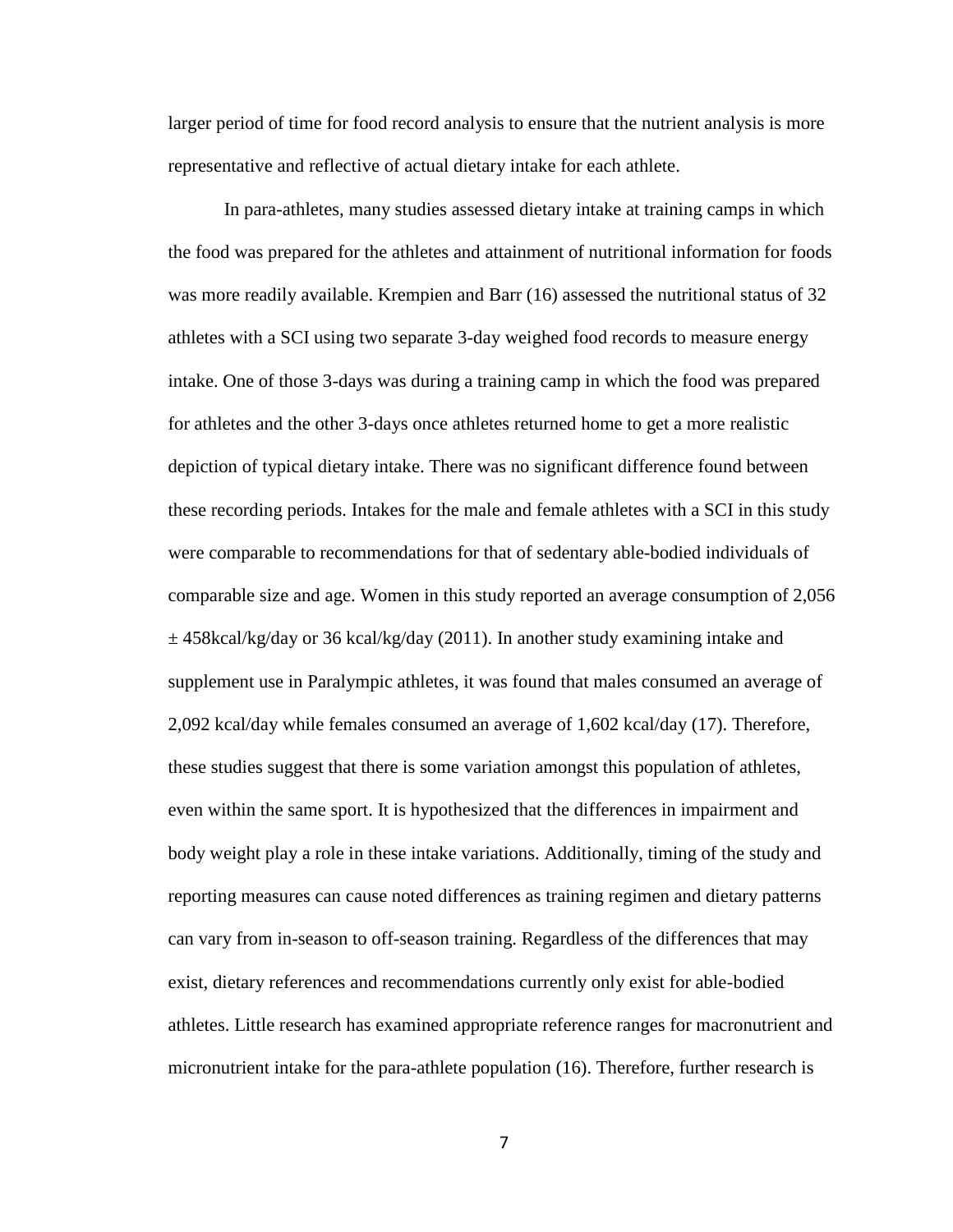needed to examine energy needs for this population of athletes in order to determine the acceptability and adequacy of the para-athletes dietary intake that these other studies have reported.

#### *Exercise Energy Expenditure*

Exercise energy expenditure (EEE) is defined as the amount of energy expended during physical activity (PA) (18). There are various means by which EEE has been captured in order to provide an accurate depiction of the energy cost for different forms of exercise endeavors. Heikura et al. (19) tracked exercise performed throughout the day via self-reported activity logs in their study examining low-energy availability (LEA) in able-bodied elite distance athletes. Exercise mode, duration and intensity measured by heart rate or perceived exertion ratings were included to most effectively determine the extent of physical activity recorded. Heart rate is useful for measuring exercise intensity as it increases proportionally and linearly to oxygen uptake (19, 20). In order to quantify this activity, metabolic equivalents (METs) were assigned to each activity that corresponds to the type and intensity of that activity (19, 21). In a study examining energy availability, Melin et al. (4) also used training logs, heart rate monitors, and assigned METs to determine EEE in elite endurance athletes. METs have been used for the purpose of quantifying estimates of physical activity energy expenditure.

Para-athletes pose a greater challenge in assessing EEE due to the differences in body composition, physiological responses to exercise, and sympathetic nervous system (SNS) activity. The reduced muscle mass that results from loss of limb functioning results in a diminished ability for physical activity and leisure time. The type of impairment and level of spinal lesion will also determine the level of physiological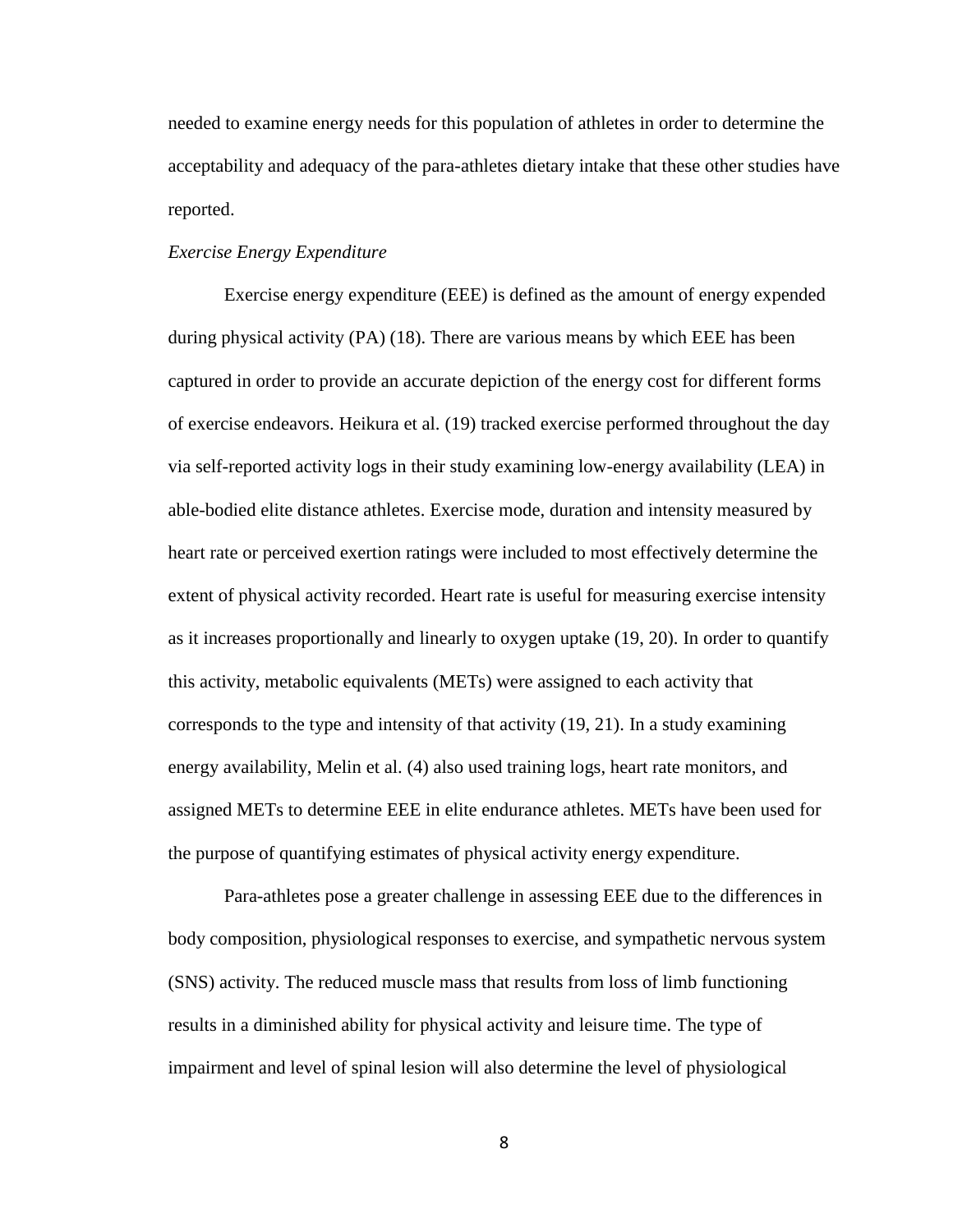system impairment as it relates to substrate utilization and energy expenditure in athletes with a SCI (22, 23). When testing VO2peak, athletes with a SCI had a lower peak output than their able-bodied counterparts (22). Additionally, athletes with tetraplegia had an even lower VO2 peak when compared with athletes with high and low level paraplegia on an incremental arm crank ergometer (22). These differences show that the EEE for any given exercise mode and intensity appears to be lower in athletes with SCI than ablebodied athletes. Additionally, the level and completeness of SCI appears to be important in determining the potential energy expenditure during PA. Therefore, a distinguishment must be made when quantifying EEE in para-athletes versus able-bodied athletes (23). When comparing EEE in athletes with paraplegia and able-bodied athletes during structured basketball, the mean EEE was 6.5 kcal/min and 10.0 kcal/min, respectively (24, 25). Additionally, comparing EEE in tetraplegic rugby players versus able-bodied athletes a great discrepancy was found of 4.2 kcal/min and 16.0 kcal/min, respectively (26). These studies suggest a significantly lower EEE in para-athletes than that of ablebodied athletes in these sports, along with tennis and other endurance sports (22).

While several physical activity compendiums have been developed for the general population of adults, wheelchair activities have formerly been excluded from such lists. In order to more accurately quantify EEE in wheelchair sports, Conger & Bassett (23) developed a comprehensive compendium of physical activity for wheelchair users with various impairments. Taking into account the differences in resting metabolic rate (RMR) and, thus, the definition of a MET value between able-bodied populations and wheelchair users, energy cost of activities were assessed using indirect calorimetry, and quantified with use of a body of previously published literature. A total of 63 different wheelchair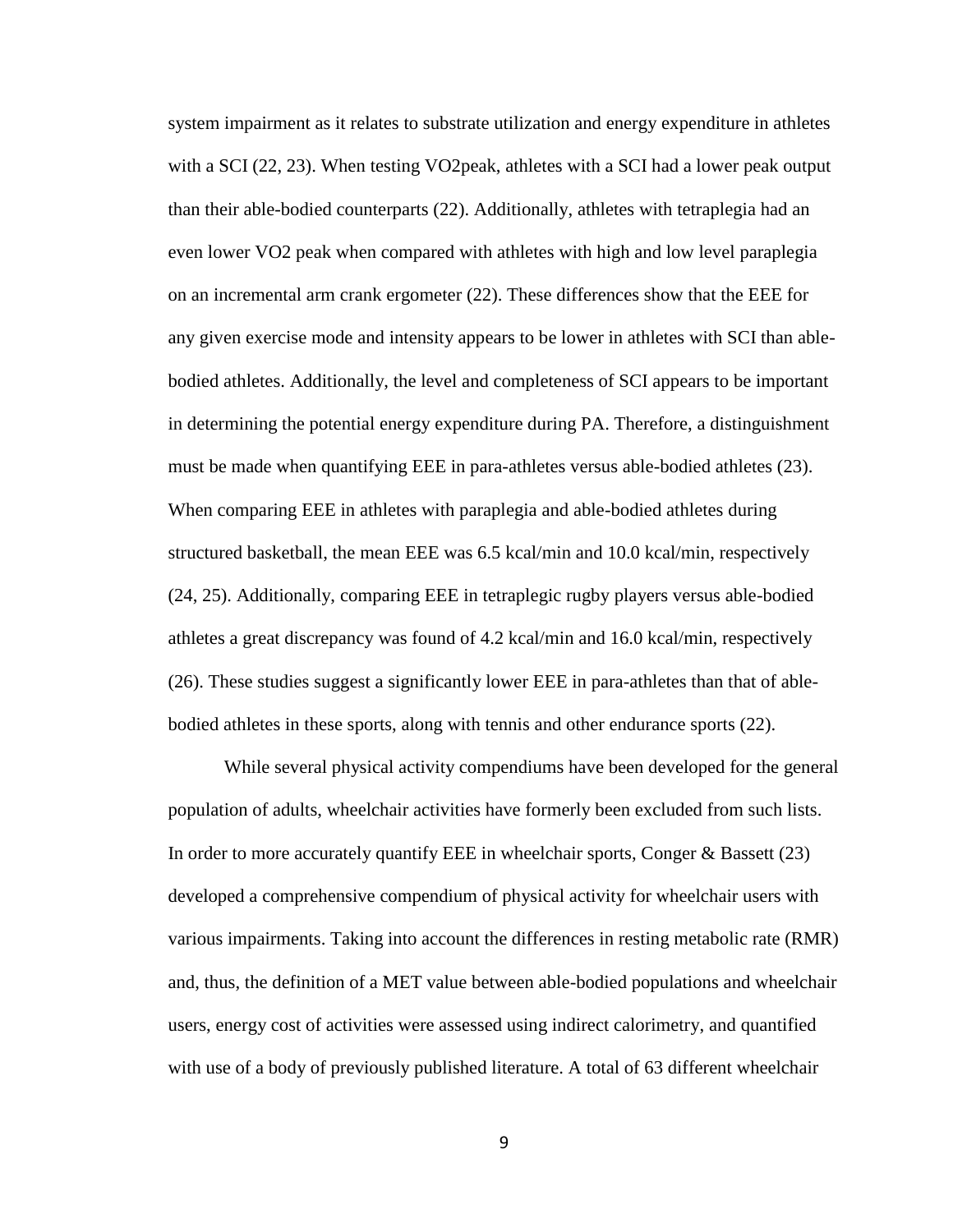activities were identified and EEE was quantified and compared to similar activities performed by able-bodied athletes. The energy cost of exercise, recreation activities, and sport were found to be consistently lower (average 27%) in individuals who use wheelchairs than that of the general population. While these findings can be used as a resource for coding physical activity, much of the data was collected on small populations. Therefore, precautions should be taken when using this compendium as the determination of EEE in this population. Additionally, energy expenditure can vary between individuals depending on specific injury and a variety of other physiological factors. The compendium compiled the average data for similar activities so that the values would be generally applicable to the all wheelchair users. Further considerations should be made when determining the energy cost of activities amongst this population (23).

Other methods that have been used to measure EEE in athletes with a SCI include: SenseWear Armbands (SWA), doubly labelled water (DLW), direct observation, accelerometers, and heart rate monitors (27). While there is currently no single "gold standard" for judging the validity of measurement tools for estimating PA, DLW has been considered the most accurate and precise method (28). However, depending on the specific population, accessibility to resources, form of physical activity, and research question the appropriate method for measurement may vary (22).

Doubly labelled water (DLW) is a technique that quantifies EEE via CO2 production by the difference in elimination of the two isotopes, 2H and 18O as body water and CO2. The SenseWear Armband (SWA) is a wireless activity monitor that quantifies EEE by integrating motion data from a 2-axis accelerometer and variables such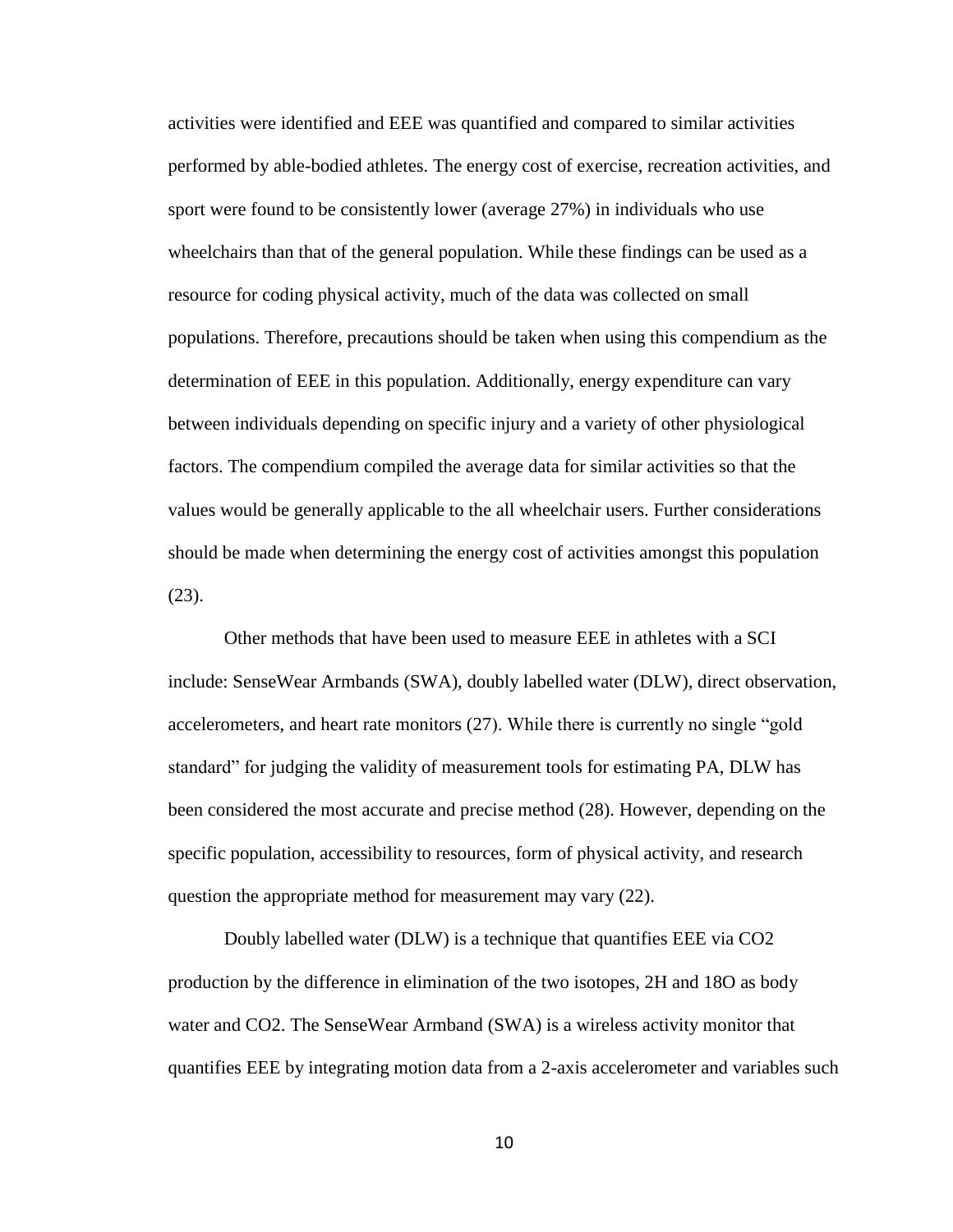as skin temperature, galvanic skin response, and heat flux. When these two methods were used to assess changes in energy expenditure in SCI athletes during periods of sedentary activity and physical activity, the results found that DLW was able to detect the changes in energy expenditure between the two periods only. SWA, however, could not detect the changes from sedentary activity to PA, thus underestimating EEE in this population. DLW was able to detect a 15% increase in energy expenditure in SCI athletes when going from sedentary activity to PA, suggesting that this may be a more sensitive and accurate method of measurement (28). In another study, when the SWA was worn by SCI athletes during physical activity alone, it was found to overestimate EEE. This overestimation is thought to be caused by the fact that the SWA manufacturer's algorithms and model are not based on the typical movements associated with wheelchair users in the predefined activity categories, rather able-bodied movements. Therefore, certain activities performed while wearing the SWA by wheelchair users are classified as being more strenuous than actual EEE (20, 28).

Accelerometers are another device that have been used to aid in measuring physical activity energy cost. These movement sensors report the progress of frequency and intensity of exercise in 'activity counts' per unit time. These monitors have been compared to a variety of criterion laboratory measurements in people who use wheelchairs measured by oxygen output and indirect calorimetry to demonstrate validity. The two most commonly used accelerometers in research pertaining to physical activity in wheelchair persons are uni-axial and tri-axial. The most commonly used accelerometer, tri-axial, includes movement in the anteroposterior, mediolateral, and vertical axes. These tri-axial monitors have been placed on the wheels of the wheelchairs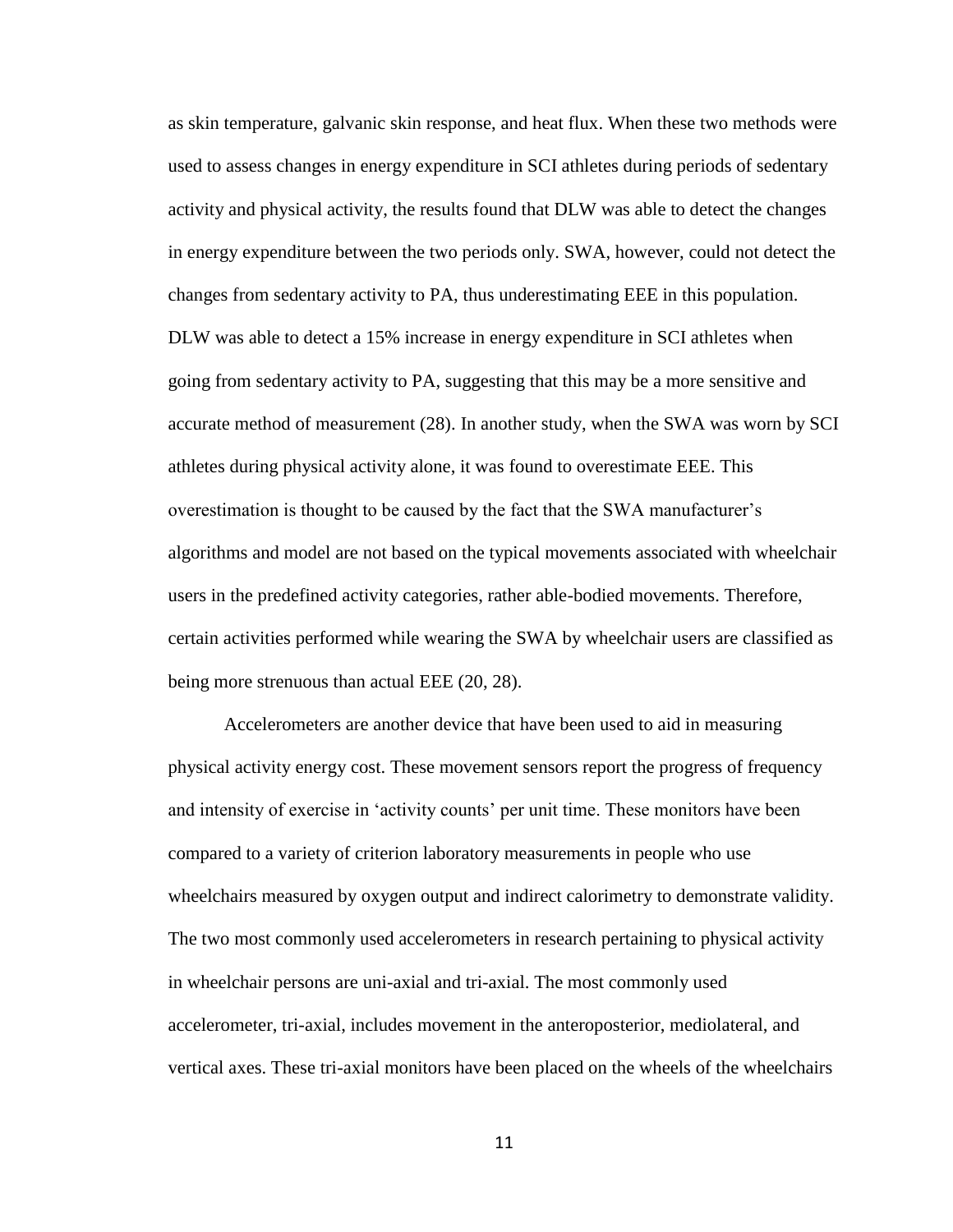or on the armrests. However, these positionings have been found to be flawed in estimating energy expenditure as they fail to predict moderate to intense physical activity during structured exercise and movement outside of the wheelchair (20). Some laboratories have placed accelerometers in parallel arrays at various anatomical locations to better monitor activity being performed. These monitors were primarily used for SCI and amputee populations, as well as those undergoing rehabilitation. These found to have 92% specificity and sensitivity; however, were found to be more obtrusive and burdensome to participants that wore them during the study. Additionally, these monitors were only able to be used for durations < 48 hours due to the memory and battery life, which does not keep with the current requirements for length of wear of PA monitors (20, 29). More precision can be gained if accelerometers are incorporated with self-report measures to understand specific personal and environmental barriers to exercise as are numerous for wheelchair athletes (20).

The physical activity behavior of individuals who use wheelchairs as their primary source of locomotion is inherently difficult to measure due to the heterogeneous nature of the population, whereby different disability aetiologies responsible for the use of a wheelchair result in highly variable movement patterns. Therefore, accuracy and validity of the chosen measurement should be taken into account when determining EEE in para-athletes (22).

#### *Total Energy Expenditure/RMR*

Total daily energy expenditure (TDEE) is the amount of energy expended throughout the entire day, comprised of the thermic effect of food (TEF), exercise energy expenditure (EEE), and resting metabolic rate (RMR) (9). It has been suggested that TEF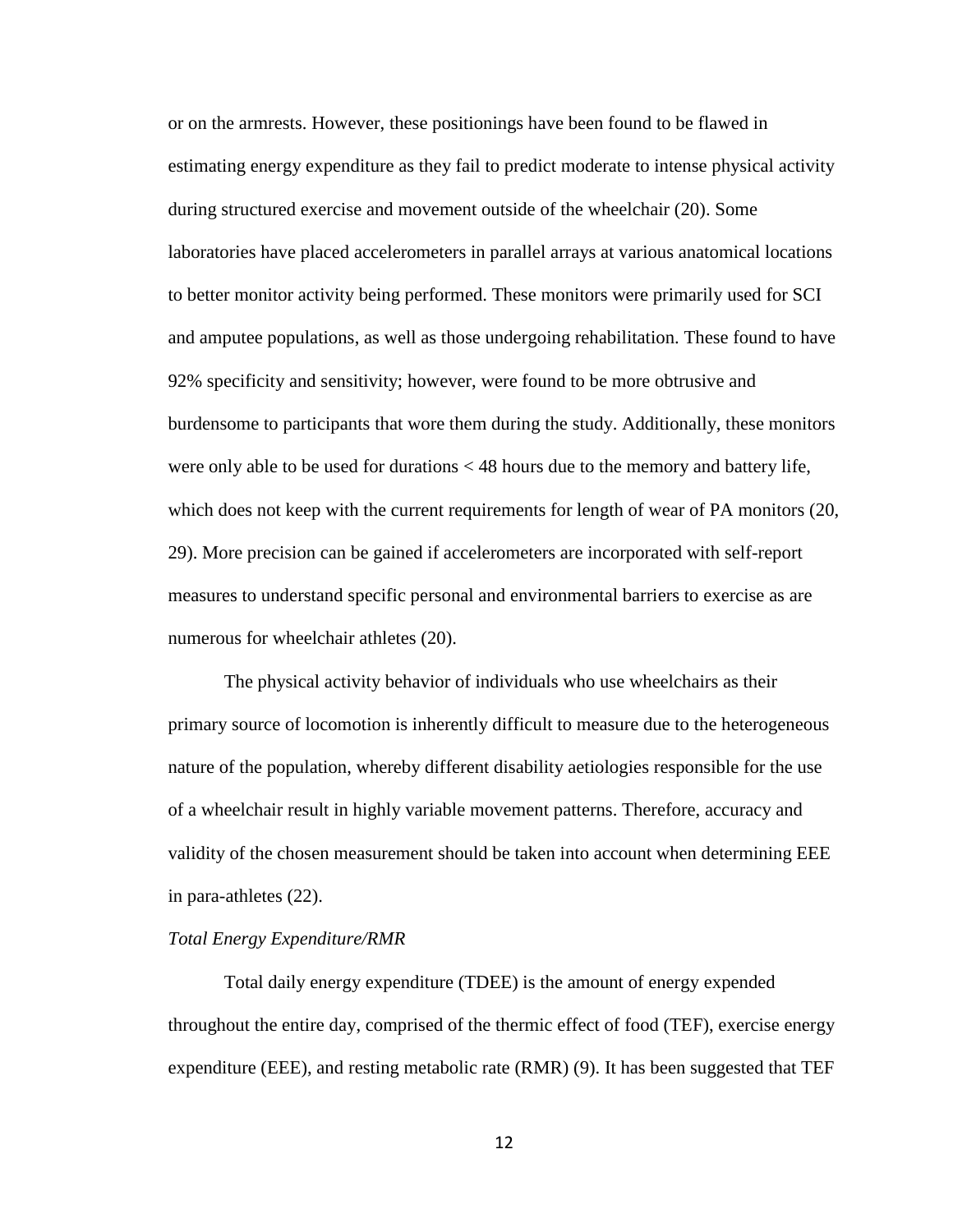accounts for approximately 3-10% of energy expended; RMR, the main determinant of energy expenditure, accounts for approximately 65% of TDEE; and physical activity accounts for the remaining energy expended. Many studies have shown that 70-85% of the variation in RMR is explained by fat-free mass (FFM) (9, 30, 28). TDEE has been extensively studied in various populations of able-bodied athletes to assess the differences in energy expenditure between sedentary and active individuals. Recently, studies have started to investigate the differences in TDEE, specifically the RMR, between para-athletes and able-bodied controls. It has been well understood that paraathletes of all injury levels have lower RMR levels and decreased EEE, resulting in an overall lower TDEE than their able-bodied counterparts. With diminished mobility and the physical limitations that exist for para-athletes, as well as the decreased FFM because of limb paralysis and inactivity, a lower TDEE is to be expected (9, 28). Additionally, some persons with SCI have a reduced sympathetic nervous system (SNS) available during exercise, subsequently reducing the peak physiological responses to that of their able-bodied counterparts. During a 24-hour testing period, resting metabolic rate values for those with SCI (C6-L3) have been reported  $\sim$ 1,879 kcal/day compared with  $\sim$ 2,365 kcal/day for able-bodied matched controls (22). However, studies differ in their explanations and conclusions for such results. The specific subject group of para-athletes, as well as the method of assessment between studies should be closely examined when comparing results.

Buchholz et al. (9) used indirect calorimetry and found that RMR was significantly higher (14%) in the control group than the paraplegic group, remaining significant when adjusted for age, weight, fat mass, and hormonal parameters. However,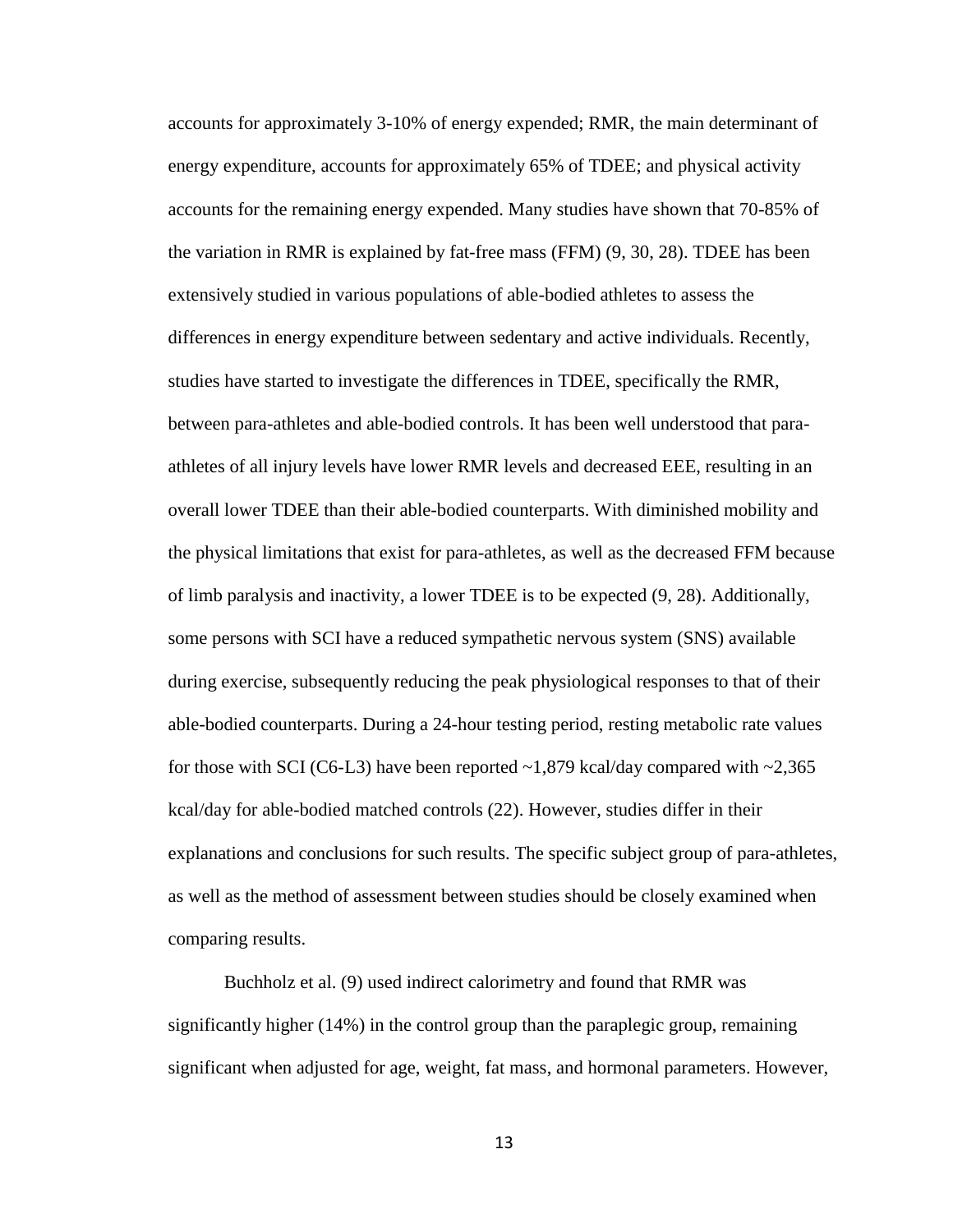this difference was reduced to  $< 2\%$  when adjusted for FFM. The best single predictor of RMR was FFM, which accounted for 83% of the variation in RMR in control subjects and 70% of the variation in paraplegics. These findings led to the conclusion that the metabolic activity of the fat-free body is similar in both able-bodied and paraplegic individuals, agreeing with the findings of Liusuwan et al. (31) that concluded there was no difference in RMR when adjusted for lean tissue mass (LTM) in children with SCI (2004). However, Pelly et al. (30) found that lean-tissue mass (LTM) in able-bodied versus paraplegic participants, expended less energy. Athletes with SCI, for instance, expended an average of  $25 + 13$  kJ/kg LTM more than able-bodied controls. The explanation for this was that the energy expended from LTM at rest is influenced by the metabolic activity of the viscera rather than skeletal muscle, thus, the level of injury greatly influences the result. In this specific study, the majority of para-athletes that were tested had a lesion lower than T10 which includes LTM from the lower extremities that likely contribute to a lower proportion of the REE. Therefore, considerations should be made in regards to the level of injury/lesions of the para-athletes included in studies examining TDEE and the influence of RMR as it relates to FFM/LTM (2017). In general, the higher the level of spinal cord lesion, the greater the loss of function (22). In a recent review, Broad and Juzwiak (32) suggested that the Cunningham equation is a suitable method for calculating RMR when indirect calorimetry is not available, in the paraathlete population as it provided the most accurate REE estimate when compared to indirect calorimetry.

When examining the differences in TEF between para-athletes and able-bodied counterparts, Buchholz et al. (9) found that there was no significant difference between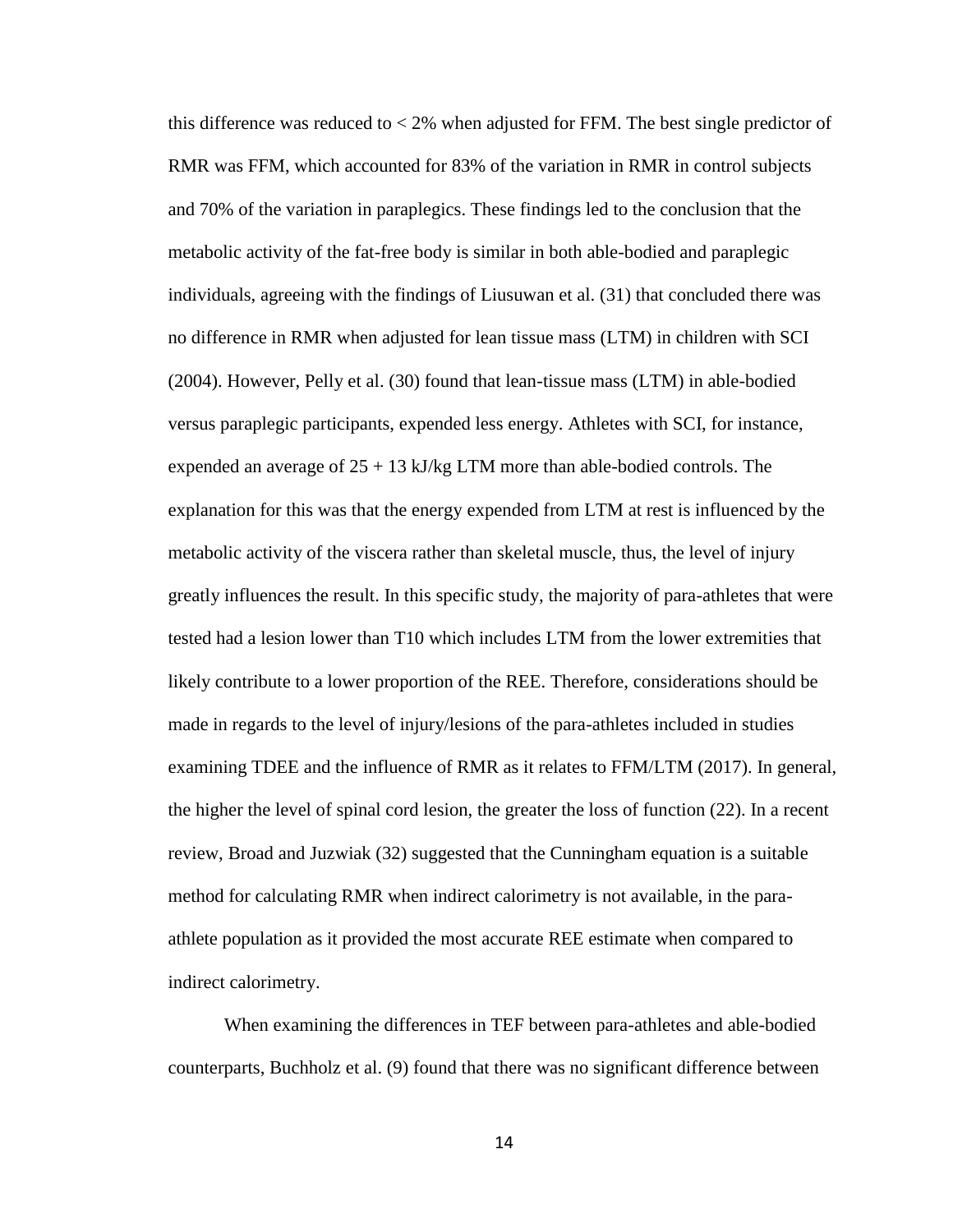the two groups. TEF was measured with indirect calorimetry for 120 minutes after the consumption of a mixed liquid meal consisting of 30% fat, 55% carbohydrate, and 15% protein. This is similar to other studies that found no significant difference between TEF in relation to TDEE in SCI athletes (33). Therefore, it can be concluded that with the current research on able-bodied and para-athletes, TDEE and RMR present the area of most variance between the two groups, largely related to differences in FFM and exercise capabilities. Further research is warranted in order to more accurately assess the energy expenditure of para-athletes.

#### *Female Athlete Triad*

The suggested cutoff values for low-energy availability in able-bodied individuals is < 30 kcal/kg body weight. There have been extensive studies conducted to better support this threshold as a diagnostic tool for determining energy status in athletes of all sports. However, no research has been performed in Paralympic athletes, therefore, this able-bodied threshold may not be applicable to this population of athletes regardless of the observable differences between the two. LEA has long been associated with a condition known as the Female Athlete Triad (Triad), coined in 1993 (34). The Triad has been characterized by three conditions including, LEA, low bone mineral density (BMD), and menstrual dysfunction or hypothalamic amenorrhea. These conditions were known to occur along a spectrum of optimal health to disease and may be experienced in solitude in conjunction with one another in a female athlete (6). In this syndrome, LEA was defined as being an energy deficit with or without disordered eating. Upon continuation of research, scientific evidence found that the aetiological factor underpinning the Triad was an energy deficiency relative to the balance between dietary energy intake (EI) and the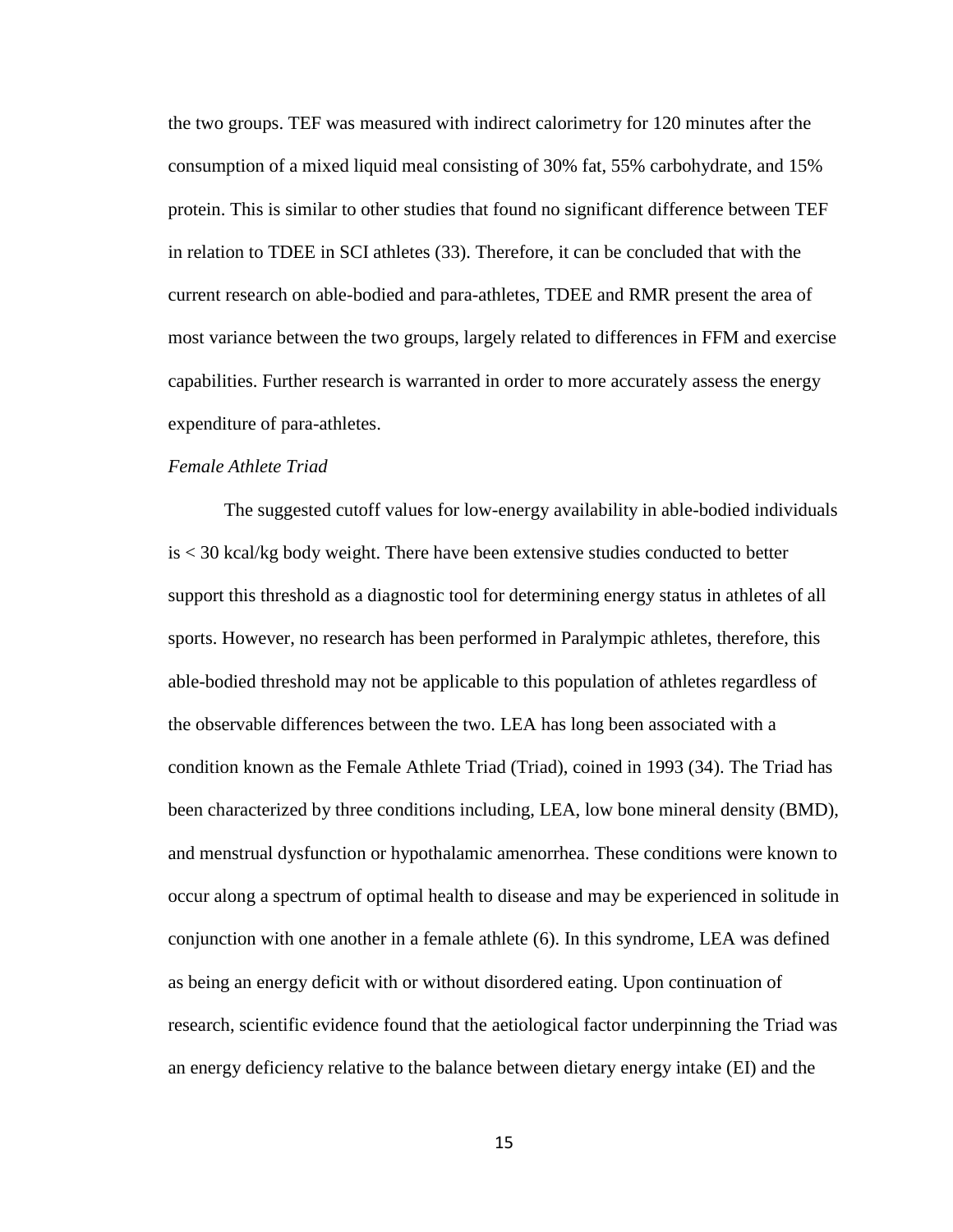energy expenditure required to support homoeostasis, health, activities of daily living, growth and sporting activities. Therefore, in 2007, the International Olympic Committee (IOC) expanded on the definition of the Triad by making the claim that this clinical phenomenon was not a triad inclusive to just three symptoms, but rather a syndrome resulting from relative energy deficiency, thus introducing a new term (1, 6).

### *Relative Energy Deficiency in Sport*

Relative Energy Deficiency in Sport (RED-S), introduced by the International Olympic Committee, expands on the Female Athlete Triad and includes a broader spectrum of health and performance outcomes that result from an energy deficiency in both genders. In the IOC Consensus statement, RED-S was defined as, "impaired physiological function including, but not limited to, metabolic rate, menstrual function, bone health, immunity, protein synthesis, cardiovascular health caused by relative energy deficiency (6)." Other physiological functions associated with energy deficiency in RED-S include, endocrine, skeletal, hematological, gastrointestinal, and central nervous system alterations. Psychological disturbances, such as depression have also been found to be a cause of disordered eating and caused by LEA in athletes (6) While disordered eating is responsible for a large proportion of LEA cases, other unintentional causes include knowledge deficit in relation to energy needs in sport, inability to track energy intake (EI) and over-exercise. While prevalence varies across genders and sports, there has been minimal research efforts examining the the validity of the LEA threshold ( < 30kcal/kg FFM) in the para-athlete population. Methodological differences must exist between studies done on able-bodied athletes and those done in the para-athlete population in order to account for differences in body composition related to injury/disability versus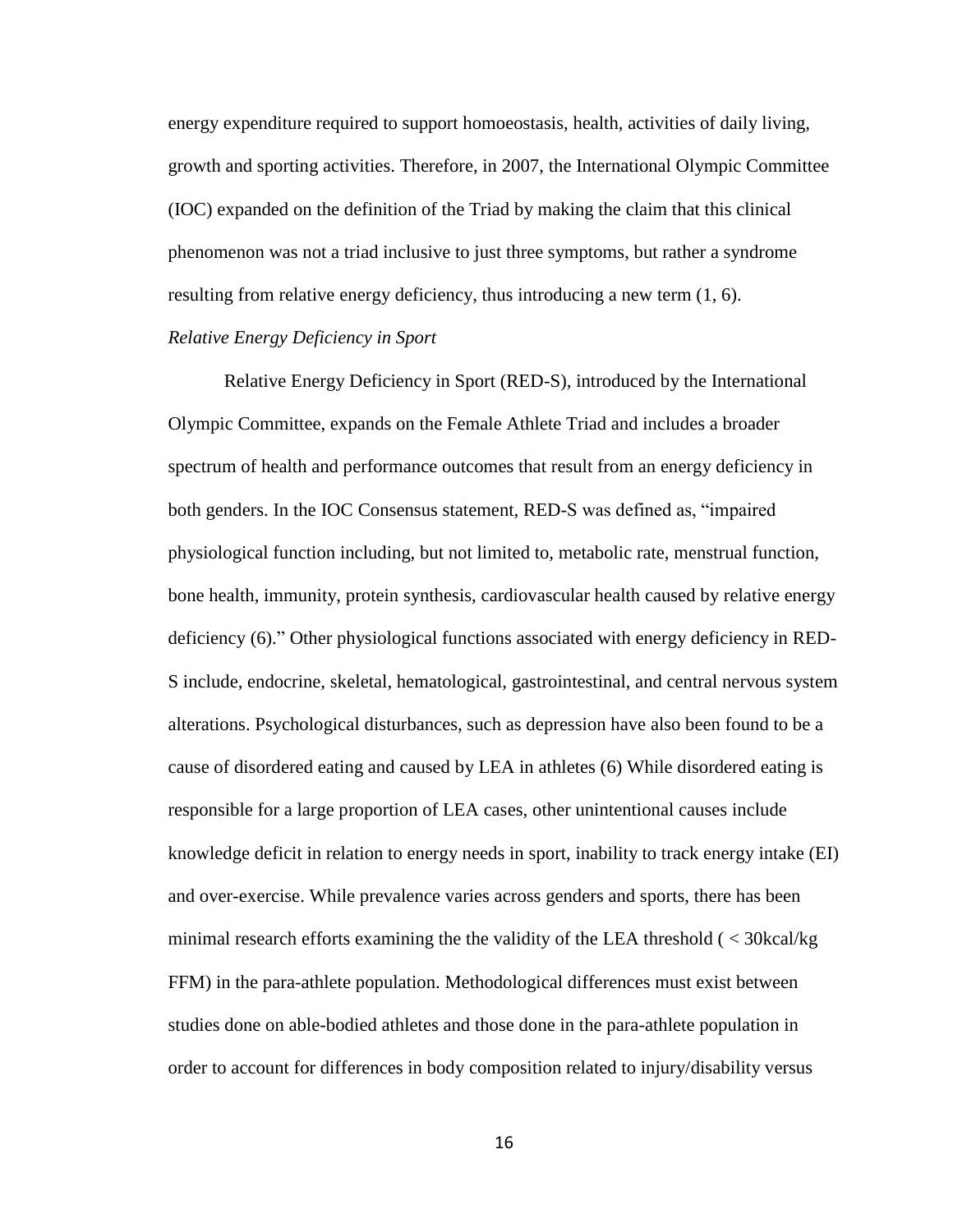energy status. Additionally, these results necessitate the urgency that must be placed in further examining the prevalence in the para-athlete population to determine thresholds specific to this group for prevention and treatment guidelines to be constructed.

For example, in a study examining energy availability in endurance athletes, Melin et al. (35) used food and activity logs, heart rate monitors, questionnaires, bicycle ergometer, transvaginal ultrasound, and reproductive blood testing to determine prevalence of LEA amongst able-bodied athletes. Results found that 8 of the 40 participants were categorized into the LEA ( < 30 kcal/kg FFM) category, while the remaining participants had optimal ( $N = 15$ ) or reduced ( $N = 17$ ) energy availability according to the measurements used (35). In para-athletes, BMD and reproductive function may not be measured and compared to similar reference values due to the effects of the athlete's injury or disability on those parameters, independent of energy status. Heikura et al. (19) also examined energy availability in elite distance runners with the purpose of investigating the RED-S and Triad diagnostic tools, while also providing a cross-sectional report on measurements assessing LEA. The methods included DXA scans, food/activity logs, blood plasma to test reproductive and metabolic function, and questionnaires assessing dietary behaviors. Results found that 37% of females presented with amenorrhea (AME) and low BMD and 40% of males had low testosterone (TES)  $(14.8 \pm 3.6 \text{ nmol/L})$  according to the diagnostic tools. Additionally, self-reported records of food intake and activity logs showed that 25% of males and 31% of females had LEA ( < 30kcal/kg FFM). The most significant finding from this study found that those same individuals with AME and low TES had 4.5x more training absences related to bone injuries due to LEA. While it was concluded that there are difficulties in measuring EA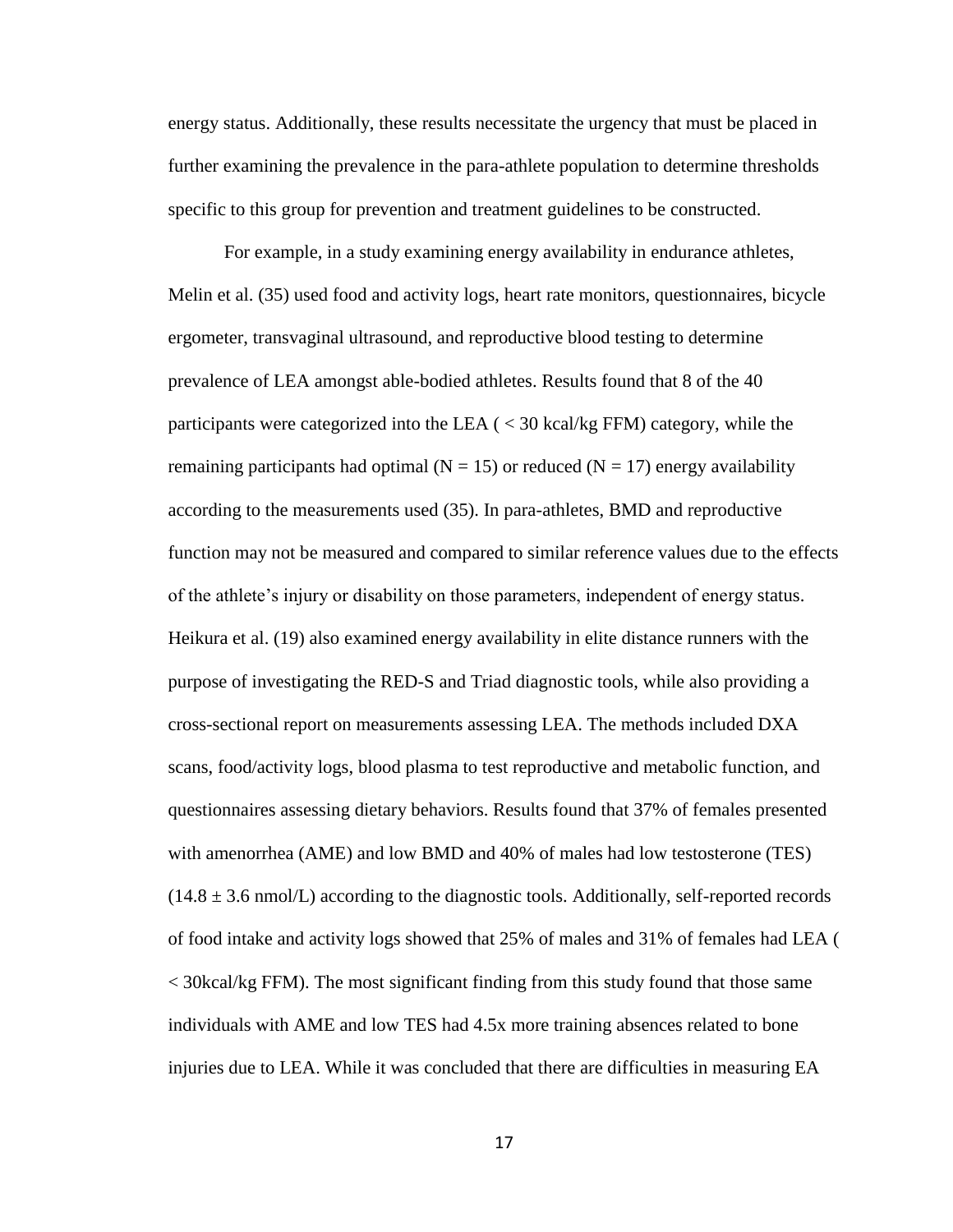with 100% accuracy, these findings present further proof of the need for testing and determining appropriate prevention measures to ensure athletes are safely competing (19). The results from this study as well as the multitude of others done on able-bodied athletes present evidence that LEA is prevalent among elite and competitive athletes, further increasing risk of injuries during sport. Therefore, determining risk of LEA in this population is even more warranted in order to determine appropriate nutrient recommendations for these athletes to help reduce further risk of injuries during competition and training.

#### *Disordered Eating*

Disordered eating (DE) has been defined as irregular eating behaviors that may or may not warrant a diagnosis for a specific eating disorder, being more descriptive in nature. It has been established that LEA is caused by a discrepancy between an athlete's dietary intake and the amount of total energy expended during exercise and required to support basic physiological functioning for optimum health. This diminished energy intake has been found to be caused by intentional or unintentional calorie restriction (6). As current guidelines for total energy, carbohydrate, and fluid provisions are based on data from able-bodied athletes, there is a limited evidence base for nutritional recommendations specific to SCI and para-athletes (22). This makes it difficult to determine nutrient recommendations for this population, leading to a lack of resources and knowledge imparted into para-athletes regarding appropriate energy intake to sustain optimal performance. Additionally, there is limited research regarding eating attitudes and behaviors of para-athletes as a whole (36). For this reason, unintentional causes of disordered eating or energy deficiency amongst this population of athletes is an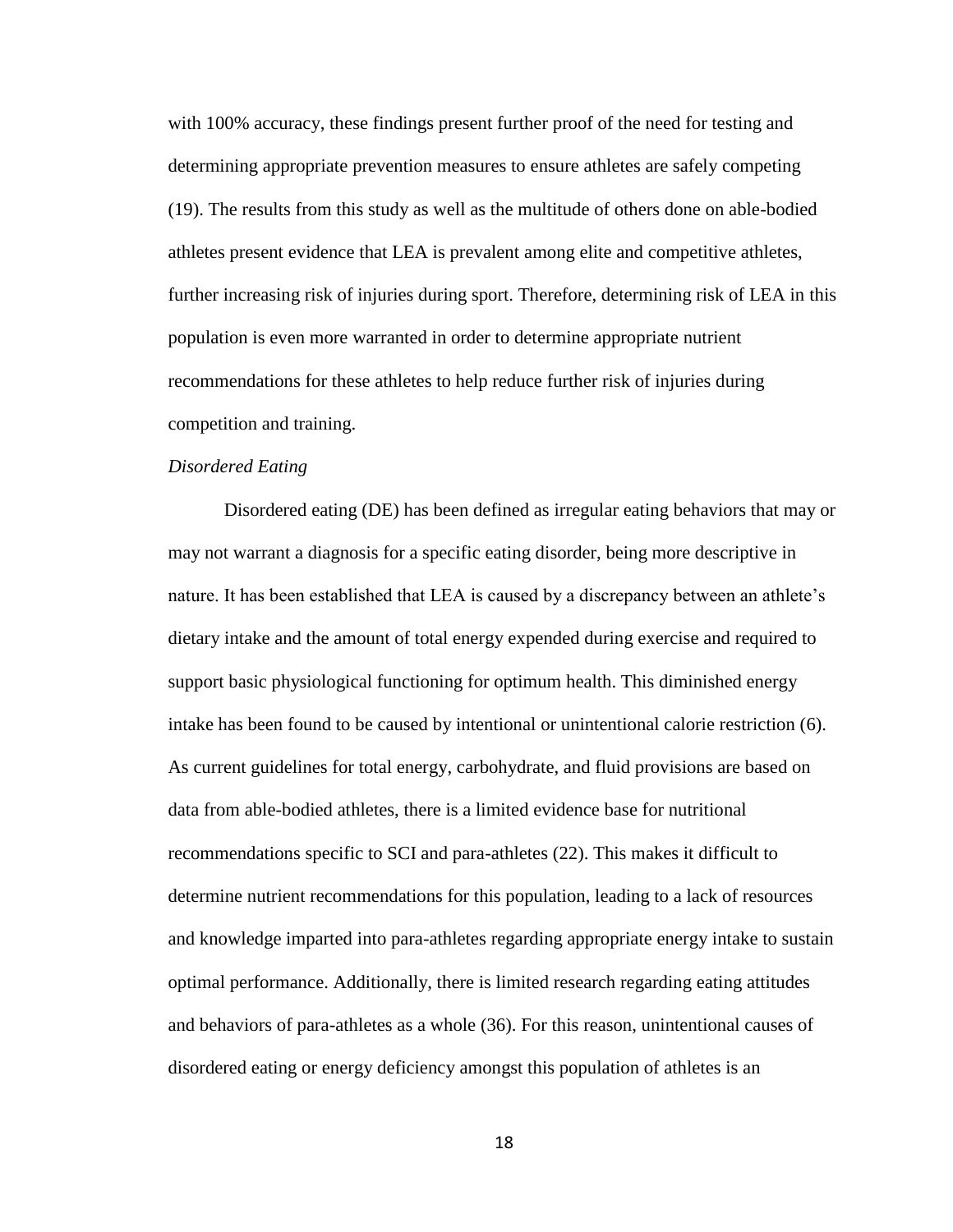anticipated risk. However, there is also reason to believe that intentional disordered eating amongst para-athletes is an even greater risk due to the psychological consequences of their injury or disability, as well as the fear of gaining weight due to an increased focus on weight control. Additionally, the presence of constraining physical impairments may cause an athlete to manipulate energy intake to ensure that they comfortably fit in their sport chair and can perform at the optimum performance level that is desired (1).

#### *Eating Behaviors and Attitudes*

Eating behaviors vary greatly between individuals, dependent on nutrition knowledge, access to food, physical mobility to purchase and prepare food, and attitudes about dietary intake and weight. In a study assessing dietary intake of Canadian SCI athletes, it was found that macronutrient and micronutrient consumption was adequate for the majority of nutrients. With the exception of fiber and sugar intake, SCI athletes met the majority of recommendations pertaining to energy intake to support energy expenditure. However, this study noted the fact that these recommendations are for ablebodied individuals and may not be appropriate reference ranges for those with physical impairments, such as those with SCI. When comparing energy intake across genders, it was also found that female SCI athletes had a significantly lower energy intake than the male SCI athletes of comparable age, injury, and activity level (17). Goosey-Tolfrey et al.  $(37)$  also found that male wheelchair athletes had significantly higher energy  $(2060 + 904)$ vs.  $1520 + 342$  kcal) and protein  $(90 + 29 \text{ vs. } 64 + 17 \text{ g})$  intakes compared with their female counterparts of similar mean physical characteristics. The average of the male and females' energy intake as a group was also found to be 40% less than the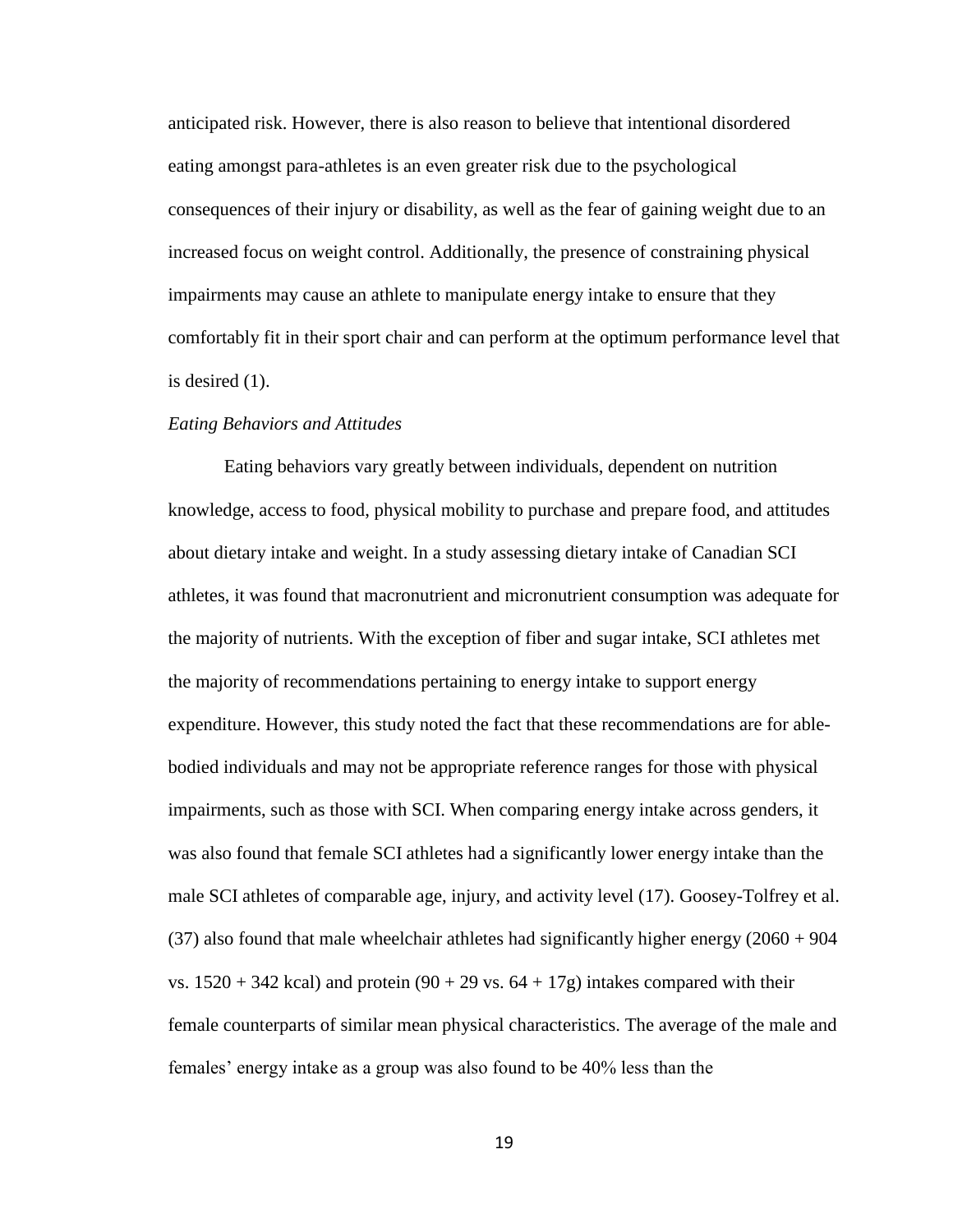recommendations for their able-bodied counterparts (2010). While it is known that paraathletes have a decreased energy expenditure compared to these athletes, these decreased intake behaviors should draw attention and be further examined to determine if paraathletes have a greater restriction to dietary intake (6).

In a study done on elite athletes with SCI in Canada, eating behaviors and attitudes were examined using a self-reported food log, anthropometric data, and the Three Factor Eating Questionnaire (TFEQ). These methods were used to better assess cognitive dietary restraint, hunger, and disinhibition in these athletes. Cognitive dietary restraint has been defined as being intentional monitoring of food and beverage intake by an individual in attempts to manipulate and control energy intake to achieve a desired body composition. There have been no other reported studies that have examined this in SCI athletes. Results found that the cognitive dietary restraint scores for men were significantly higher than those for women, while the disinhibition and hunger scores were lower. Krempien and Barr (16) noted that these scores represent a unique behavior among the male SCI athletes reflecting cognitive dietary restraint with a low susceptibility to hunger and satiety cues than that of their able-bodied counterparts. Females had similar restraint scores as those of young women; however, only 3 females were represented in this study. Conclusions drawn from these results show the many factors that greatly affect eating behaviors and attitudes surrounding food for SCI athletes, and the reality that dietary restraint to achieve desired body weight may be a trend (2012). While there is still extensive research that needs to be done to examine eating behaviors and attitudes of para-athletes, considerations of this dietary restraint should be made when assessing needs of para-athletes.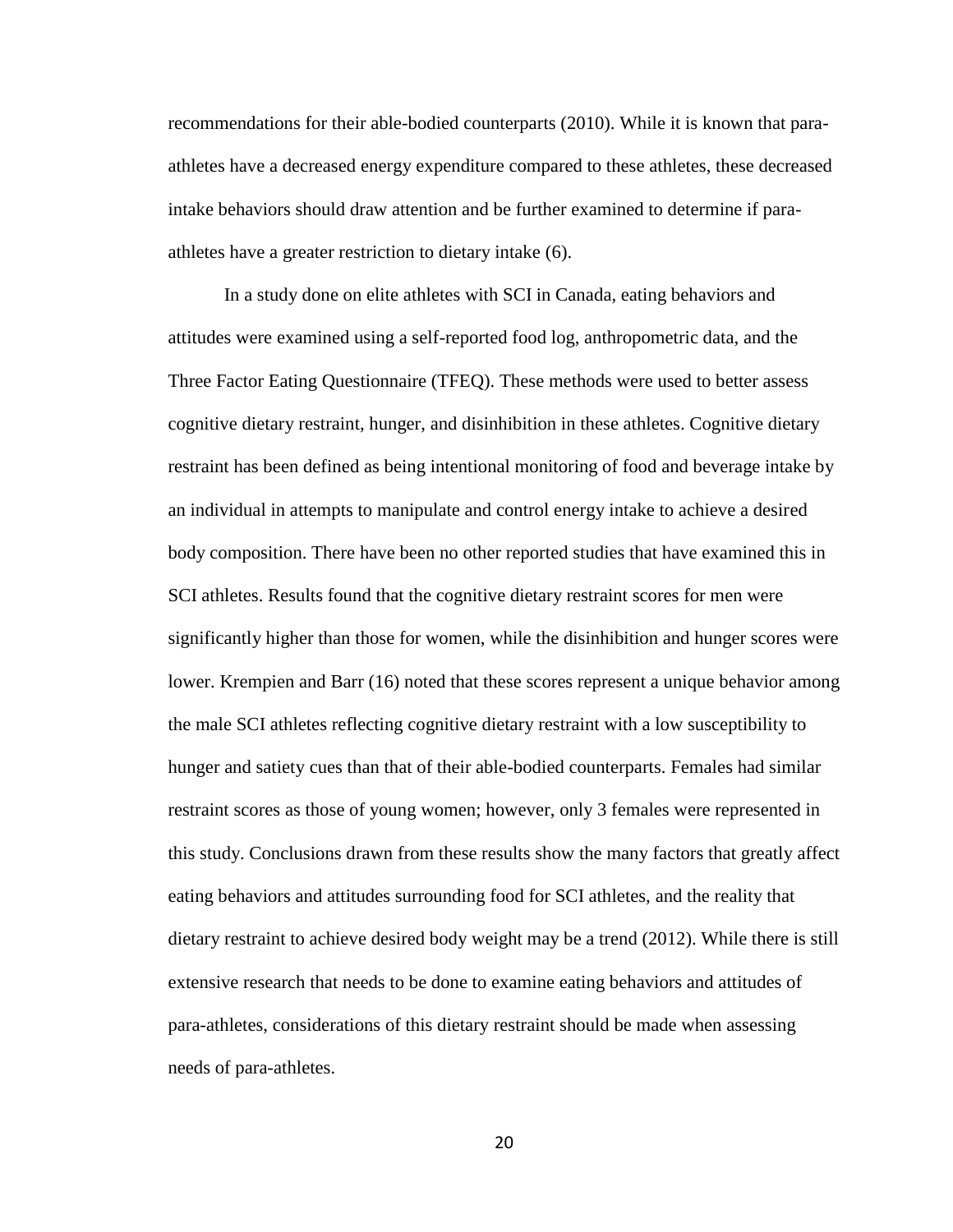Other reasons that may lead to intentional dietary restriction in para-athletes include the desire to comfortably fit within their sport chair or prosthetics and to maintain functional mobility that excessive weight gain may disallow. In terms of knowledge surrounding nutritional requirements and energy intake specific to this population, the lack of resources and reference values set may lead to unknowingly consuming inadequate nutrition. Lastly, physical setbacks such as, difficulty swallowing, inability to purchase and prepare food independently, and food aversions caused by medication or physiological disturbances may all be factors that can alter this populations intake patterns (36, 32). Because the nutrient density of food choices needs to be optimal for these athletes to meet their recommended vitamin and mineral intakes, a closer evaluation of the dietary choices available to athletes at national-team events is warranted.

#### *Questionnaires that Assess LEA Risk*

Many questionnaires have been created over the years to identify risk factors, behaviors, and attitudes that are representative of disordered eating and symptoms associated with LEA, aside from clinical evaluation only. The Low Energy Availability in Females Questionnaire (LEAF-Q) was designed specifically for female athletes to assess physiological symptoms of energy deficiency including reproductive function, gastrointestinal health, menstruation, and bone health. A study was done on 84 Swedish athletes in order to evaluate the use of this screening tool for qualitative use in research. Results found that the LEAF-Q had an acceptable sensitivity, specificity, and internal consistency, indicating that it is a useful screening tool in the identification of female athletes at risk for energy deficiency and associated symptoms of LEA (35). Since then, further studies have used the LEAF-Q to assess risk of energy deficiency in a variety of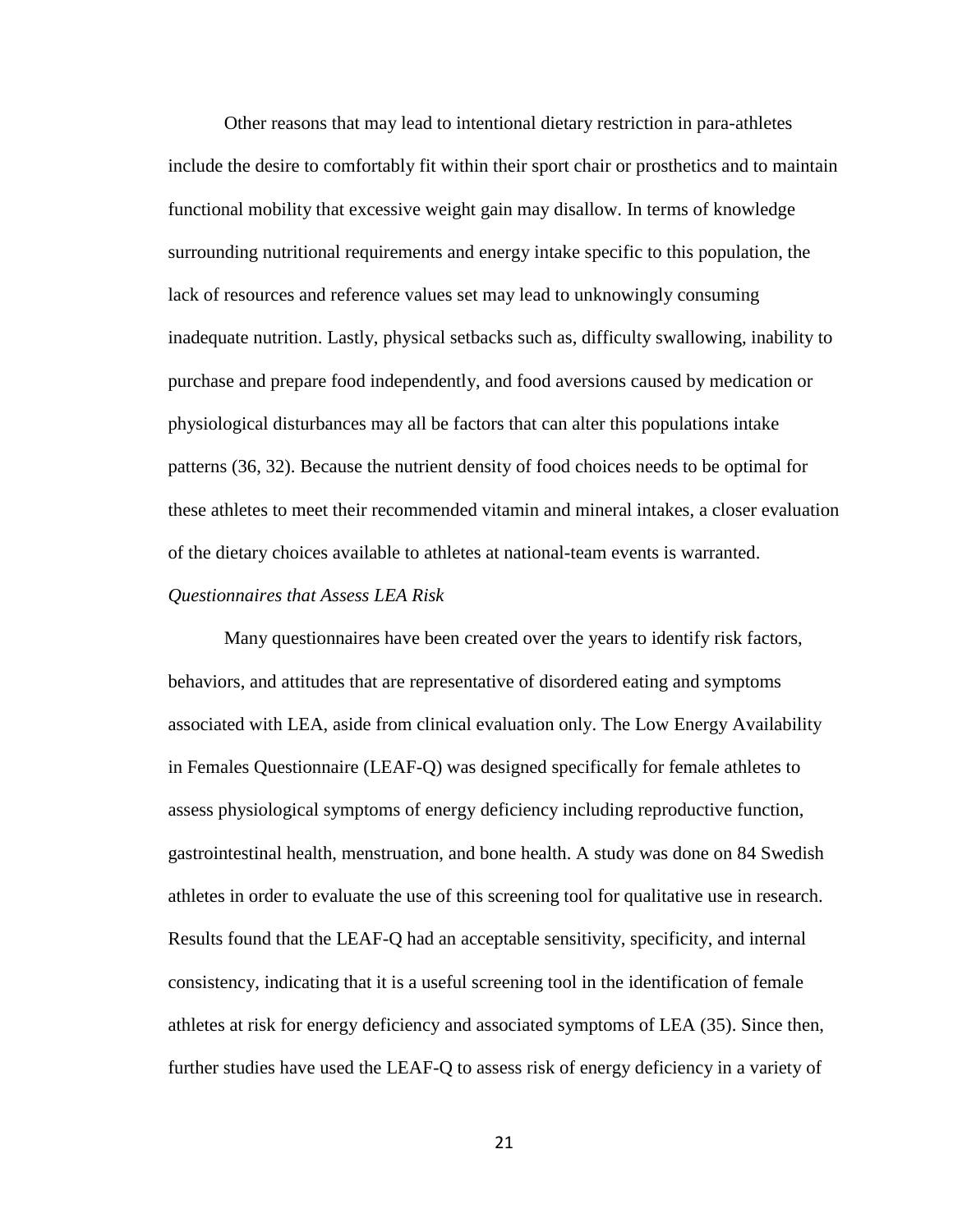sports. Heikura et al. (19) used the LEAF-Q to assess self-reported amenorrhea for their study examining low energy availability in female elite runners. Athletes were grouped into eumenorrheic and amenorrheic categories based on reproductive functioning. The results showed a significantly higher LEAF-Q score, indicating higher risk of LEA in the amenorrheic group versus the eumenorrheic group, denoting the sensitivity of the LEAF-Q in identifying reproductive function. The authors concluded that qualitative screening tools may provide a more accurate representation of an athlete's long-term energy availability status and the more sensitive way to diagnose LEA than measuring EA using self-reported intake logs (2018).

Greater difficulty has been found in identifying a screening tool to assess risk factors associated with LEA in para-athletes, specifically. Type of injury, date of onset, and use of contraceptives are all factors that would need to be considered when assessing menstrual function and BMD in this population. However, eating behaviors and attitudes for para-athletes may be motivated be factors specific to their injury, such as, concern of fitting into sport chair/prosthesis or discomfort of eating before training or competition. Therefore, screening tools for able-bodied athletes may not be as effective by itself in this unique population of athletes. These considerations should be addressed when determining a screening tool to best assess eating behaviors and attitudes, menstrual function, and bone mineral density in the para-athlete. Krempien and Barr (36) chose to use the three-factor eating questionnaire (TFEQ), a 51-item scale, in order to assess eating behaviors in SCI athletes. The TFEQ is used to assess three different aspects of eating attitudes and behaviors associated with food including, cognitive dietary restraint, disinhibition, and hunger. This scale was chosen based on the findings that the TFEQ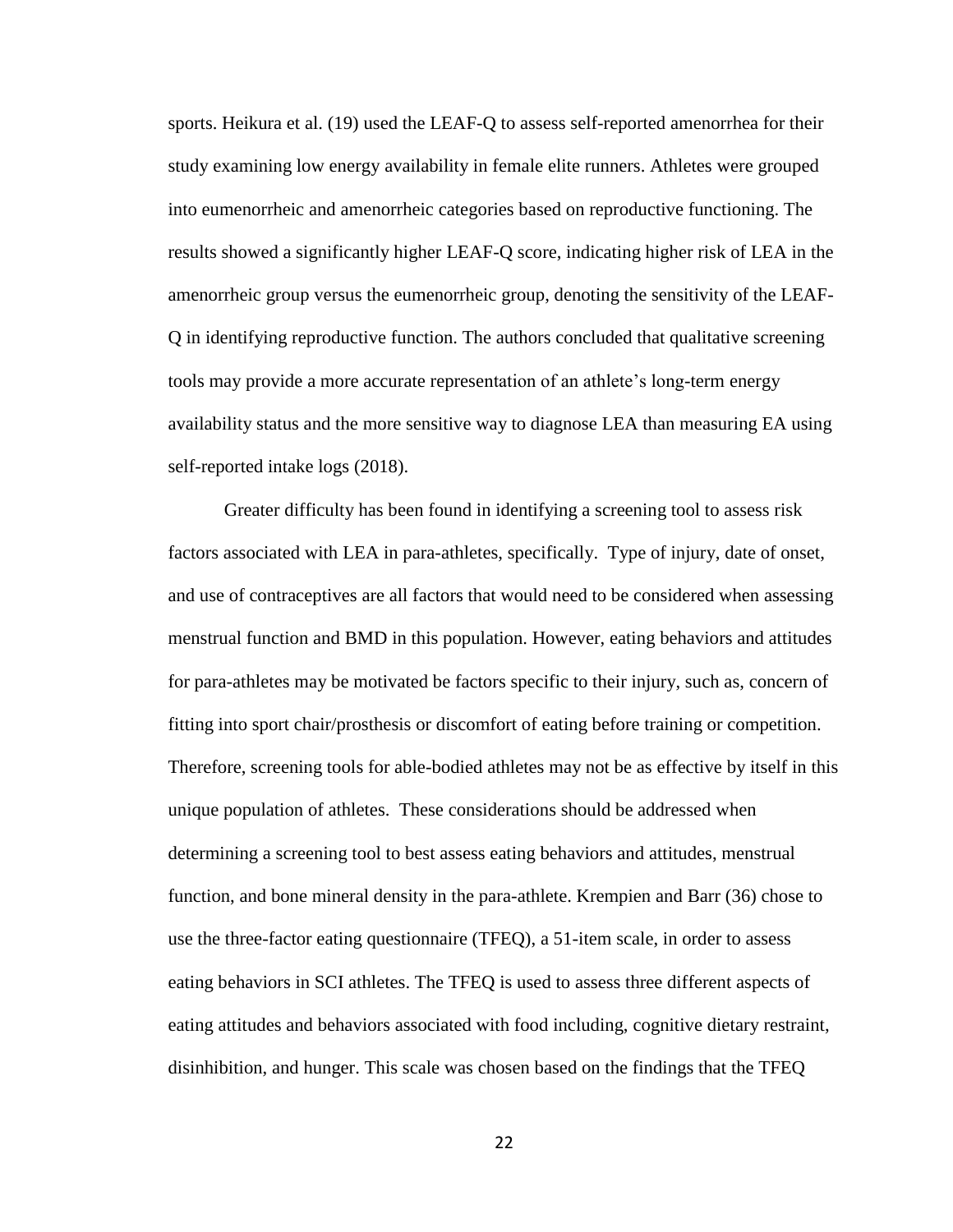restraint scale has good internal consistency and test-retest reliability with good stability over a 12-month period (38). However, there remains doubt regarding the number and nature of the specific dimensions within this questionnaire, and thus, has not been used as frequently as other screening tools in more recent studies (38).

A questionnaire that has been deemed an instrument of choice and gold standard in identifying eating disorder behaviors, is referred to as the eating disorder examination questionnaire (EDE-Q). This tool is a comprehensive assessment of specific disordered eating attitudes and behaviors that is appropriate in length for use in self-report measures. In comparison to the eating disorder inventory (EDI), which was thought to be a more comprehensive assessment, the EDE-Q was determined to be more appropriate and validated as a screening tool due to the length (39). The EDE-Q has four subscales including dietary restraint, eating concern, weight concern, and shape concern. The average score of each subscale is determined. A score of  $> 4$  is deemed "at-risk," while scores < 4 are considered "not at-risk" for eating disorder behavior. The questions within this questionnaire are applicable to both the able-bodied and para-athlete population; however, further research is needed to determine specificity, reliability, and validity of the EDE-Q in the para-athlete population. Additionally, there is limited evidence for the efficacy of all self-reported questionnaires, therefore, considerations should be made when using these qualitative screening tools to determine risk of LEA (6).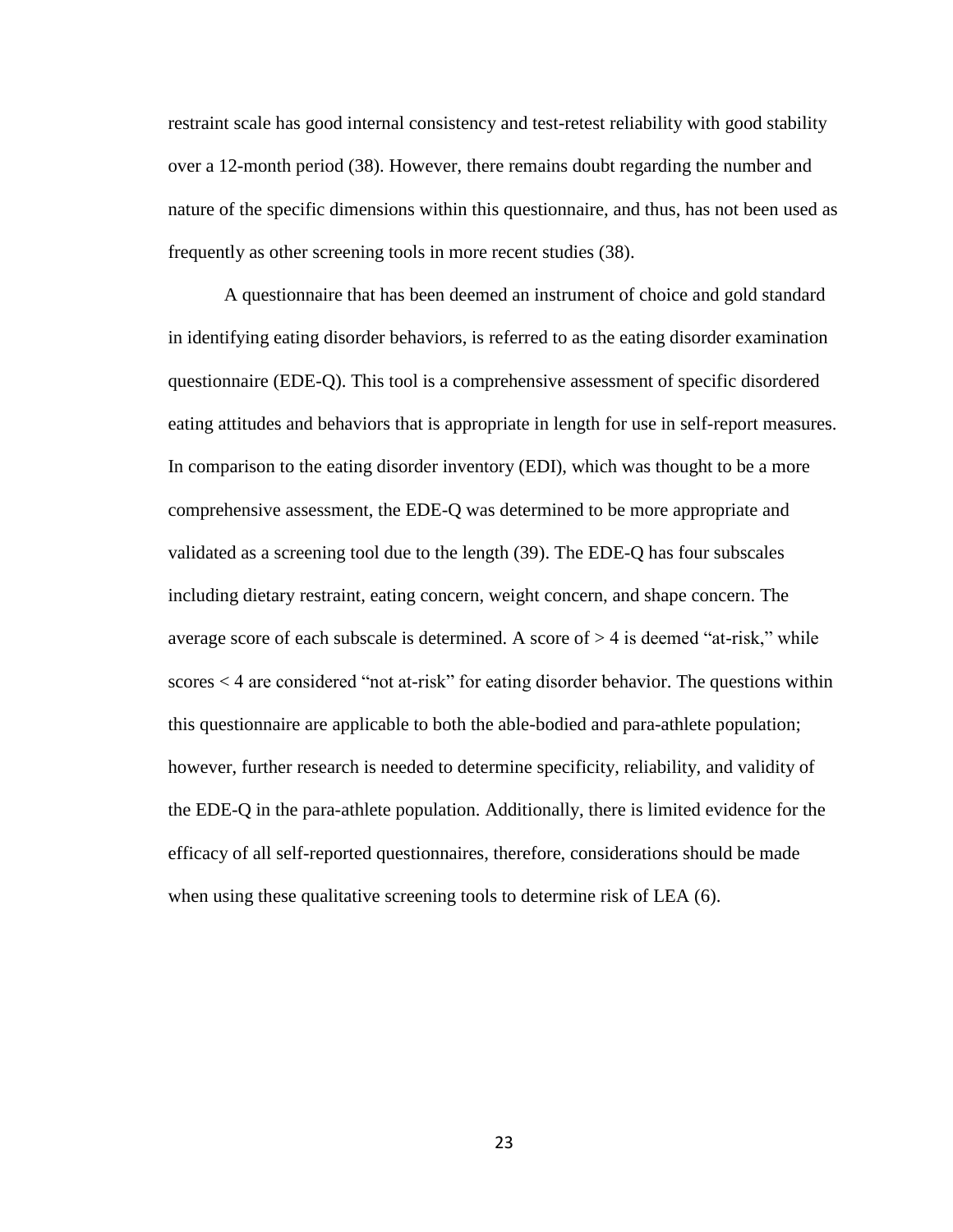#### *Bone Mineral Density*

Low bone mineral density (BMD) is commonly associated with energy deficiency and puts female athletes, specifically, at increased risk for osteopenia and osteoporosis. In addition, low bone mineral density can increase the risk of bone related injuries such as bone and stress fractures, especially in athletes. According to the ACSM (18), low BMD is defined by z scores between -1.0 and -2.0 with the presence of other risk factors. The International Society for Clinical Densitometry (ISCD) defines abnormal BMD as being < 2.0 for all able-bodied pre-menopausal women and males. In the para-athlete population, however, there have not been established thresholds defining low BMD in relation to injury or impairment. In individuals with SCI, regardless of activity level, disuse osteopenia/osteoporosis is common due to reduced skeletal loading over time. Females in general are at greater risk for low BMD due to the progressive decline in bone mass associate with estrogen loss after menopause. Therefore, in female para-athletes, these two factors lead to particular vulnerability for diminished bone health and increased risk for low energy fracture (1). While exercise has been shown to increase BMD in the able-bodied population, the effect of exercise on para-athletes has been examined minimally. It is known that BMD loss occurs until the end of 1 or 2 years post-injury and does not return to normal in these athletes; however, higher BMD scores have been found in upper extremities of para-athletes versus their able-bodied counterparts (40).

In a study examining male wheelchair basketball players, Goktepe et al. (40) compared paraplegic athletes to paraplegic sedentary subjects in order to examine the effects of physical training on BMD in these paraplegic athletes. DXA scans of the radius, hip, and spine were assessed in order to determine site specific impacts. Results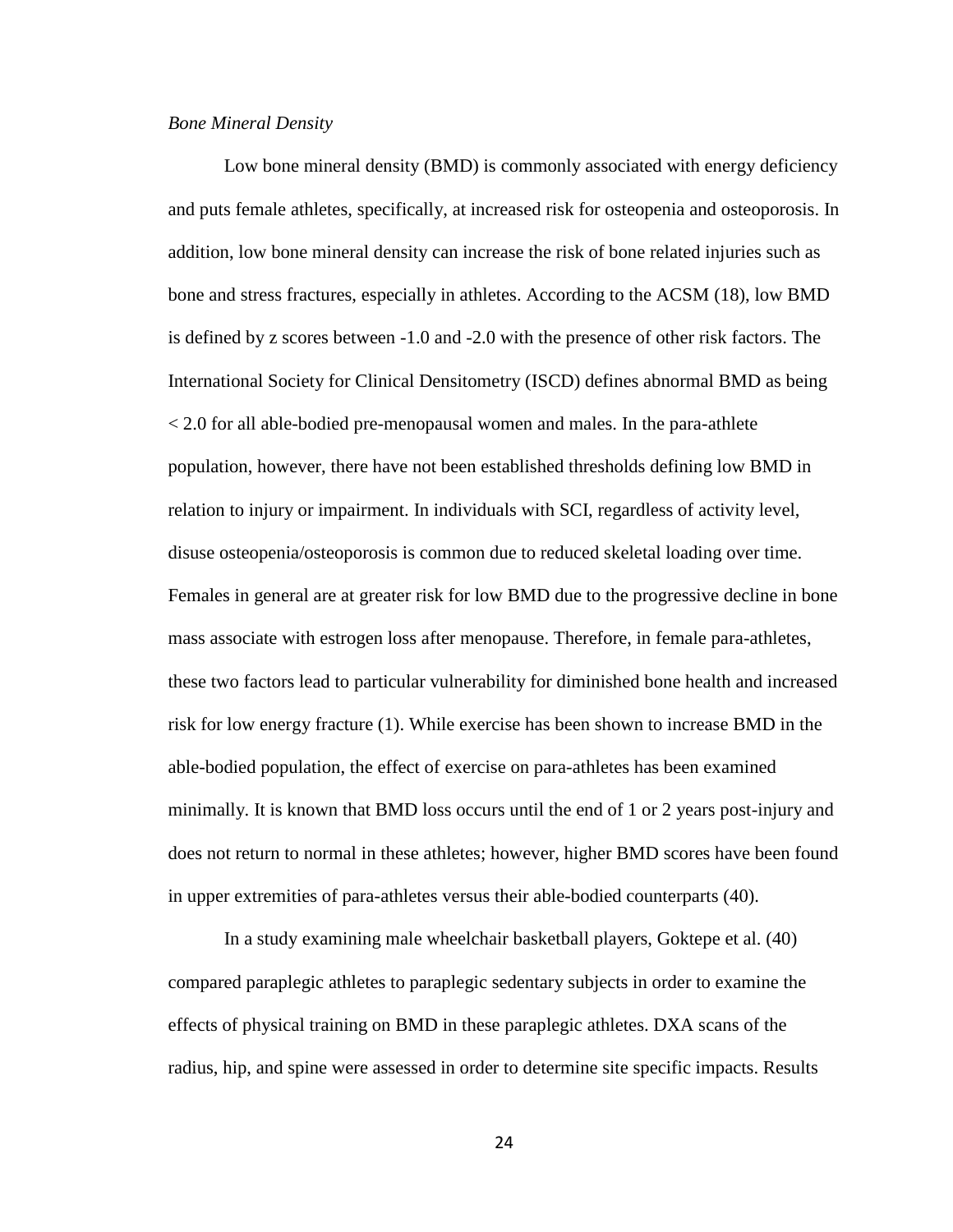found an increase in BMD in the lumbar region of the athletes; however, not significant. In the proximal femur region, both groups were found to have reduced BMD, which supports literature stating that the femur isn't exposed to direct stress during physical activity in a wheelchair. Higher BMD scores in the radius were found in both groups; however wheelchair players had significantly higher BMD's than sedentary paraplegic subjects. These results coincide with the results of Jones et al. (41) comparing physically active individuals with SCI to their healthy counterparts and finding that SCI subjects had higher arm BMD values. Additionally, the lumbar region was found to be normal in both groups, while the proximal femur region was lower in SCI athletes. The findings in Goktepe et al. (40) support similar findings in which BMD of the legs, trunk, and entire body in wheelchair athletes that return to sports activity after injury were higher than those that delayed physical activity. However, other studies have suggested that physical activity (wheelchair basketball) was not associated with a better preserved bone density below the injury level when compared to sedentary SCI patients (40, 1).

Osteoporosis was found to be present in 100% of SCI individuals within the paralyzed extremities (42). One study aimed at examining the effects of physical activity on BMD and whether these activities play a role in the prevention of osteoporosis in male SCI athletes. Among subjects there were no significant differences in BMD based on level of injury, sport, and age. In arms, BMD  $(g/cm2)$  was greater in wheelchair athletes than AB athletes  $(0.856 + 0.050, 0.896 + 0.056,$  respectively); however, significantly lower BMD was found in legs of wheelchair (WC) athletes (WC: 1.052 + 0.179, AB:1.373 + 0.091). The period since injury was found to be negatively correlated with BMD in legs (r = -0.549, P < 0.01), body trunk (r = -0.414, P < 0.05), and whole body (r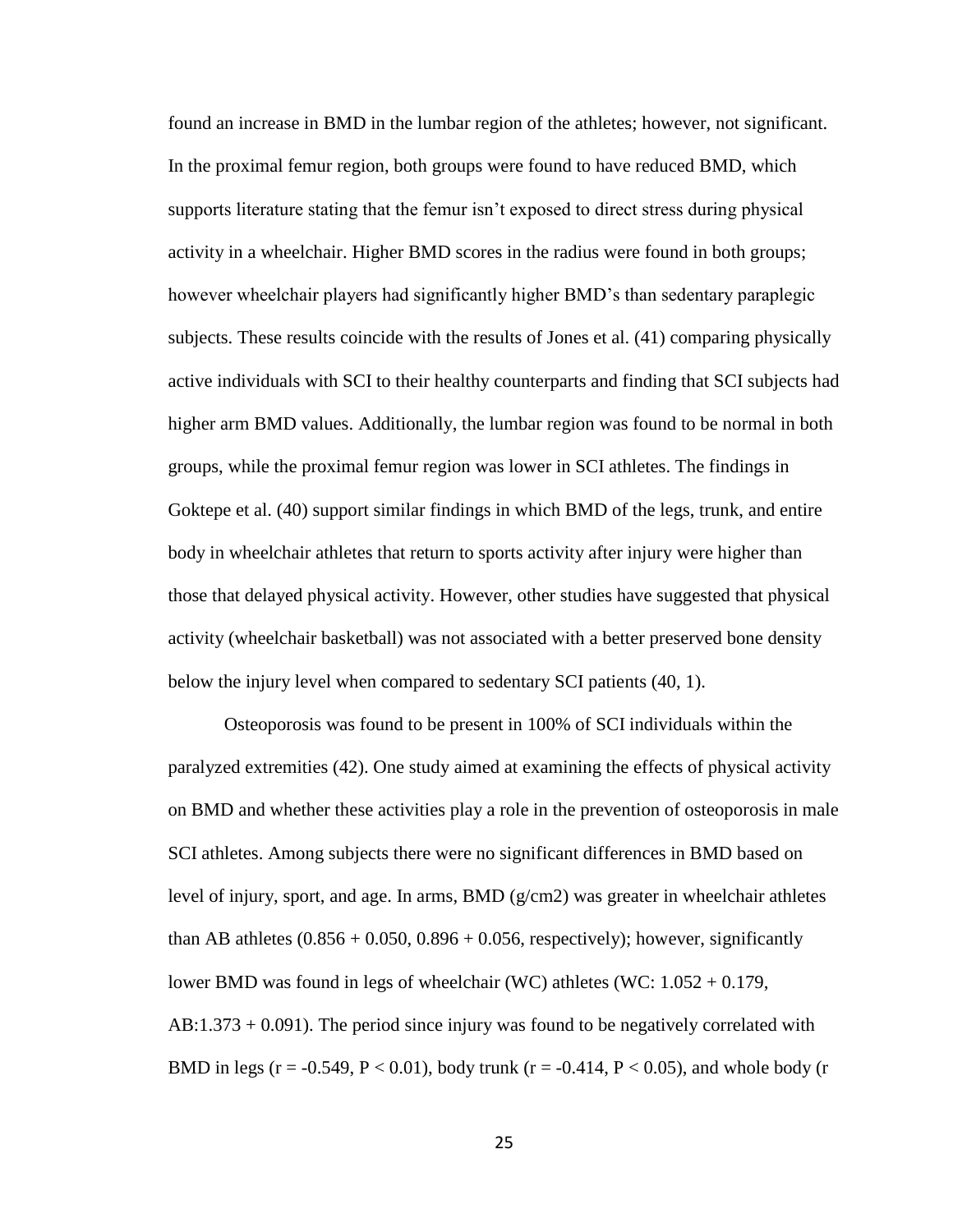$=$  -0452, P < 0.05). Conversely, the earlier the individual returned to sport after injury, the higher the BMD in legs, body trunk, and entire body. This study concluded that the early sports rehabilitation regularly following the injury is useful in preventing bone loss in wheelchair athletes with SCI (43).

Aside from physical activity, research has also examined the impact of micronutrient intake on BMD in athletes with SCI. Calcium and vitamin D are micronutrients associated with bone health and have been found to be diminished in the diet of SCI athletes (36). In a study examining Vitamin D status and effects of supplementation on SCI athletes, Pritchett et al. (44) found that only 26% of participants had sufficient Vitamin D status at the beginning of the study. Once the supplementation intervention was started, the protocol resulted in a 167%, 66% and 21% increase in 25(OH)D concentrations in athletes that were deficient, insufficient, and sufficient, respectively. Over half of these participants were found to have improved handgrip strength once levels were restored as well. Whether or not that has a direct effect on BMD in these athletes has yet to be examined; however, some research has reported that low Vitamin D status is associated with increased incidence of decreased bone density (44). Furthermore, there have been no studies conducted on female para-athletes who have been hypothesized to be at greater risk for low BMD and greater risk of osteoporosis, due to their injury or impairment. In para-athletes, BMD will largely depend on baseline effects of of the individual's underlying injury or disability, therefore, considerations should be made when determine LEA based on BMD in this population (6). The research conducted in para-athletes as it relates to BMD points to the need for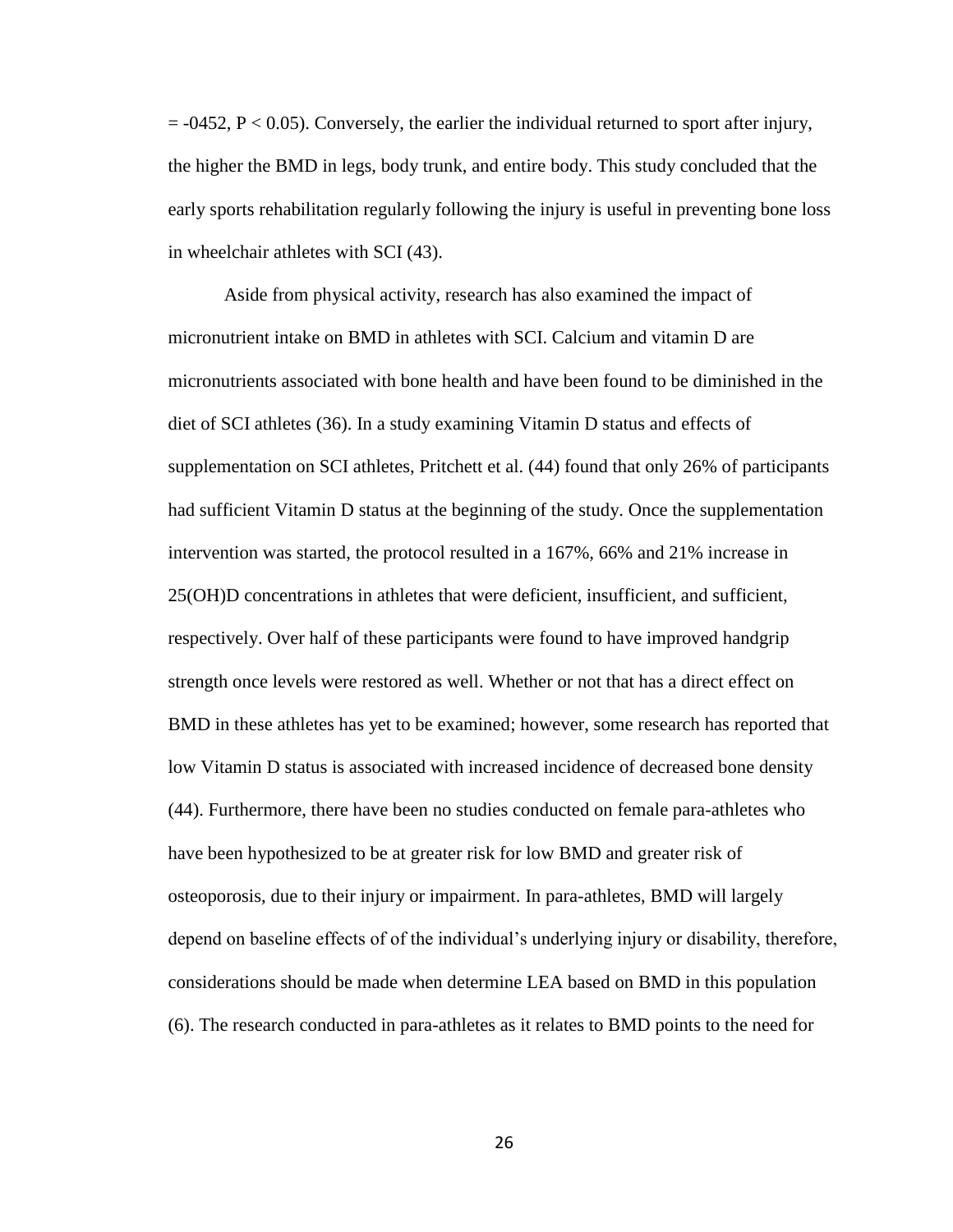reference standards and diagnostic criteria to be specified for this population in order to assess risk of LEA.

#### *Menstrual Function*

Low energy availability has been found to play a causal role in menstrual dysfunction induced by over-exercise and undernutrition. Originally seen as one of the components of the female athlete triad, menstrual dysfunction has been found to be directly affected by energy availability, and in turn, directly influences bone health (1). It is well documented that menstrual dysfunction can have negative health consequences including increased risk of the number of cardiovascular risk factors and premature osteopenia and osteoporosis (3). Menstrual dysfunction has been identified as the development of oligomenorrhea, primary amenorrhea, or secondary amenorrhea. Oligomenorrhea is defined as nine or less menstrual periods in one-year, primary amenorrhea refers to the first menstrual period beginning at  $> 15$  years of age, and secondary amenorrhea being the cessation of menses for  $> 3$  months. However, these definitions are those determined for able-bodied athletes only (1). Athletes that experience amenorrhea have also been found to have a lower energy availability than that of eumenorrheic athletes and non-athletic controls. The probability of developing menstrual dysfunction as energy availability dropped below 30kcal/kg FFM was found to be around 50% (45). While menstrual health has been largely examined in able-bodied athletes, there is a paucity of research in the para-athlete population surrounding the effects of exercise-induced menstrual dysfunction. Due to the nature of the disability or injury in the para-athlete population, menstrual function may vary from the norms of the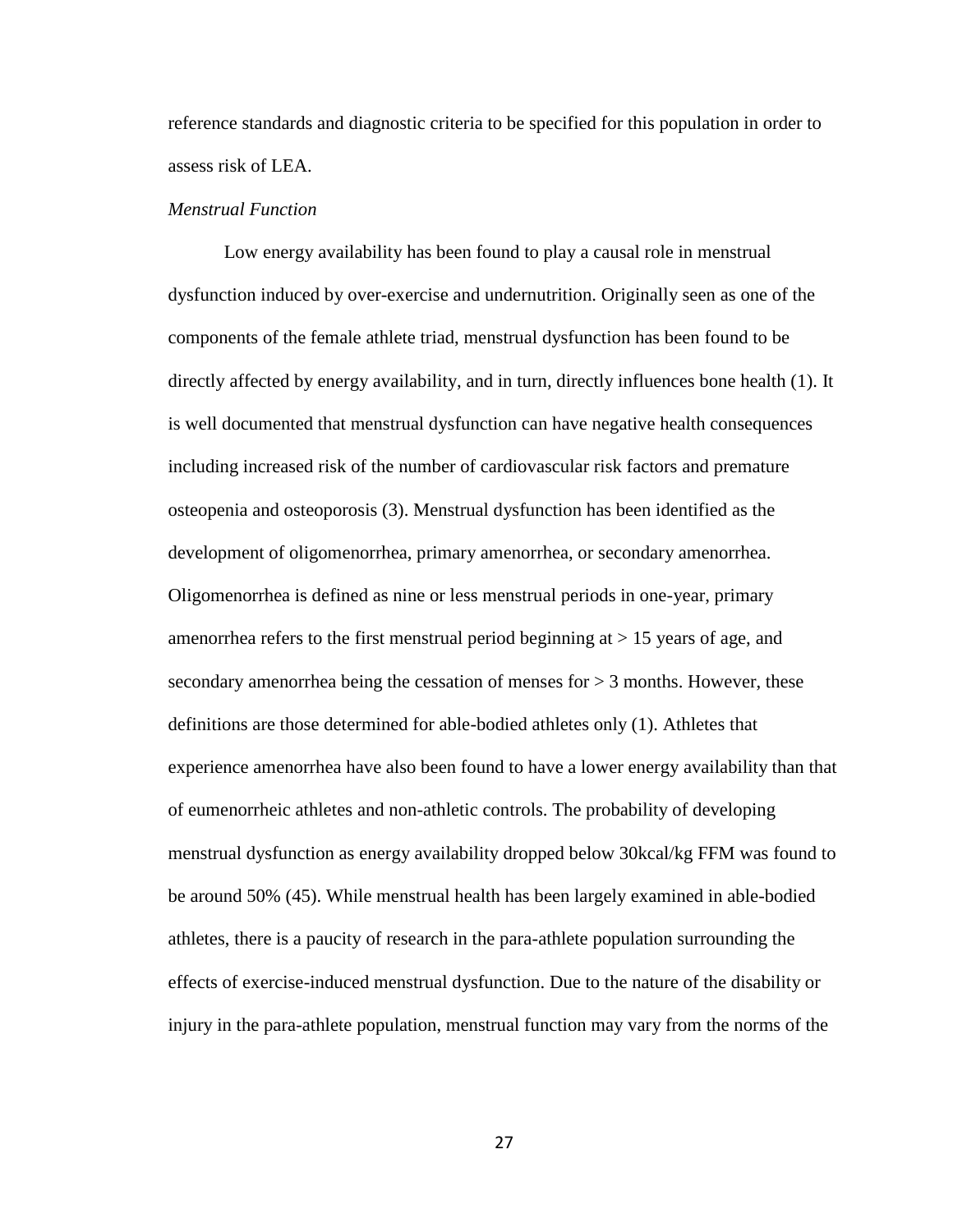general athlete and may be multifactorial and related to the disability itself, training changes due to the nature of adaptive sports competition, or both (1).

The majority of the research that has been performed on SCI athletes in regards to the effects of the disability or injury on menstruation has concluded that there are no significant long-term effects regarding reproductive function in these individuals. In fact, many women with SCI have had successful and healthy pregnancies, while those with complete quadriplegia have reported fewer pregnancies than those with incomplete paraplegia that began in adulthood (1, 46). Amenorrhea was present in 41% of women in a retrospective study in SCI individuals; however, in the majority of these cases, it was transient amenorrhea lasting an average of  $7.96 + 10.9$  months, comparable to findings from another study in which menstruation resumed in an average of 5-months post-injury (1, 47). Of those women that were amenorrheic, 10 of the 53 participants in this study were able to conceive and carry out healthy pregnancies. The results found that pregnancy rate was significantly higher in women who experienced the injury at a younger age, while level of injury did not seem to draw correlations with duration of amenorrhea or occurrence of pregnancy (47). However, it should be noted that these studies did not include the athlete cohorts from this population of individuals, which present heightened consequences given the greater energy expenditure and potential LEA in athletes versus sedentary SCI individuals (1).

Elevated prolactin levels, known as hyperprolactinemia, have been found to affect the pattern of menstruation in the general population of women. Elevated prolactin levels are normal in pregnant women, especially following birth so that milk production occurs and the baby can feed; however, has also been found in women with SCI following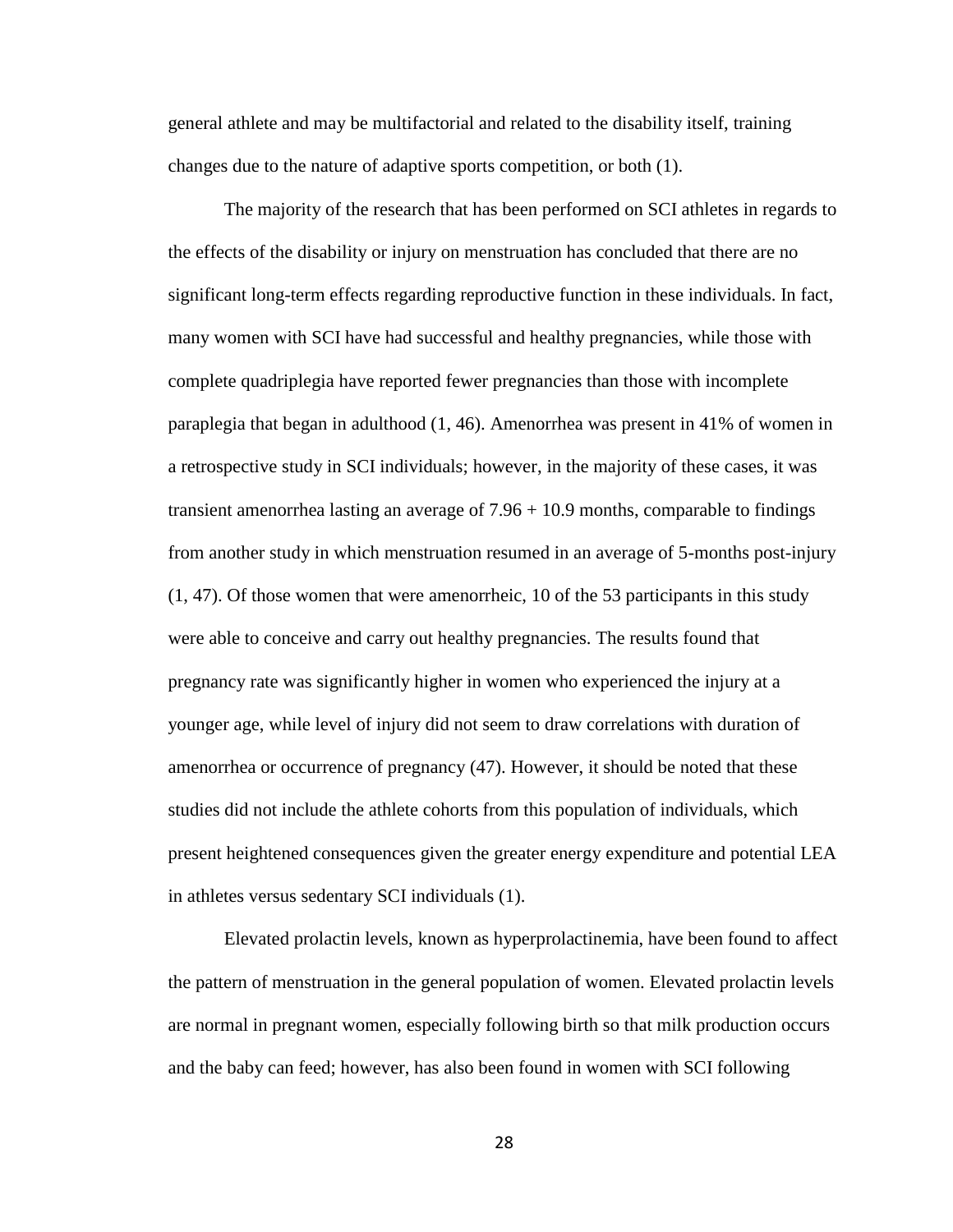injury. Prolactin has been thought to be elevated in the acute phase of SCI injury due to its proposed importance in coping with stress and trauma. In a study examining the effects of hyperprolactinemia on amenorrhea in this population, it was found that SCI women with amenorrhea also had the highest levels of prolactin, proposing a possible correlation with hyperprolactinemia and amenorrhea. Authors concluded that acute amenorrhea (6-month period post trauma) following SCI is due to a transient increase in prolactin as part of the neurochemical response to the stressful situation (48).

The use of oral contraceptives (OCs) and hormonal contraceptives (HCs) has also been an under-researched area of interest as it related to menstrual function and hormonal markers in athletes. Research has indicated that 40.2% of Norwegian athletes and 27.6% of American athletes use OCs. Some of the proposed reasons have included the difficulty in having a menstrual cycle during sport competition and the correlated side-effects that exist with menstruation. Martin et al. (49) studies the prevalence of these contraceptives and their effects on the menstrual cycle in elite athletes. Results found that HC use in elite athletes (45.6% with 69% being combined with OCs) was significantly higher than that of the general population in the United Kingdom. Nearly one third of combined OC users were able to manipulate menstruation length and frequency in attempts to avoid it during training or competition periods to diminish the negative side-effects associated (2018). These results from able-bodied elite athletes point to a potential concern of this same behavior amongst the Paralympic population. Due to the added difficulties in mobility and discomfort experienced by para-athletes, the desire to manipulate and control timing and duration of cycle may be heightened in this population. Additionally,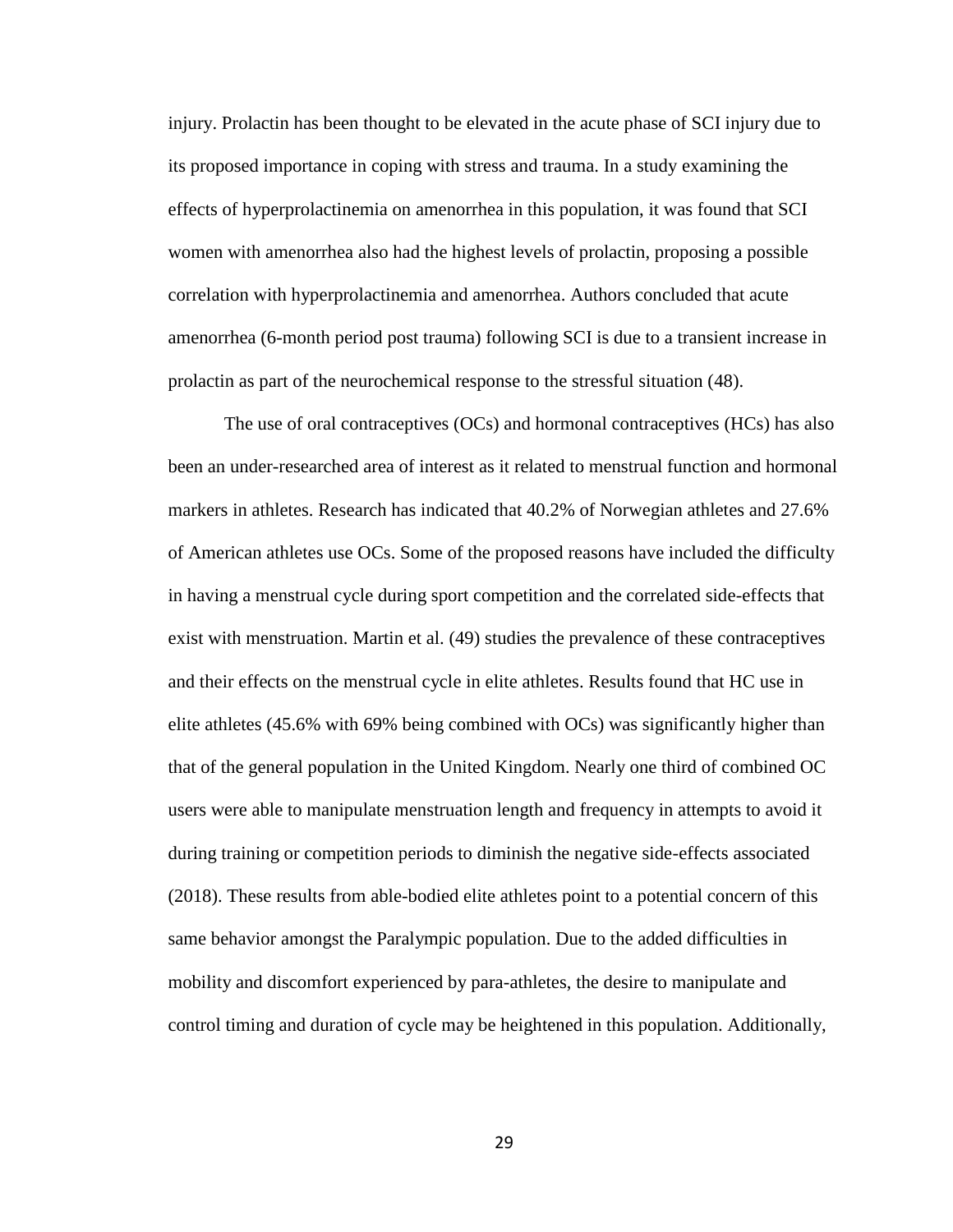when testing for LEA in this population, the use of OCs should be considered as hormonal parameters may be skewed depending on the specific OC used.

# *Hormonal Function*

The effects of LEA on hormonal functioning is an area that has been studied extensively in able-bodied athletes. Heikura et al. (19) examined these effects on both male and female elite distance athletes to assess the extent to which LEA contributes to altered hormone levels. In males, it has been found that low testosterone (TES) and metabolic hormone have been correlated in athletes with LEA; however, not below the clinical range. Therefore, Heikura et al. (19) obtained blood samples for insulin, TES for males, estradiol (E2) for females, triiodothyronine (T3), and insulin-like growth factor (IGF-1). Results found that of males with low TES, 60% were found to have had a history of  $> 2$  stress fractures. Additionally, females that were amenorrheic and males with low TES were found to have significantly lower sex hormone and T3 concentrations compared with eumenorrheic and normal TES participants (19). When participants were characterized as "high-risk" based on the RED-S and the Triad cumulative assessment tools, significantly lower T3 concentrations were also seen in both genders. This is in line with findings from Loucks et al. (34) who concluded that LEA is the main reason for the suppression of metabolic and reproductive function in females. In a more recent study, it was found that reciprocal effects have been seen in males as well. Tenforde et al. (50) reported that many studies performed on elite endurance-trained male athletes have found a 40% reduction in TES and 43% reduction in sperm counts following "overtraining," compared with baseline values.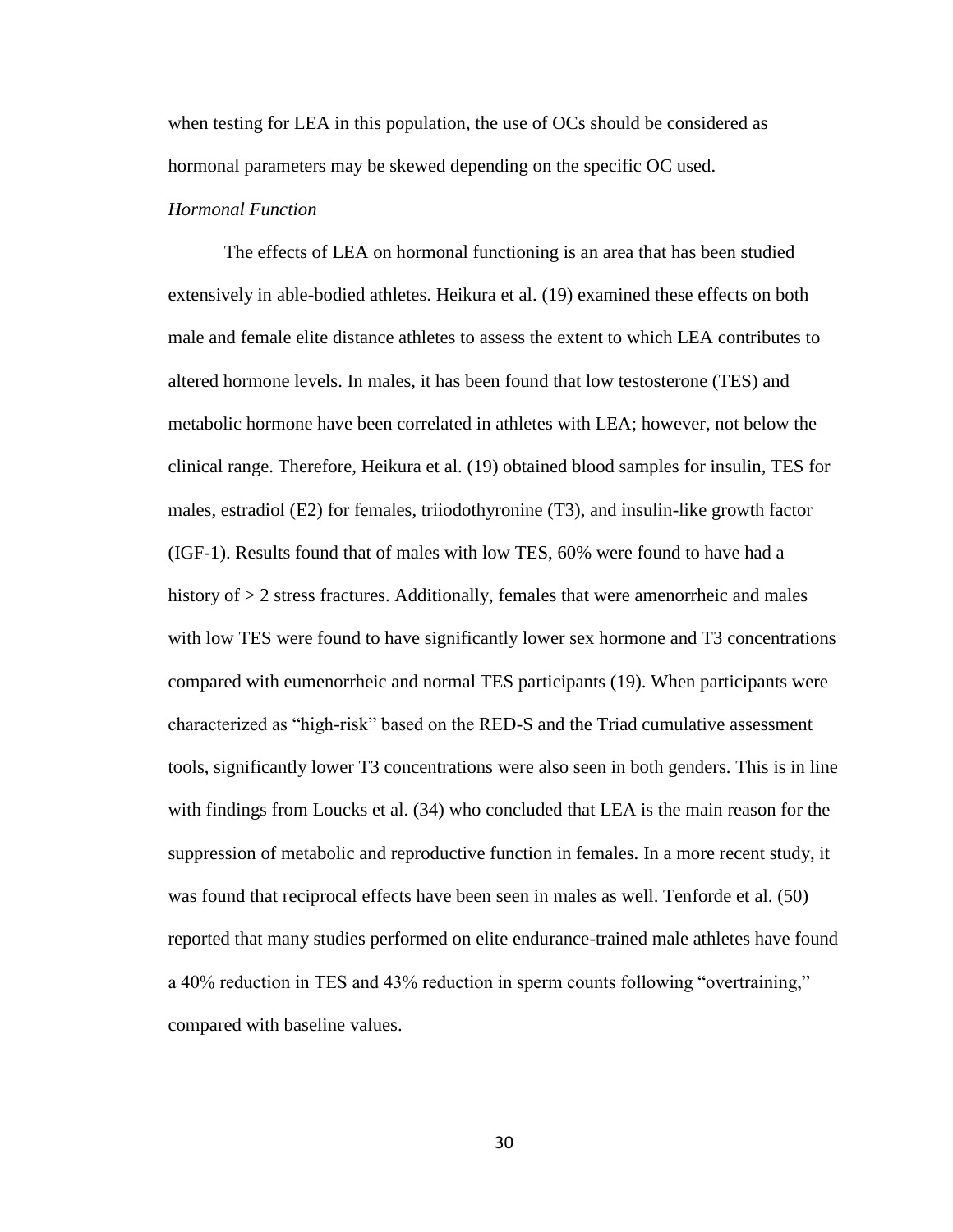RED-S, referred to as, "impaired physiological functioning caused by relative energy deficiency," has shown to have potential harmful hormonal effects associated with the aetiological factor of LEA. Many studies looking at female athletes in LEA states have found decreases in insulin and IGF-1, alterations in thyroid function, and elevations in cortisol. Much of this has been explained by the body's need to conserve the limited energy available for the important bodily functions or to use as energy reserves for vital processes, thus, disallowing for energy needed for hormonal and reproductive functions (6). In a study examining the dose-response relationship between energy availability and markers of bone turnover in menstruating women, it was found that estradiol was unaffected by energy restriction until the restriction became severe  $\zeta$  < 20 kcal/kg FFM/day). Additionally, IGF-1, T3, and leptin declined significantly at energy availability < 30 kcal/kg FFM in these females; however, approached an asymptotic limit at < 20 kcal/kg FFM compared with values at 45 kcal/kg FFM, which represents a balanced energy availability. LH pulsatility was also abruptly disrupted at a threshold of energy availability < 30 kcal/kg FFM, referred to as LEA. Thus, these findings show that a dose-response relationship may exist between metabolic and reproductive hormones and energy availability (51).

Koehler et al. (52) examined effects of alterations in short-term EA manipulation through diet and exercise on hormonal parameters in 6 male habitual exercisers. LEA was not found to significantly affect T3, testosterone, or IGF-1 levels; however, did reduce leptin and insulin levels compared to baseline. However, the relationship between LEA state and disruptions to endocrine function in both male and female athletes is largely variable and likely to be subject to within- and between- participant variability with more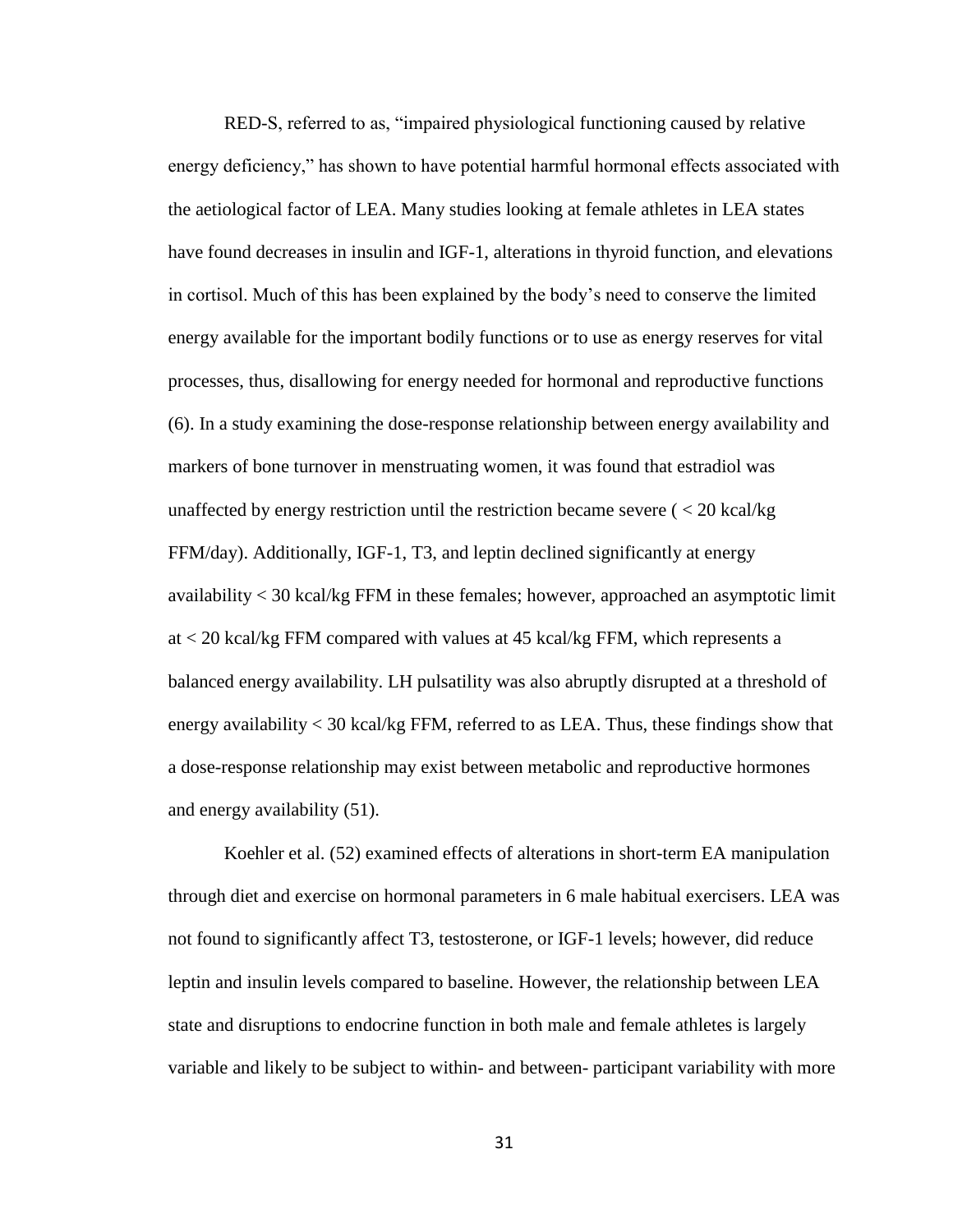research needed (6). Additionally, endocrine and hormonal reference ranges specific to individuals with paraplegia in all its forms is needed as this population may have alterations based on impairment or injury in addition to differences in energy availability.

Currently, ranges for metabolic and reproductive hormones have only been established for able-bodied individuals. According to the *American Board of Internal Medicine* (53), current reference values are as follows: estradiol (F) 10-180 pg/mL, (M) 20-50 pg/mL; progesterone (F-follicular) .02-.9 ng/mL, (F-luteal) 2-30 ng/mL, (M) .12-.3 ng/mL; testosterone (F) 18-54 ng/dL, (M) 291-1100 ng/dL; SHBG (F) 18-144 nmol/L, (M) 10-57 nmol/L; cortisol (8am) 5-25 ug/dL, (4pm) < 10 ug/dL; IGF-1 (Ages 16-24) 182-780 ng/mL, (Ages 25-39) 114-492 ng/mL; fT3 2.3-4.2 pg/mL. These reference ranges are used in clinical settings of various sorts based on a wide array of research and literature (2019). However, clinical cutoffs may not be applicable for elite athletes of any sort in assessing LEA (19). Therefore, considerations should be made when comparing and assessing metabolic and reproductive hormone levels of able-bodied and paraathletes.

#### *Conclusions*

Paralympic athletes are a population of individuals that have very unique and differing energy requirements dependent upon the nature of the injury or impairment and the different levels of exercise and training involved in para-sports. Additionally, BMD, menstrual functioning, dietary intake, and hormonal parameters can be drastically altered in comparison to their able-bodied counterparts because of the impairment. Able-bodied athletes have been researched and examined extensively in regards to energy availability and the effects of LEA on these various body processes. However, very minimal research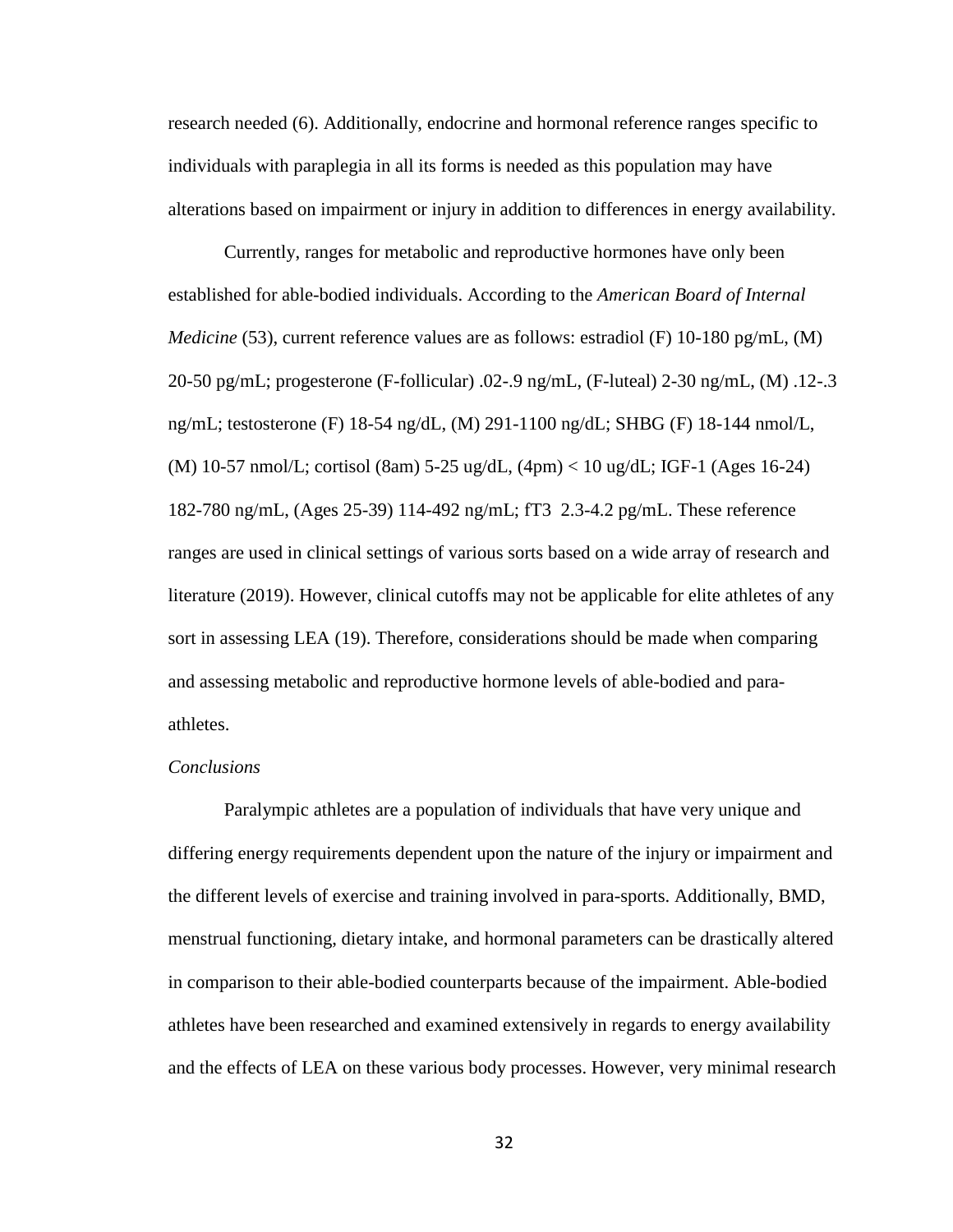has been performed on para-athletes as it relates to energy intake and the effects of this energy availability on reproductive, metabolic, and skeletal processes. The prevalence of LEA in the Paralympic population has not been examined and para-athletes could potentially be at great risk for the various implications associated with LEA as discussed in this review. As this population of athletes continues to grow and expand worldwide, it is imminent that standards be set specific to the nature of the injuries or impairments. Currently, standards and reference ranges for able-bodied athletes may be erroneously applied and used for para-athletes, making it difficult to actually assess these individuals accurately.

Future research is needed to examine the differing energy requirements, micronutrient and macronutrient intake, for para-athletes based on exercise expenditure, additional supplementation needed for injury or impairment, and specific nutrients that are lacking in their diet. Additionally, more accurate research in a controlled environment is needed to better assess the caloric intake and energy expenditure of these athletes. Much research has examined these two factors based on self-report measures and the assignment of METS; however, many inaccuracies exist in these methods so greater specificity is needed to more accurately determine energy availability. BMD is another area in which no reference ranges exist for para-athletes in regards to z-scores and fracture risk. Studies with larger sample sizes of para-athletes are needed to determine an average BMD reference range from DXA scan results. Metabolic and reproductive hormone reference ranges have also not been established for the para-athlete population, making it difficult to determine the actual effects of energy availability on reproductive function. In conclusion, much more research is needed in this growing population of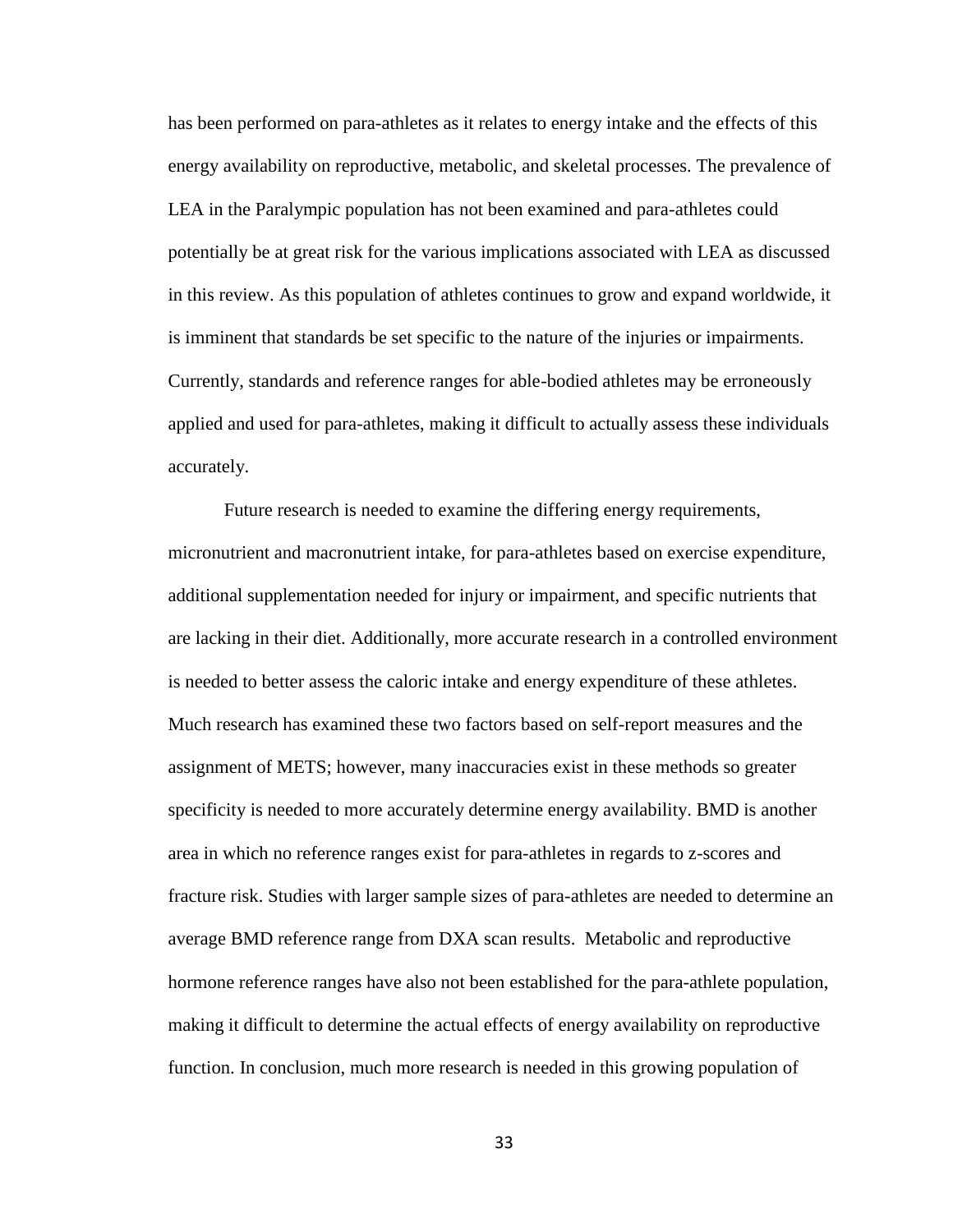athletes to determine effects of LEA on various physiological functions and determine reference values and standards that can be used for diagnostic and treatment purposes for Paralympic athletes.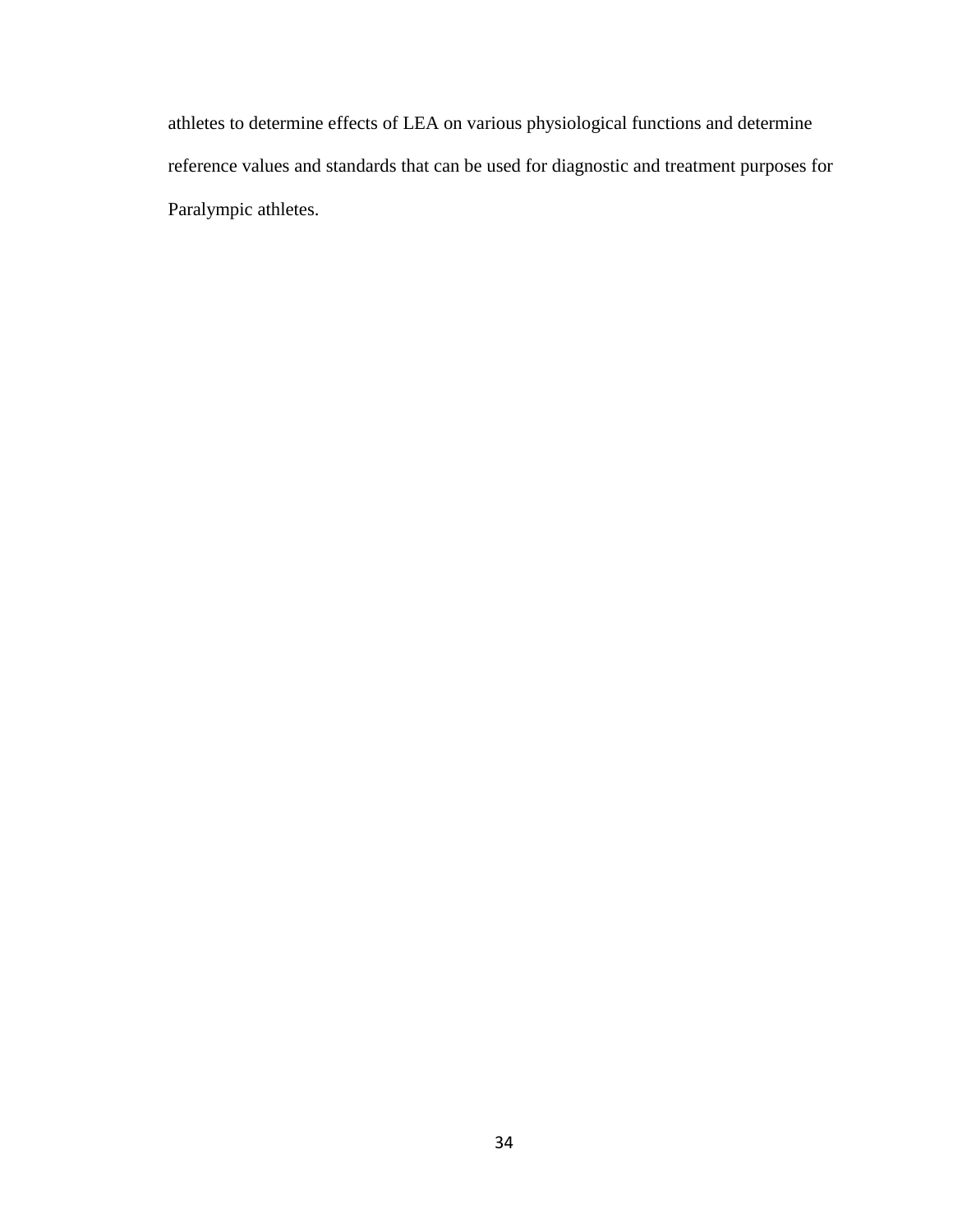### III. METHODS

## *Participants*

Participants were recruited by word of mouth and emails sent to the coaches of various para- national, and collegiate level teams. Eleven para-athletes ( $\geq$  18 years old) from the US Olympic Committee (USOC) Paralympic program, Canadian Institute of Sport as well as the wheelchair basketball and track teams at the University of Illinois were recruited for this study. Inclusion criteria were as follows: presence of a physical disability, and the use of a wheelchair as the sole form of locomotion. Exclusion criteria included subjects who were currently pregnant, experiencing menopause or were postmenopausal and/or had current injuries preventing them from engaging in their normal training. Participants were informed about the study design before signing an informed consent. Approval for this study was granted by Central Washington University Human Subjects Review Committee.

#### *Study Design*

In a descriptive study design taking place at a training camp at the University of Illinois Urbana-Champaign (Urbana, IL) and Daytona Beach, FL, questionnaires, blood testing, body composition, and bone density measures were collected from each participant on the day of testing. Responses were scored and analyzed to determine overall risk of low energy availability components, including menstrual health, bone mineral density, and energy availability based on dietary intake and physical activity logs.

# *Dietary Intake and Training logs*

Dietary intake and activity was recorded by participants for seven consecutive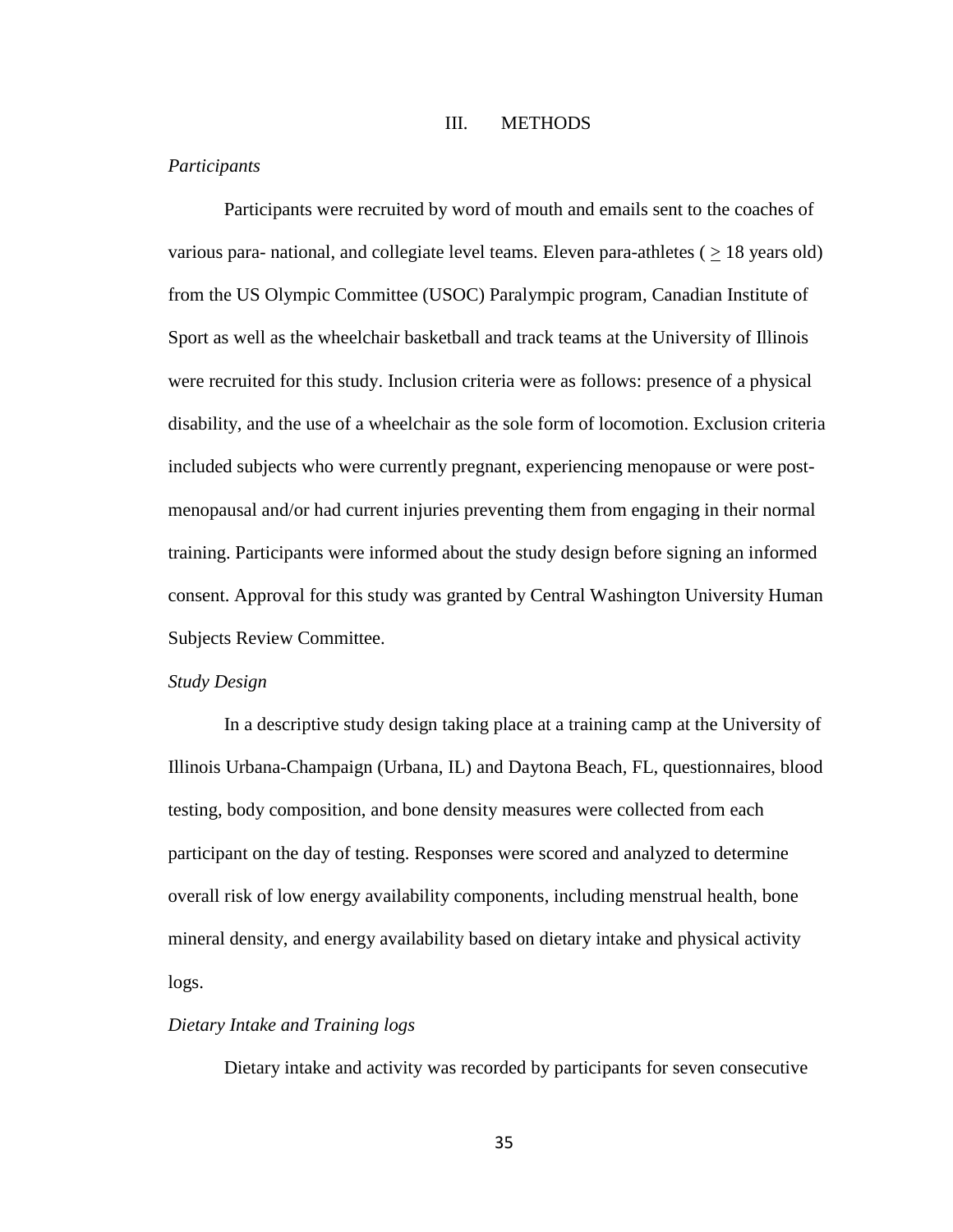days. Participants were instructed to maintain their typical dietary habits and training during the seven days. Participants were provided education via a training video by a registered dietitian nutritionist (RDN) educating subjects on how to complete the food log, including details regarding portion sizes, timing, and detailed descriptions of food items consumed. The video included both verbal and visual instructions for completing the food log. Upon completion of the food journal, the RDN reviewed the food journals and had an opportunity to clarify any questions pertaining to food portions/intake from subjects. The RDN then entered all food intake for each participant into a nutrient analysis software program (Elizabeth Stewart Hands and Associates (ESHA Food Processor), Salem, OR). Daily energy (kcals) and macronutrient (carbohydrates (grams), fiber (grams), protein (grams), and fat (grams)) intake over the seven days were analyzed using ESHA Food processer.

Energy Expenditure was assessed using an activity diary undertaken simultaneously with the food diary and was analyzed in conjunction with energy intake to assess energy availability. The process used for calculating EA is shown in Table 1 based on Heikura et al. (19).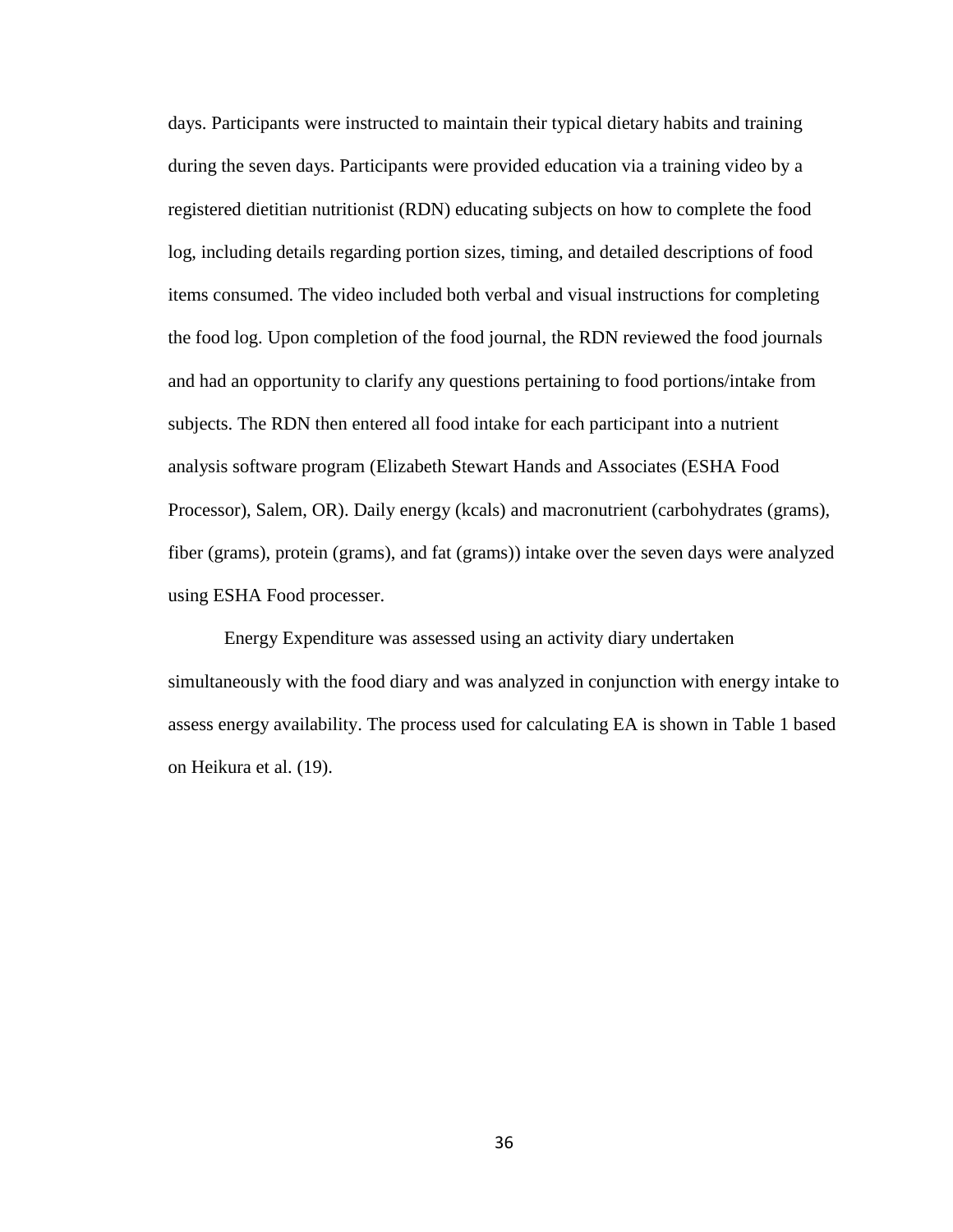| Energy Intake (EI)                |           | 7-day consecutive food log completed by all                                                                                                            |  |  |  |  |  |
|-----------------------------------|-----------|--------------------------------------------------------------------------------------------------------------------------------------------------------|--|--|--|--|--|
|                                   |           | participants to reflect dietary intake most<br>representative of typical diet.<br>Household weights, scales, and measures                              |  |  |  |  |  |
|                                   |           |                                                                                                                                                        |  |  |  |  |  |
|                                   |           | used to record accurate portions sizes of<br>meals (instructions included within<br>food/activity log)<br>Training video educating participants how to |  |  |  |  |  |
|                                   |           |                                                                                                                                                        |  |  |  |  |  |
|                                   |           |                                                                                                                                                        |  |  |  |  |  |
|                                   |           |                                                                                                                                                        |  |  |  |  |  |
|                                   |           | properly complete food log and importance of                                                                                                           |  |  |  |  |  |
|                                   |           | being precise                                                                                                                                          |  |  |  |  |  |
|                                   |           | RDN estimated total EI by analyzing food                                                                                                               |  |  |  |  |  |
|                                   |           | logs with dietary analysis software (ESHA).                                                                                                            |  |  |  |  |  |
| Exercise Energy Expenditure (EEE) | $\bullet$ | Estimate EEE using 7-day training log where                                                                                                            |  |  |  |  |  |
|                                   |           | exercise description, training duration, and                                                                                                           |  |  |  |  |  |
|                                   |           | intensity is recorded. Athletes encouraged to                                                                                                          |  |  |  |  |  |
|                                   |           | maintain normal routine during this time.                                                                                                              |  |  |  |  |  |
|                                   |           | Assign each exercise endeavor and training                                                                                                             |  |  |  |  |  |
|                                   |           | an energy cost (kcals/kg/hr) using a                                                                                                                   |  |  |  |  |  |
|                                   |           | compendium of activities performed by                                                                                                                  |  |  |  |  |  |
|                                   |           | wheelchair users, that represents the intensity                                                                                                        |  |  |  |  |  |
|                                   |           | and type of that activity (Conger & Bassett<br>$2011$ ).                                                                                               |  |  |  |  |  |
|                                   |           |                                                                                                                                                        |  |  |  |  |  |
|                                   |           | Multiply the energy cost for each training<br>session by the duration of the session to yield                                                          |  |  |  |  |  |
|                                   |           | EEE.                                                                                                                                                   |  |  |  |  |  |
|                                   |           | REE was found using the Cunningham                                                                                                                     |  |  |  |  |  |
|                                   |           | prediction equation and divided by 24 to get                                                                                                           |  |  |  |  |  |
|                                   |           | hourly REE (Cunningham, 1991).                                                                                                                         |  |  |  |  |  |
|                                   |           | Subtract REE from tEEE so that only the                                                                                                                |  |  |  |  |  |
|                                   |           | additional energy cost of exercise is included                                                                                                         |  |  |  |  |  |
|                                   |           | in the EEE                                                                                                                                             |  |  |  |  |  |
|                                   | $\bullet$ | Use this EEE value in the equation above                                                                                                               |  |  |  |  |  |
| Energy Availability (EA) cutoff   | $\bullet$ | Low EA: $<$ 30 kcal kg FFM <sup>-1</sup> .day <sup>-1</sup>                                                                                            |  |  |  |  |  |
| values                            | $\bullet$ | Moderate EA: $30-45$ kcal kg FFM $^{-1}$ .day $^{-1}$                                                                                                  |  |  |  |  |  |
|                                   | $\bullet$ | Optimal $EA$ : > 45 kcal kg $FFM^{-1}.day^{-1}$                                                                                                        |  |  |  |  |  |
| Fat-free mass (FFM)               |           | Fat-free mass was obtained from DXA scans.                                                                                                             |  |  |  |  |  |

**Table 1**: Method for assessing EA based on food/activity logs  $(EI - EEE)$ / FFM = EA

*Note*: METs = metabolic equivalents, tEEE = total EEE. [Table adapted from Heikura, I.A., Uusitalo, A.L.T., Stellingwerff, T., Bergland, D., Mero, A.A. and Burke, L.M. (2018). "Low Energy Availability Is Difficult to Assess but Outcomes Have Large Impact on Bone Injury Rates in Elite Distance Athletes." *International Journal of Sport Nutrition and Exercise Metabolism* 28(4): 403-411.]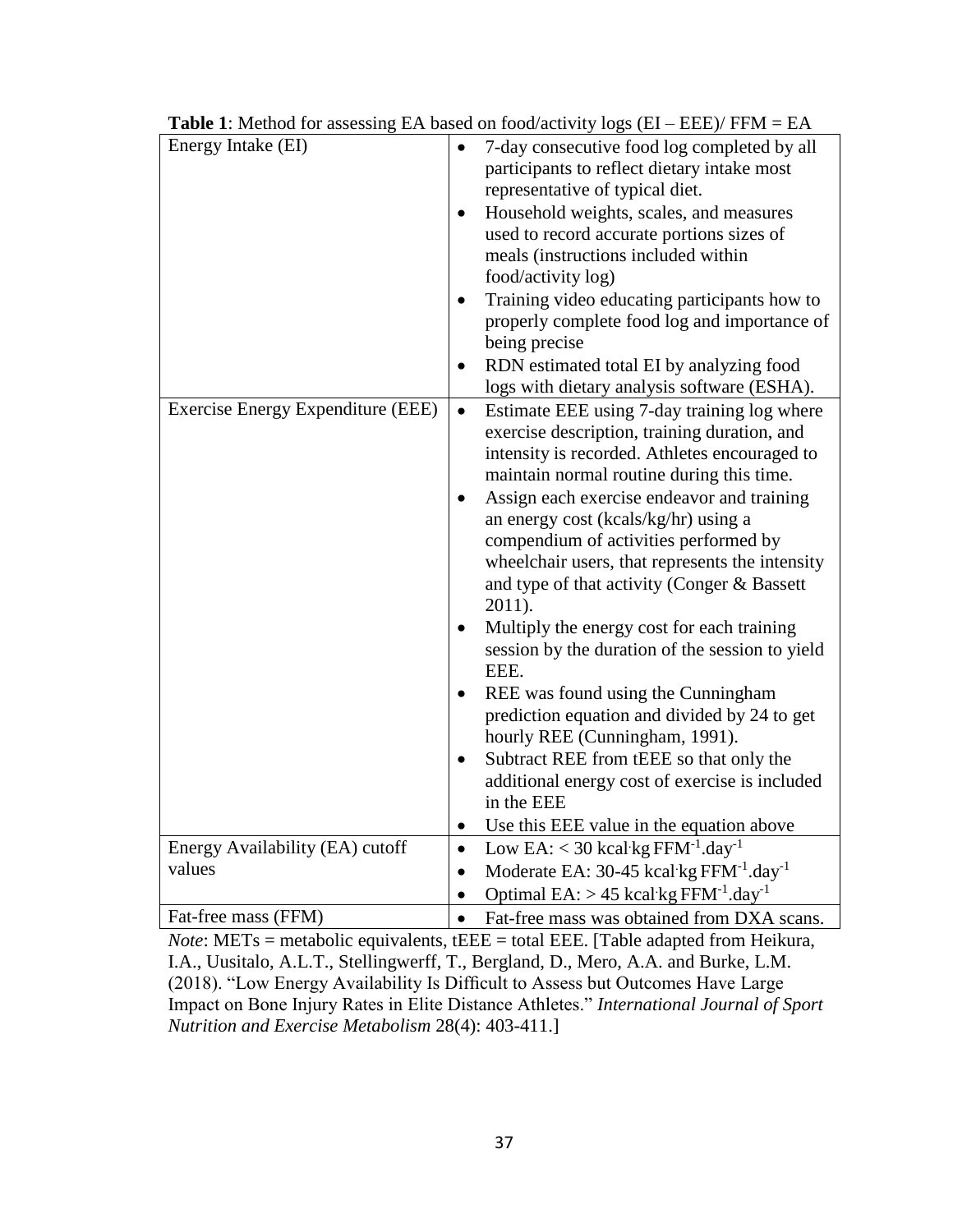## *Questionnaires*

Participants completed the Low Energy Availability in Females Questionnaire (LEAF-Q). This questionnaire gathers information from subjects regarding their injuries, gastrointestinal and reproductive function. Specifically, it is comprised of thirty items distributed around six areas which include injuries and illness over the last year, dizziness, cold sensitivity, gastrointestinal function, and past and present menstrual dysfunction (35). Test-retest reliability was found to be 0.79 within a two week timespan (35). Participants who score  $\geq 8$  are considered at risk for the Triad while participants scoring < 8 are considered low risk. In the present study, the LEAF-Q was used to determine risk of low-energy availability based on this scoring system. This tool has been validated for correctly identifying energy availability, reproductive function and bone health in endurance female athletes and thus is an appropriate tool to be used when screening athletes for the Triad (35).

### *Bone Mineral Density and Anthropometrics*

Participant's weight was measured to the nearest 0.1 kg using a modified digital scale in which participants sat directly on the scale for measurement. Athletes were instructed to wear loose-fitting, lightweight indoor clothing with no metal or reflective material and no shoes. Length was measured with subjects in a supine positon on a firm surface with the participant's soles of their feet against the wall. The measured length was verbally reported to the participant and if the measurement differs by more than 2 cm than what the subject believed her height to be, the measurement procedure will be repeated.

Dual energy X-ray absorptiometry (DXA) (General Electric, Lunar iDXA) was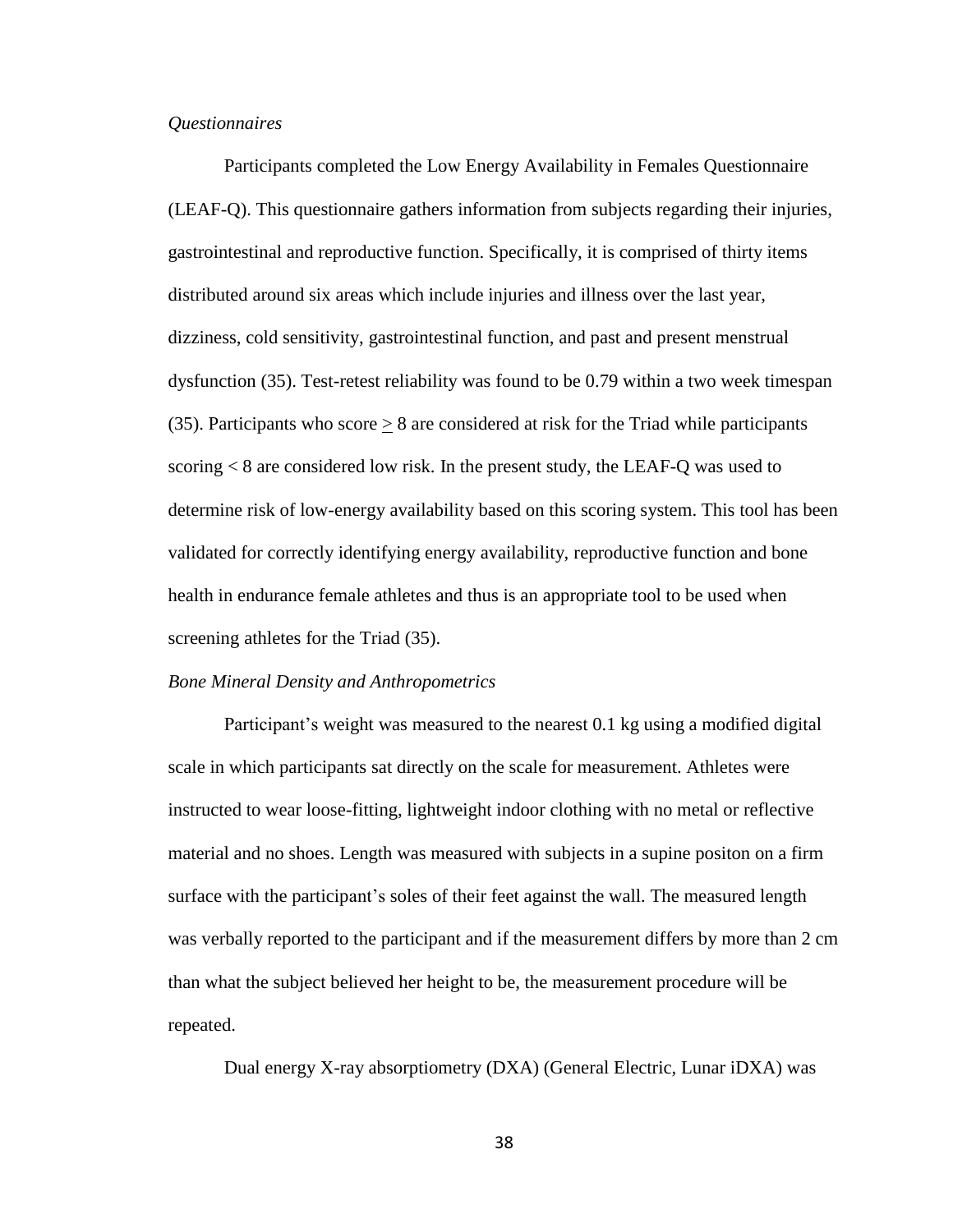used to assess fat-free, fat and bone mass. The scans performed included a whole body scan, a lumbar/femur scan, as well as a hip scan on each participant to determine bone mineral density (BMD) at these various sites. These sites have been chosen in order to differentiate the whole body BMD from other key sites, as para-athletes may present with a normal whole body z-score, regardless of a low hip or lumbar BMD. Z-scores calculated using a reference database for an able-bodied population as there are currently no references for individuals with spinal cord injury. This test was performed in the morning with subjects in fasted and resting states. The subjects lay on the scanning table and remained stationary during the several one-minute scans. DXA testing was performed by a DXA specialist who has been trained in radiology. DXA is considered a precise measurement and the gold standard for determining BMD (2, 54). Radiation exposure is low for DXA compared to other x-rays (55). All participants were also given pre-testing instructions for the DXA scan to certify that requirements for an accurate scan was adhered to and to further inform the athlete on the procedure of the scan.

# *Menstrual Function*

If a participant suspected that they were pregnant, a pregnancy test was administered to the athlete at the start of testing. A component of the LEAF-Q is aimed at addressing and assessing reproductive function in these female athletes. Subjects were asked to identify menstrual patterns and history such as age of menarche, current or past menstrual irregularities, and number of menstrual cycles during the year. The questionnaire also identified if the subject was currently using forms of birth control which may influence menses. A pre-screening form was also administered to participants prior to receiving the questionnaires, to further address menstrual status. Participants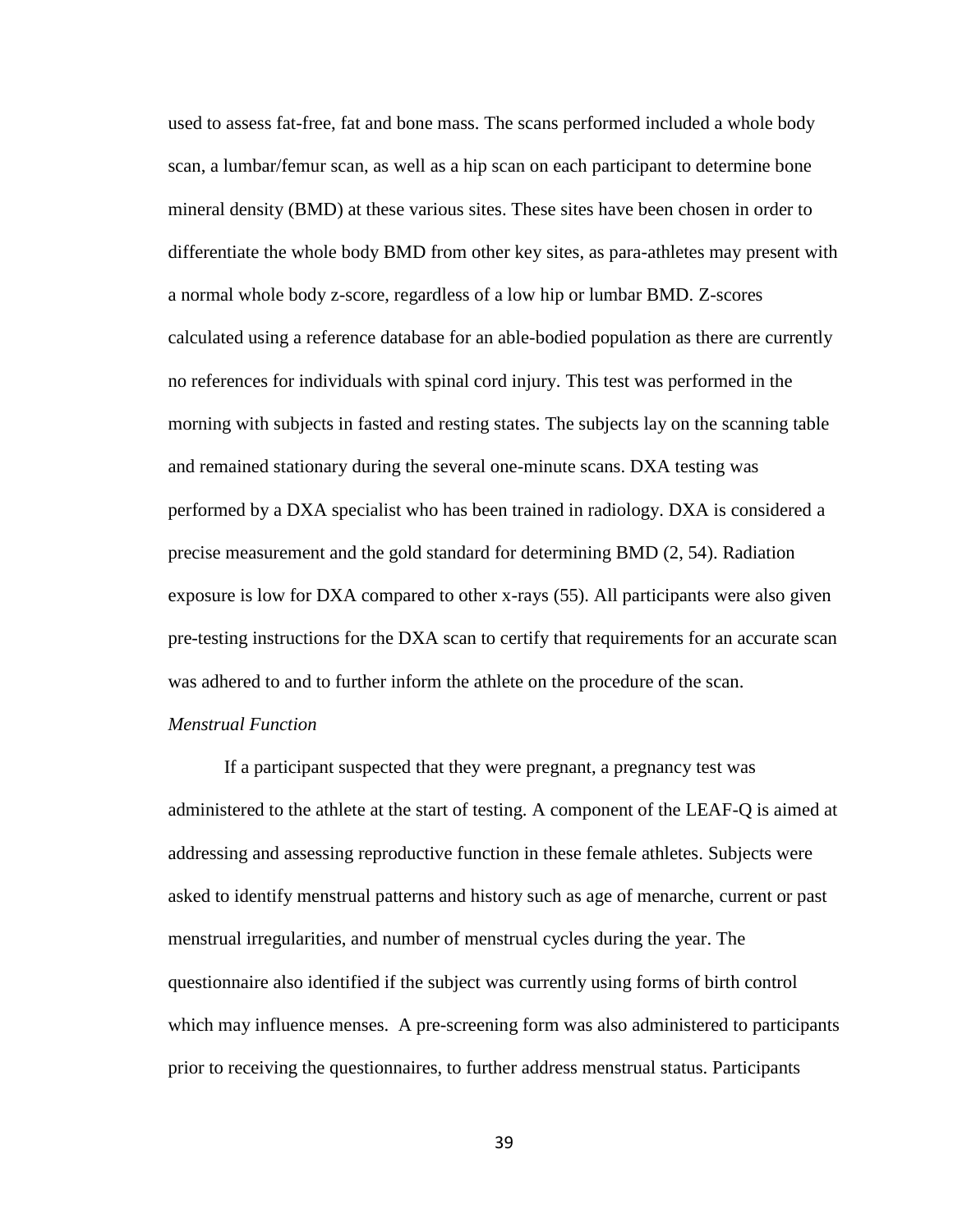answered questions regarding use of oral contraceptives and dietary behaviors influenced by comfort and performance during sport.

### *Blood Samples*

Blood samples were obtained using a finger stick to examine whole blood for estradiol, T3 and IGF-1. Estradiol is the primary female sex hormone. T3 is a thyroid hormone, which can be responsible for menstrual irregularities. Insulin-like Growth Factor (IGF-1) is also a hormone in which irregular levels may indicate menstrual dysfunction. The blood spot method was used to analyze each of these hormonal parameters. This method has been shown to provide valid and reliable data with the following correlation value: IGF-1 ( $R = 0.88$ ), T3 ( $R = 0.82$ ), and estradiol ( $R = 0.86$ ). The blood spot test was sent to ZRT Laboratories (Beaverton, OR) to be analyzed. Phase of the menstrual cycle was noted but not controlled for in this study.

#### *Disordered Eating Behaviors*

The Eating Disorder Examination Question (EDE-Q) version 6.0 was used to assess the eating behaviors of all subjects. This is a self-reported version of the original Eating Disorder Examination (EDE) which requires a structured clinical interview by a trained professional. The EDE-Q widely used in clinical and research settings worldwide (56). The self-questionnaire assesses the behaviors and attitudes related to disordered eating and eating disorders over the last 28 days. The questionnaire consists of 4 subscales including dietary restraint, eating concern, weight concern, and shape concern. There are 22 attitudinal questions that can be rated 0-6 by the participant. The EDE-6 is scored in the same way as the EDE. Scores are determined by summing the ratings from all questions pertaining to a specific subscale and then dividing it by the total number of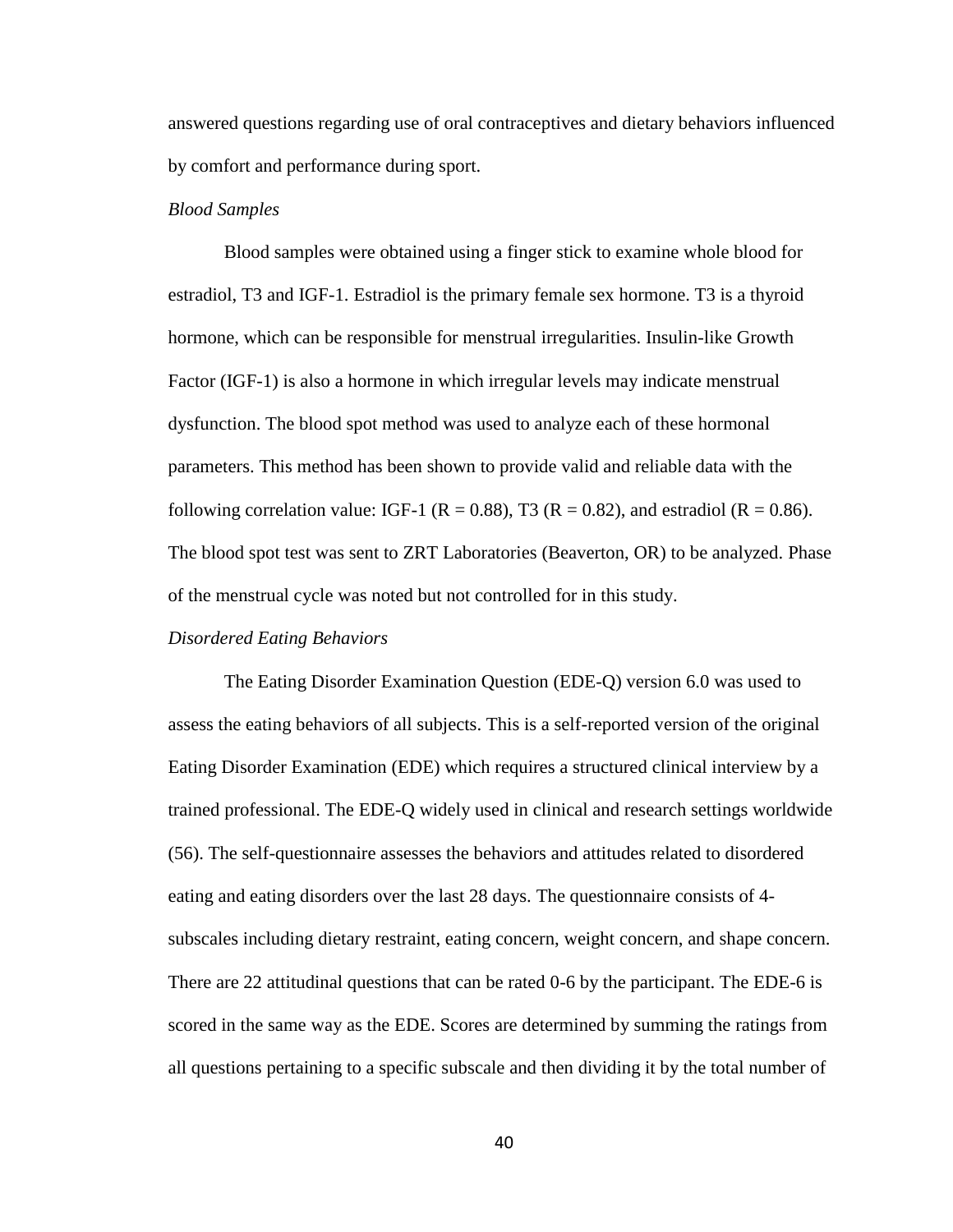items within the subscale. To find the overall score, all of the subscale sums are totaled up and then divided by the value of four which is the total number of subscales. According to the recommendations from the EDE interview, a mean global score of 4.0 has been used to identify disordered eating. However, there is evidence suggesting that subjects may have a global score lower than 4.0 and still be diagnosed with an eating disorder (56). For the present study, this scoring system was applied. Participants with a global score of  $> 4$  were classified as "at-risk" and those with scores of  $\leq 4$  classified as "not at-risk" for disordered eating behaviors. Test-retest reliably has been found to be between 0.81-0.94 (57).

Subject's results were kept confidential. Subjects' names were initially linked with their results. This allowed researchers to inform the subject if they may be at increased risk for disordered eating and to provide the appropriate medical referrals for further assessment. This was performed in a confidential setting. Once all subjects had been informed of their increased risk, researchers removed the names of subjects from any data and identified subjects by a coded number system only. This ensured that no identifiable information was saved with the data. Referral information was offered to all subjects regardless of risk, and outside referrals were made by the USOC as necessary. *Statistical Analysis*

Data were reported as mean  $\pm$  standard deviation (SD) for dietary intake, blood measures, BMD, and calculated EA and all were reported descriptively. BMD was quantified via:  $Z > -1$ , normal BMD,  $Z \le -1$ , a trend for low BMD; and  $Z < -2$ , clinically low BMD. Frequencies were used to describe percentage of athlete's "at risk" for LEA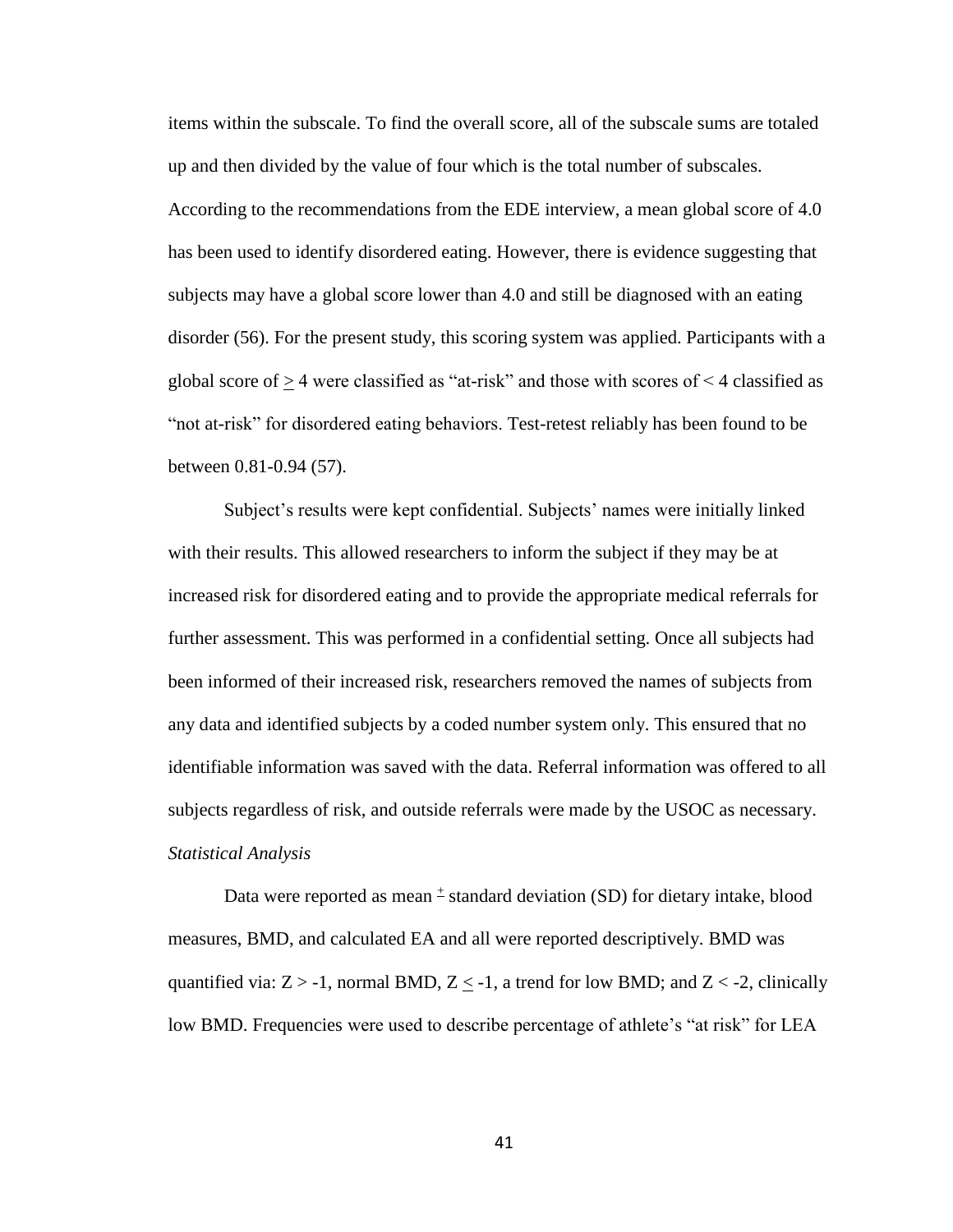using the LEAF -Q and LEA calculations. Further statistical analysis was not warranted with the data that was collected. The significance was set at  $p < .05$ .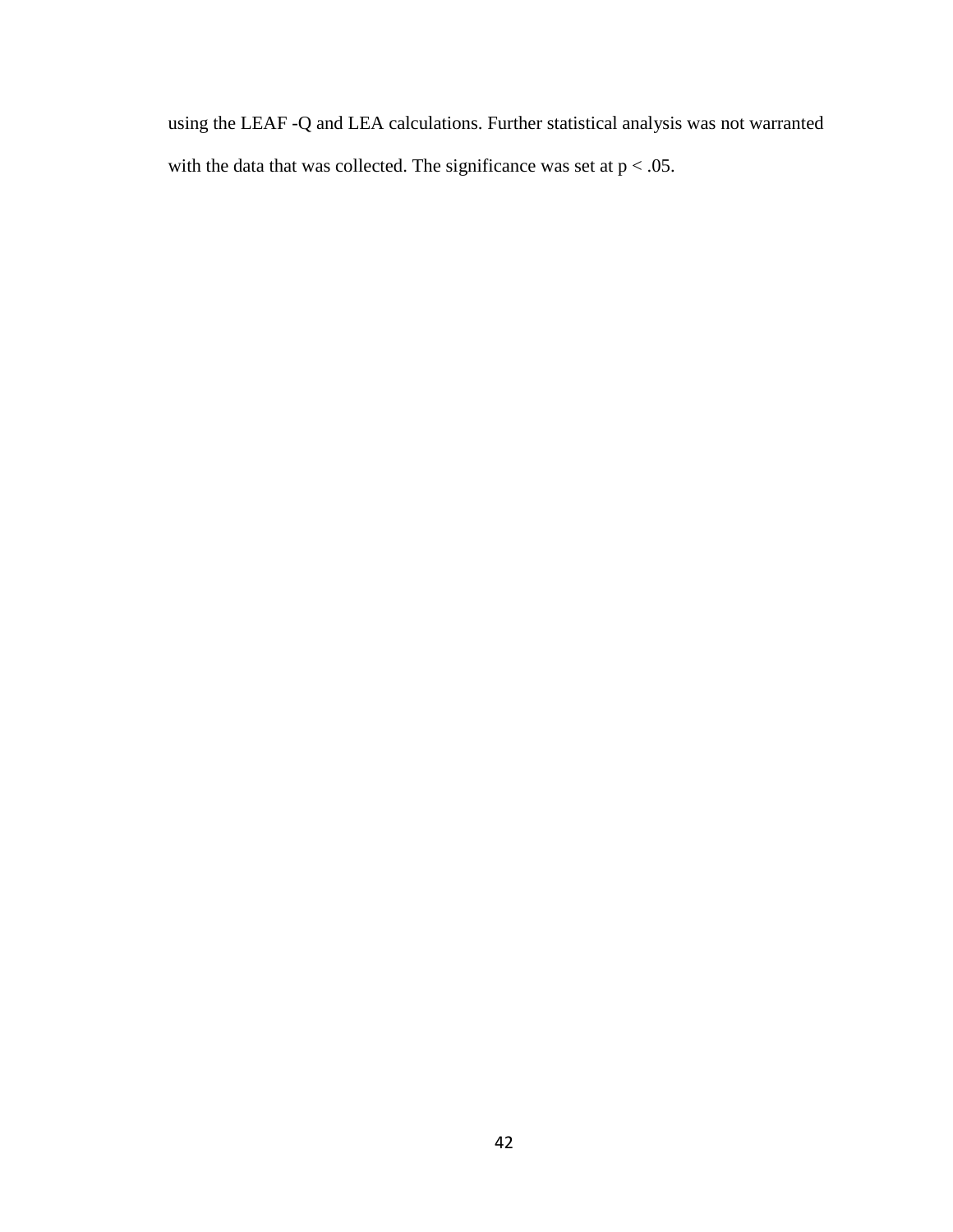# IV. RESULTS

 $N = 9$  para-athlete participants completed the study. Two participants were excluded due to inconclusive DXA scans and incomplete dietary intake and exercise logs, therefore, eight participants' data were reported. Descriptive characteristics including body composition, exercise energy expenditure (EEE) and dietary intakes are displayed in Table 2. Energy intake (kcal) and macronutrient (carbohydrate, protein, fat and fiber) intake, as well as EEE and EA are averages for the 7-day period.

**Participants 1 2 3 4 5 6 7 8 9** Age (years) 27 29 21 32 24 19 24 25 41 Height (in) 64 51 57 59 64 56 54 64 70 Weight (kg)  $\begin{array}{|l}\n44.0 \quad 36.8 \\
42.0 \quad 42.3 \\
55.1 \quad 34.1 \\
57.0 \quad 64.5\n\end{array}$ Injury level T-12 T-4 T-10 L1-L2 L2-L3 L3-L4 L-5 T-11 N/A Years Injured 22 29 18 32 19 19 24 15 7 Body Fat (%) 29.0 20.3 31.6 34.3 39.7 34.5 33.6 37.3 28.2 Energy (kcals/day) 1661 2026 1807 1679 1286 1975 1263 1941 2168 CHO (g/kg/day) 4.6 4.5 2.8 4.4 2.3 3.6 4.2 3.9 3.9 PRO (g/kg/day) 1.9 3.7 2.7 1.7 1.3 1.6 1.3 1.9 1.6 Fat (% kcal/day)  $\begin{array}{|c|c|c|c|c|c|} \hline 34 & 43 & 47 & 36 & 39 & 41 & 34 & 29 & 33 \ \hline \end{array}$ Fiber (g) 30 24 9 17 21 15 10 21 22 LEAF-Q score 3 15 12 9 8 2 9 12 12 EEE (kcals/day) 110 78 113 41 191 580 40 233 549  $EA$  (kcal·kg  $FFM<sup>1</sup>.day<sup>-1</sup>$ ) 49 67 59 59 33 40 54 49 41

**Table 2.** Participant  $(n = 9)$  descriptive characteristics and dietary and training data

*Note.* Values are presented as means + SD. CHO = Carbohydrate; PRO = Protein; LEAF-Q = Low Energy Availability in Females Questionnaire (35);  $EEE =$  Exercise Energy Expenditure;  $EA =$ Energy Availability.

### *Dietary Intake and Exercise Energy Expenditure*

Participants consumed an average of  $1951 + 724$  kilocalories. For carbohydrate (CHO) intake, 22% of athletes consumed below the recommended intake range of 3-12 g/kg/day for athletes, while the overall average CHO intake of all participants fell within the lower-end of the range  $(3.8 \pm 0.8 \text{ g/CHO/kg/day})$ . Protein intake was adequate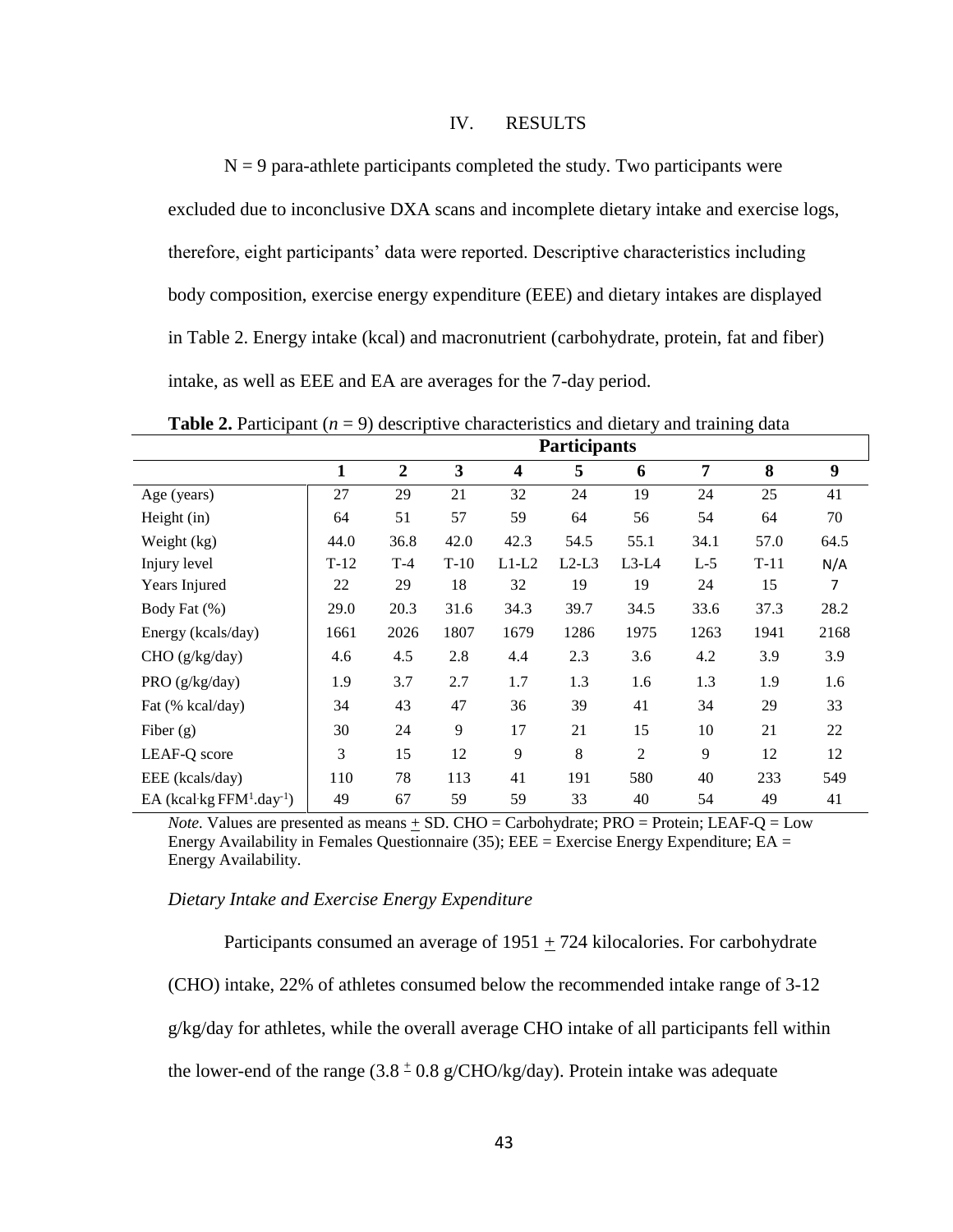amongst this group of athletes  $(2.0 \pm 0.8 \text{ g/kg/day})$ , with all athletes consuming within or above the recommended intake range  $(1.2{\text -}2.0 \text{ g/kg/day})$  (58). Fiber intake amongst this population was below the recommended intake range for females (25-35g/day) with only one participant falling within the recommendation and an overall average intake of  $19 \pm 7$ g/day.

Exercise energy expenditure varied between participants based on sport, training days, and season periodization. Using Conger & Bassett's compendium of energy costs for individuals that use wheelchairs (23), the average energy cost from exercise expenditure was  $215 \pm 208$  kcal/day, showing a wide variance between participants. The sports represented in this study track  $&$  field (n = 7) and basketball (n = 2).

# *Energy Availability*

Calculated EA using energy intake and exercise energy expenditure was computed for each day and averaged over the 7-day period (Table 1). No participants were found to have LEA according to EA cutoff values ( $\langle 30 \text{ kcal} \cdot \text{kg}^{-1} \text{ FFM}^{-1} \text{.day}^{-1} \rangle$ , three participants were considered to have moderate EA (30-45 kcal kg  $FFM^{-1}.day^{-1}$ ), while the remaining participants ( $n = 6$ ) had optimal EA ( $> 45$  kcal·kg FFM<sup>-1</sup>.day<sup>-1</sup>) according to reported intake and exercise. The average EA amongst this population was  $50 \pm 11$ . However, daily fluctuations of EA existed for each participant, with some participants having a calculated EA of  $<$  30 kcal kg FFM<sup>-1</sup>.day<sup>-1</sup> during the 7 days, signifying LEA. Nevertheless, average EA for all days were reported in order to get a more comprehensive and accurate depiction of EA for each athlete.

# *Qualitative Questionnaires*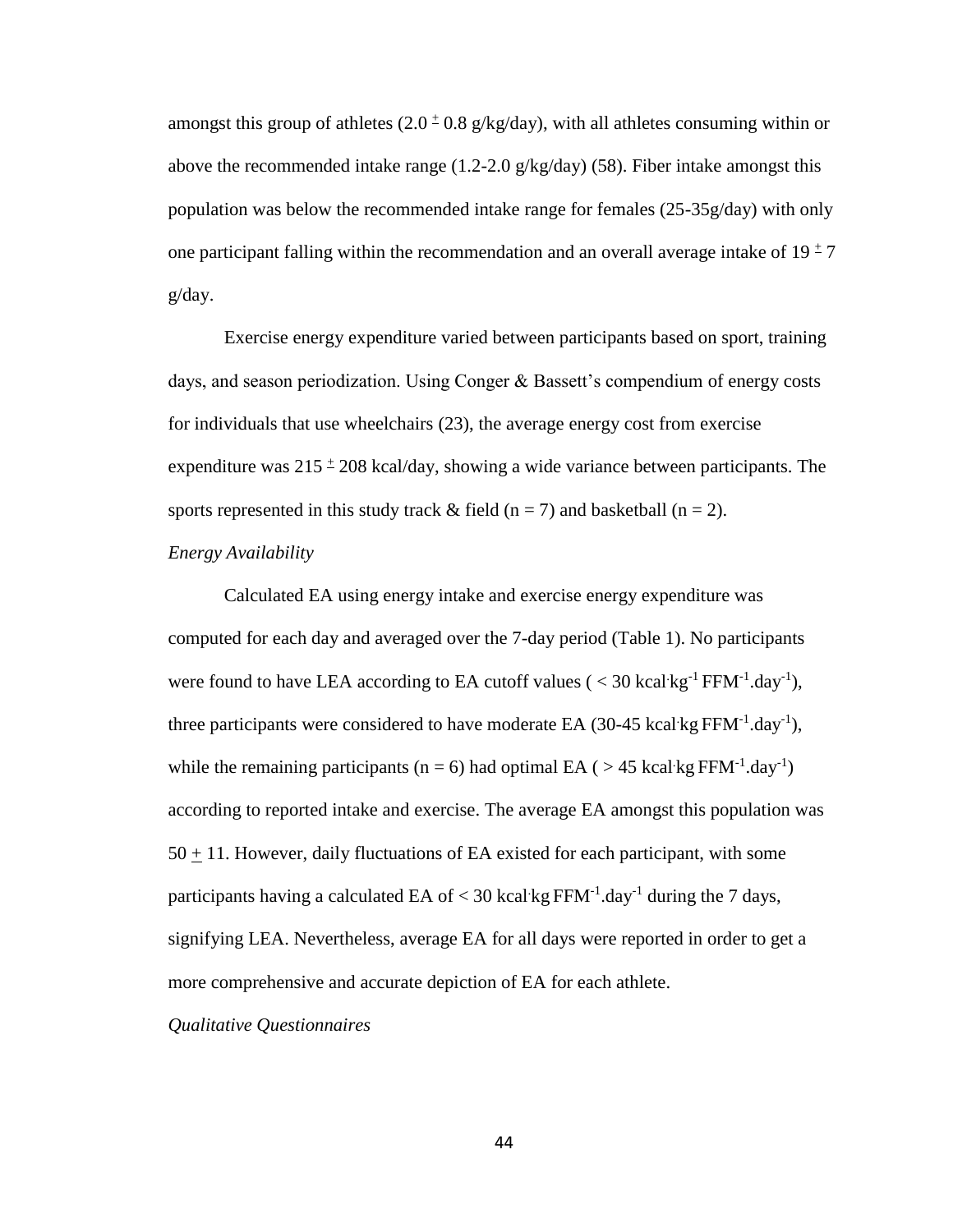LEAF-Q scores suggested that 78% of participants were "at-risk"  $(11 + 2)$  while the average overall score also represented an "at-risk" score  $(9 + 4)$  for LEA based on menstrual history and physiological symptoms of insufficient energy intake. The EDE-Q suggested that one subject was "at-risk" for disordered eating behavior according to the four subscales within: *Restraint, Eating Concern, Shape Concern, and Weight Concern*. The overall average EDE-Q global score was  $1.7 \pm 2.0$ . The subscale that the participant scored lowest in was, "shape concern," while the highest subscale score was in, "dietary restraint." However, that participant was considered "not at-risk" according the LEAF-Q score and had optimal EA according to EA calculation involving dietary intake, exercise energy expenditure and fat-free mass.

#### *BMD and Reproductive/Metabolic Function*

Eight participants (89%) reported current birth control use. Menstrual dysfunction was reported in four participants (45%) who were also taking hormonal contraceptives. Menstruation in these individuals was identified as being inconsistent, irregular, and/or cessation of menstruation for  $\geq 6$  months.

BMD, reproductive and metabolic hormone levels are summarized for each participant in Table 3. Two participants had insufficient blood to analyze metabolic parameters. Reproductive profiles suggested that progesterone was low according to the reference range for the premenopausal luteal phase ( $\langle 10.5-71.6 \text{ nmol/L} \rangle$  in 67% of the participants  $(2.1 \pm 0.3 \text{ nmol/L})$ , with no trends between those considered "at-risk" and "not at-risk" for LEA according to LEAF-Q. However, menstrual cycle phase was unaccounted for in this study and, therefore, these participants may have been within normal limits depending on the specific phase each was in at time of blood collection.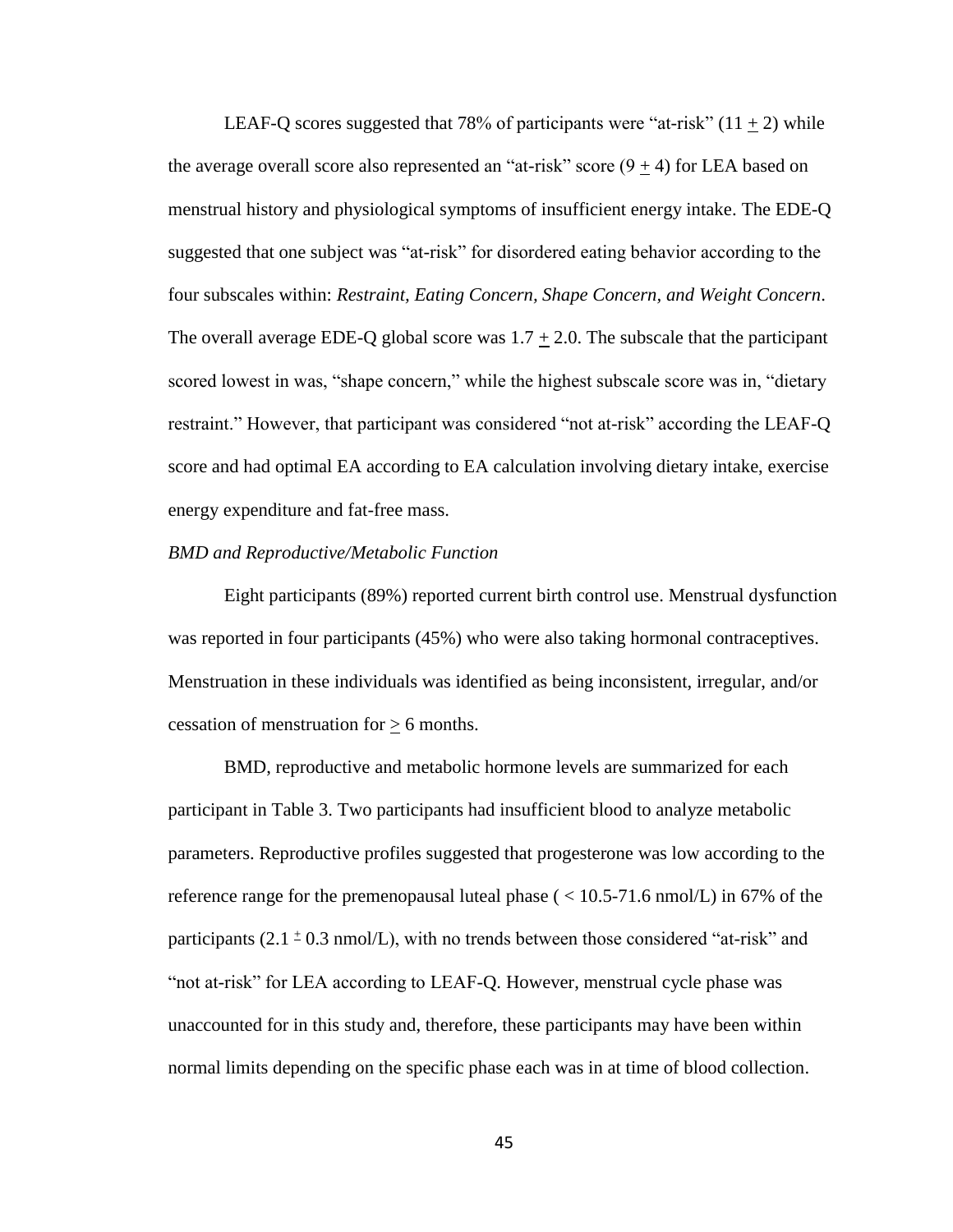Triiodothyronine (T3) and estradiol were within normal range for all participants. Insulinlike growth factor (IGF-1) was elevated ( $> 13.1$ -39.2 nmol/L) in 22% of athletes, with those identified as "not at-risk" according to LEAF-Q being within normal limits. The overall average IGF-1 for this group was  $32.1 \pm 11.3$  nmol/L.

Three DXA scans were attempted on all participants including whole body, lumbar (spine), and hip/femur scans. The spinal scans were not usable, as most subjects had metal rods in this region making it difficult for the software to distinguish between bone and metal, thus skewing the results for whole body scans as well. Therefore, hip zscores were reported for all participants. There was two participants (22%) with a score of  $Z > -1$ , indicating normal BMD, and two participants (22%) with a BMD trending towards low  $(Z \le -1)$ . Five participants (56%), however, had clinically low BMD in the hip regional score  $(Z < -2 z$ -score), one of which reported a bone-related injury within the past year.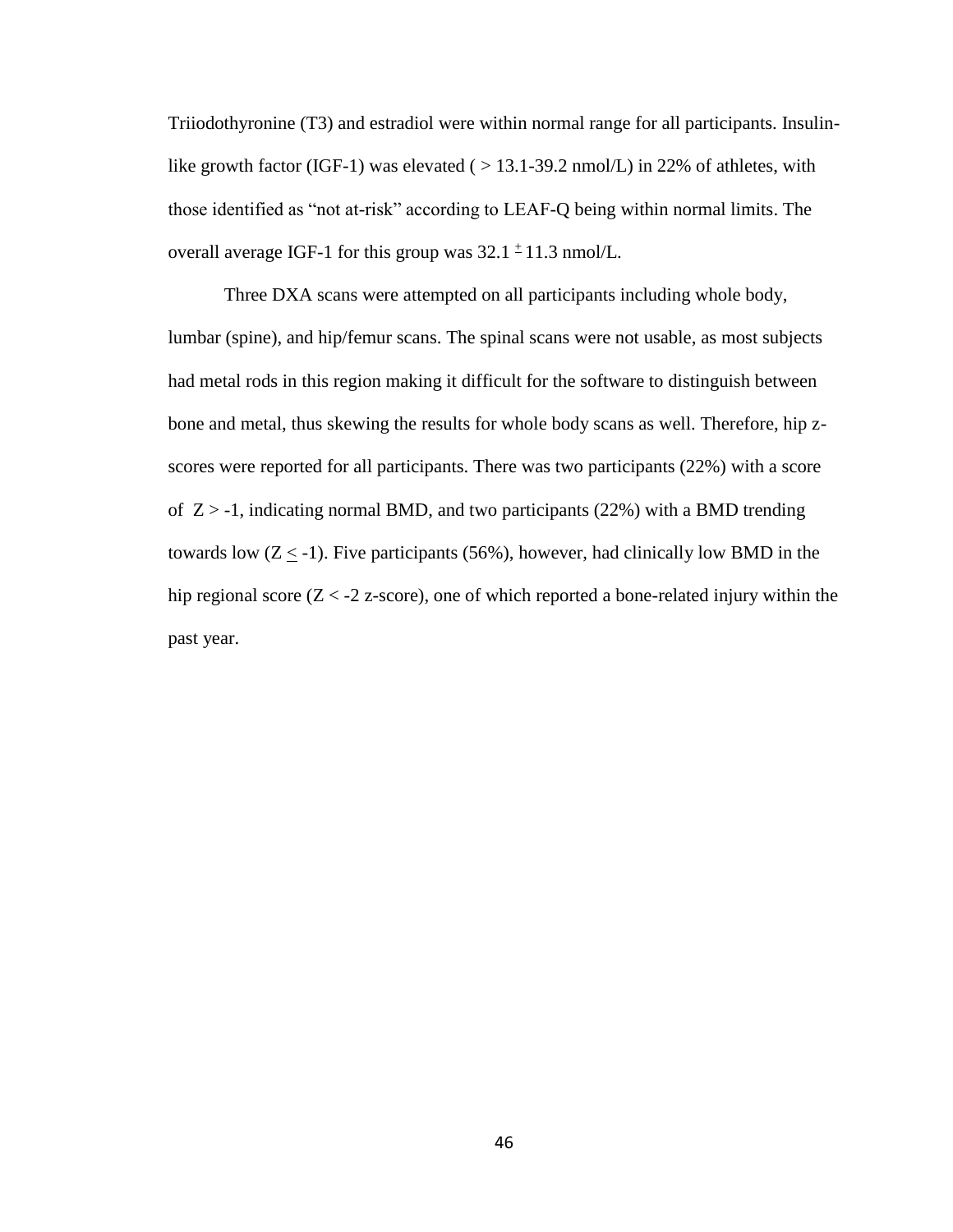| avanability for each participant. |                     |                |        |         |         |         |                |        |        |  |  |
|-----------------------------------|---------------------|----------------|--------|---------|---------|---------|----------------|--------|--------|--|--|
|                                   | <b>Participants</b> |                |        |         |         |         |                |        |        |  |  |
|                                   | 1                   | $\overline{2}$ | 3      | 4       | 5       | 6       | 7              | 8      | 9      |  |  |
| Reproductive                      |                     |                |        |         |         |         |                |        |        |  |  |
| Estradiol $(pg/mL)$               | 55                  | 12             | 54     | 49      | 21      | 35      | 56             | 13     | 101    |  |  |
| Progesterone (nmol/mL)            | 0.7                 | 0.7            | 0.8    | 0.6     | 0.5     | 0.6     | 11.7           | 7.1    | 15.6   |  |  |
| <b>Metabolic</b>                  |                     |                |        |         |         |         |                |        |        |  |  |
| IGF-1 $(nmol/L)$                  | 35.3                | 34.3           | 20.3   | 27.8    | 53.7    | 31.2    | 25.6           | 43.2   | 17.3   |  |  |
| $T3$ (pg/mL)                      | 2.5                 | 2.5            | 3.4    | 2.6     | 2.7     | 3.3     | 2.6            | 3.2    | 3.2    |  |  |
| <b>Bone Characteristics</b>       |                     |                |        |         |         |         |                |        |        |  |  |
| Whole body BMD $(g/cm^2)$         | 0.9                 | 1.0            | 1.5    | 1.3     | 1.4     | 1.0     | 0.9            | 0.9    | 1.1    |  |  |
| Hip z-score                       | $-2.2$              | $-2.7$         | $-1.0$ | $-0.1$  | $-2.1$  | $-0.9$  | $-3.3$         | $-2.4$ | $-1.6$ |  |  |
| <b>Injury level</b>               | $T-12$              | $T-4$          | $T-10$ | $L1-L2$ | $L2-L3$ | $L3-L4$ | L <sub>5</sub> | $T-11$ | N/A    |  |  |

**Table 3.** Metabolic and reproductive hormone concentrations, bone density, and energy availability for each participant.

*Note.* Values are presented as means  $\pm$  SD. IGF-1 = insulin- like growth factor; T3 = triiodothyronine;  $N/A$  = not available; BMD = bone mineral density; z-score = age-matched reference value for BMD; EA= energy availability; FFM = fat-free mass. BMD reference values:  $Z < -2$ , clinically low;  $Z \le -1$ , trend for low;  $Z > 1$ , normal [9].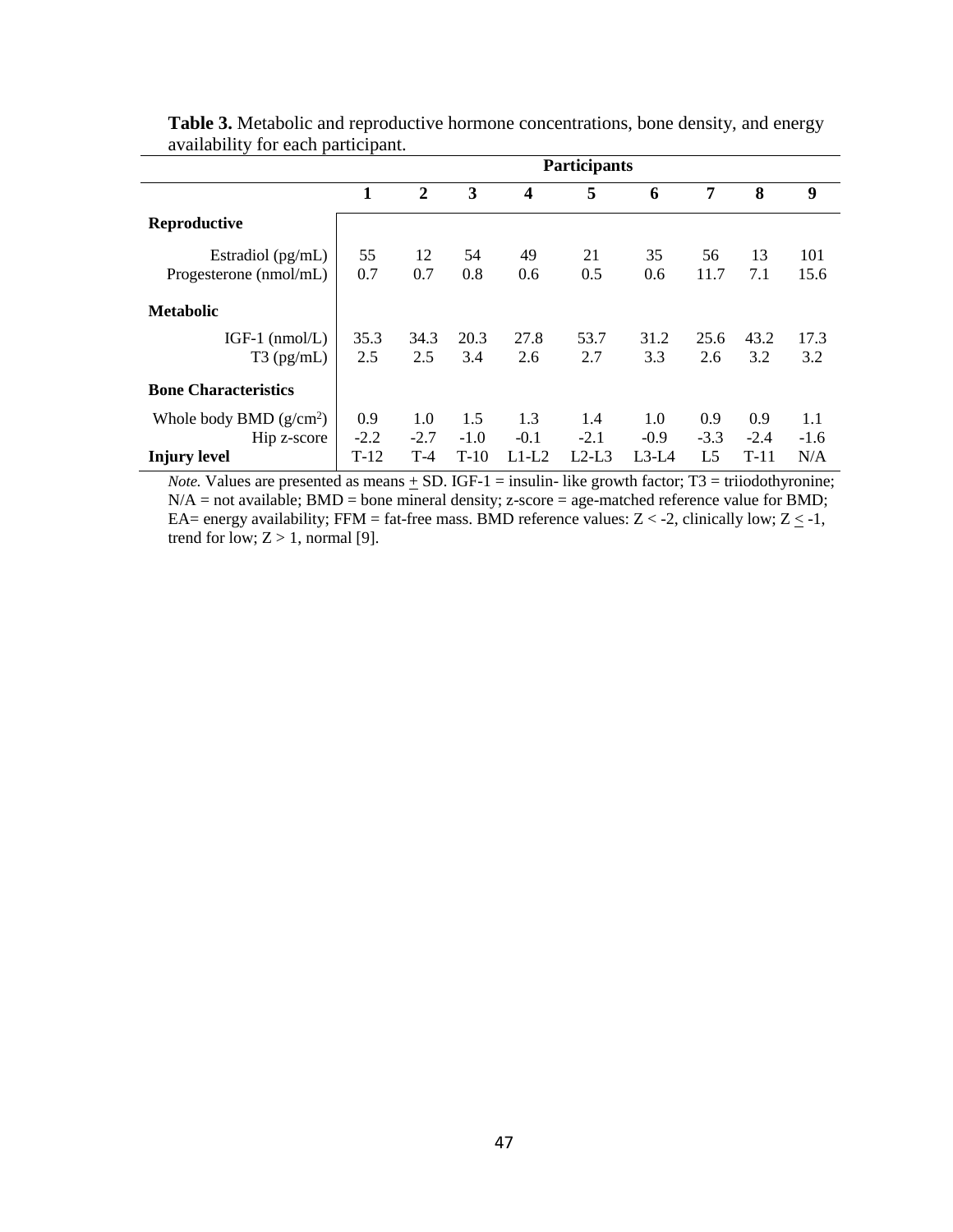# V. DISCUSSION

This is the first study to examine the risk of low energy availability and related symptoms including: menstrual health, hormonal disturbances, bone mineral density, metabolic and physiological functioning, and nutrient intake amongst female national level Paralympic athletes. The primary findings suggest that prevalence of EA varied depending upon the assessment tool used to determine risk or presence of LEA amongst this population. Based on EA calculation and EDE-Q, risk of LEA appears to be low, while based on LEAF-Q and DXA scans, risk of LEA appears to be high. Qualitative and quantitative measures showed considerable discrepancies that must be considered when interpreting the results.

Assessing energy intake accurately presents many opportunities for error. Heikura et al. (19) examined EA among elite able-bodied (AB) male and female distance runners and suggested that calculated EA via dietary and exercise recording is challenging and lacking in sensitivity as a diagnostic tool for the presence of LEA (19). While food records have been found to be the most preferred method of obtaining estimates for actual dietary intake, it also presents the most room for error in participant reporting, specifically under-reporting, and inaccurately quantifying portion sizes of food which may account for 10-45% variability in energy intake (14). Additionally, this could lead to an inappropriate nutrition intervention for the athlete depending on whether the athlete was found to have low-, moderate- or high- energy availability (12). However, this may be less likely when using athletes that are familiar with the practice of intricate daily food recording of metrics around training (13). In the present study, specificity of dietary intake and training throughout the day and exact measurements varied between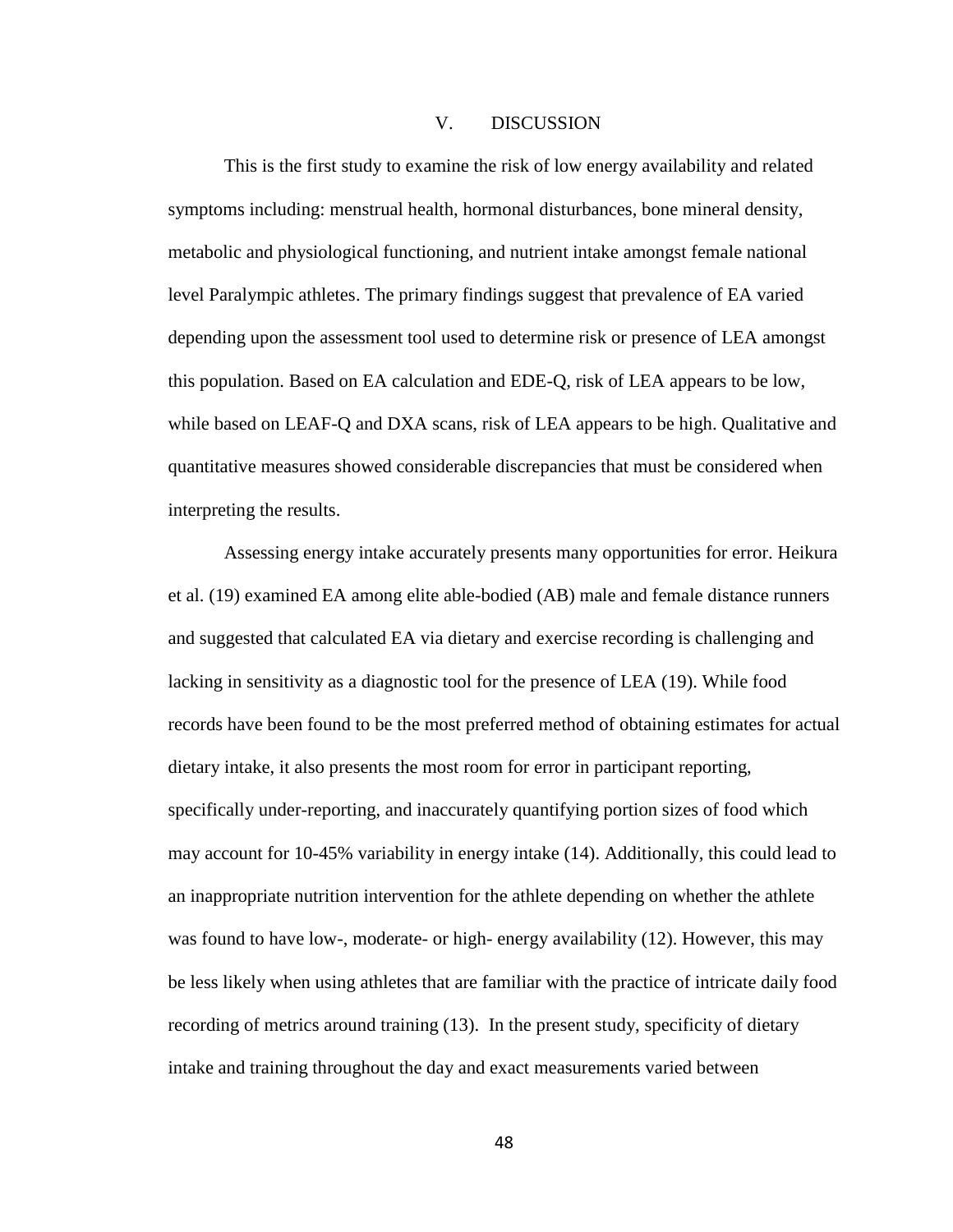participants, with some providing details of each food item and portion size, and others providing vague and indefinite descriptions and measurements. Conger & Bassett (23) provide the only known compendium of energy costs for individuals using wheelchairs. Therefore, the exercise mode in the compendium that most closely resembled that of which was recorded during training was used to estimate exercise energy expenditure for each participant. Despite these challenges in self-reporting, clarifying questions were asked to each participant by the investigator in order to most accurately assess intake (portion sizes, food brands, ingredients used in prepared meals, etc.) and expenditure in order to provide strong estimations that could be used to determine energy availability. When examining the EA calculated from self-reported food and training logs, two participants were considered to have moderate EA  $(30-45 \text{ kcal/kg FFM}^{-1} \text{.day}^{-1})$ , while the other six participants were considered to have optimal EA ( $>$  45 kcal·kg FFM<sup>-1</sup>.day<sup>-1</sup>). While extensive research has been conducted in AB elite athletes, this is the first study to examine EA in Paralympic athletes. Heikura et al. (19) found that 11 female participants had LEA and 24 females had moderate EA, while no females had optimal EA when using calculated EA. The authors also found that measured EA was poorly correlated with other factors known to be associated with LEA including reproductive, metabolic, and bone health. While the current study didn't employ correlations due to the small sample size, no trends were observed among the participants with moderate EA versus optimal EA as it related physiological symptoms associated with LEA. These results are similar to other studies that also failed to find an association between dietary EA and physiological indices of LEA in female athletes (35, 52).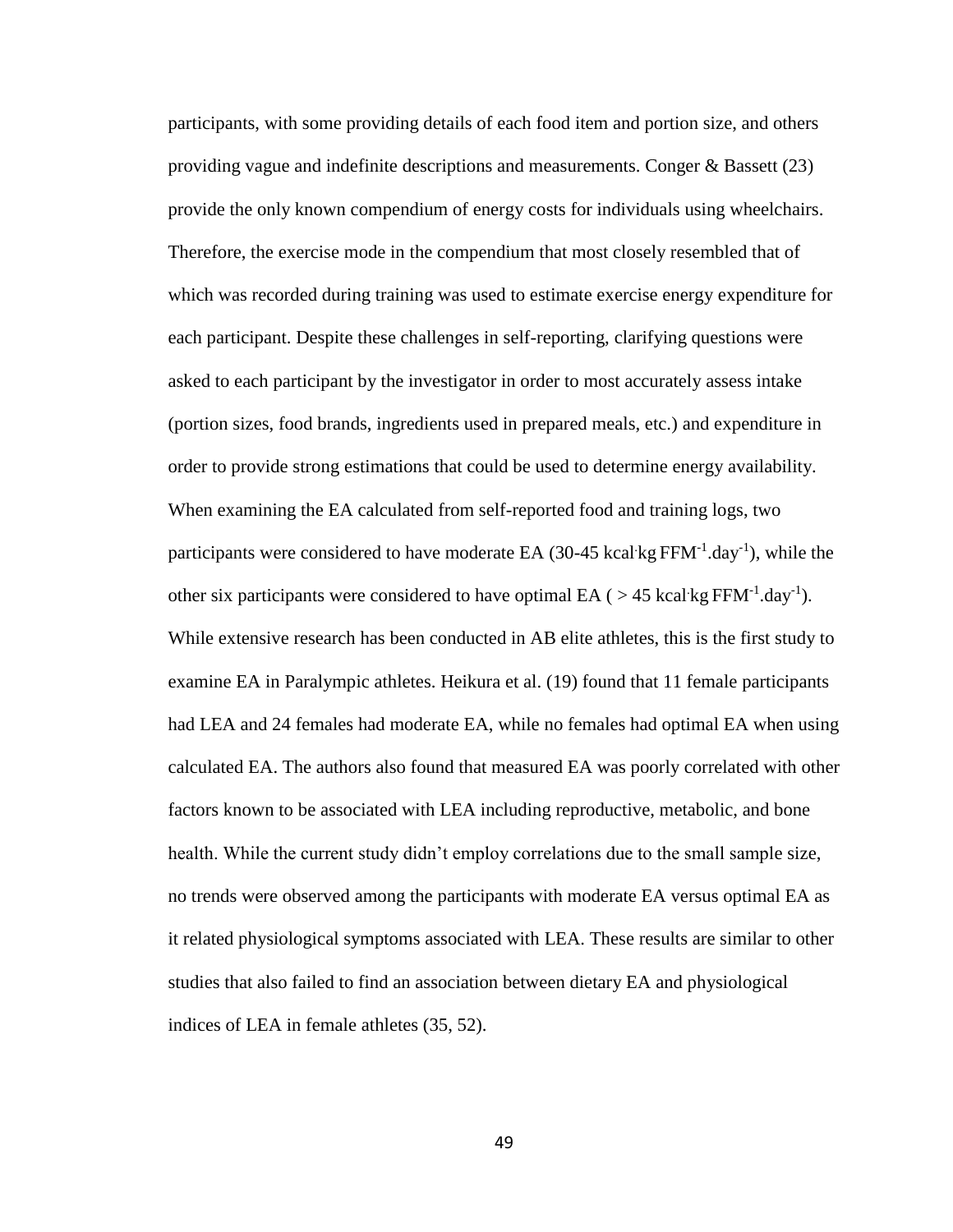The average caloric intake of participants within this study was  $1951 + 724$ kcals/day. This is very similar to findings from a study by Krempien and Barr (16) assessing 32 Canadian athletes with SCI, of which 8 were female, using two separate 3 day food records to determine dietary intake. Average caloric intake of the females when eating at a training camp was 2,056 + 458 kcals/day, while average intake when recording food consumed at home was  $1,927 + 510$  kcals/day. While no significant differences were found in dietary intake between these females at training camps versus at home, these results show a similar caloric intake as was found from the female paraathletes from the current study. In another study examining supplement use and intake in Paralympic athletes, it was found that females consumed an average of 1,602 kcals/day, which is slightly less than the present study (17). It can be seen that there is a range of variation amongst this population and has been hypothesized that differences in injury, body weight and disability play a role in these intake variations. Additionally, training regimens and dietary patterns can vary from in-season to off-season and between individuals (16, 17).

One participant met the fiber intake recommendation for females aged 18-50 years old according to the Dietary Guidelines for Americans (25-35 g/day) in this paraathlete population, while the remainder fell below (58). The average intake amongst the group was  $19 + 7$  g/day. While other AB studies examining energy availability found greater fiber intake among individuals that were amenorrheic or had disordered eating behavior, there was no correlation to that found within this study as 89% of participants had inadequate fiber intake already (19, 59). One proposed reason for this increase in fiber intake among female athletes is thought to be for the appetite suppression effect that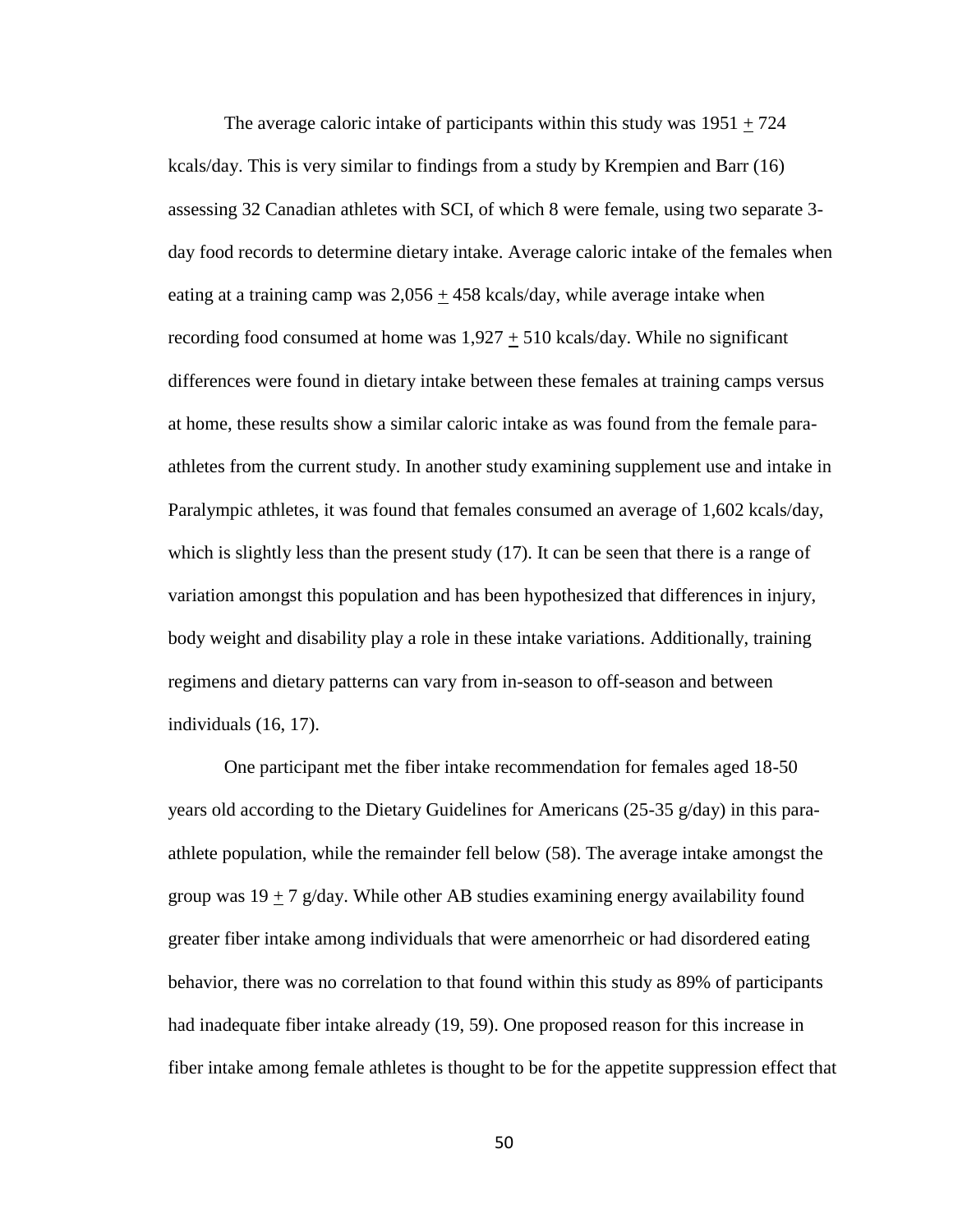fiber can have on an athlete's appetite when consumed, decreasing caloric intake typically. Additionally, in AB studies, active females have been found to have low energy density diets, high in water-rich foods such as fruits and vegetables, high in fiber, and low in fat (59). However, this was not a trend found in this study.

The current study suggested that progesterone was low in 67% of participants, while estradiol was within normal limits for each participant. However, phase of the menstrual cycle was not controlled for at the time of the blood spot test, therefore, lower values for progesterone could be explained by fluctuations of this hormone throughout the cycle. In a study examining, relationship between energy availability and markers of bone turnover in menstruating women, estradiol was not affected by energy restriction until the restriction became severe  $(< 20 \text{ kcal/kg FFM}^{-1}$ .day<sup>-1</sup>), which is consistent with our findings as no participants had severe energy restriction (51). IGF-1 was elevated in 25% of participants, while T3 was within normal limits in the current study. Loucks and Thuma (51) found that IGF-1 and T3 significantly declined at an energy availability threshold of  $<$  30 kcal kg FFM<sup>-1</sup>.day<sup>-1</sup>; however, approached an asymptomatic limit at  $<$  20 kcal kg FFM $^{-1}$ .day $^{-1}$ . The cause of elevation of IGF-1 in two of our participants was unidentifiable and unspecified. It should be noted that the reference ranges used to compare hormonal and metabolic parameters were based on an able-bodied population. These clinical cutoffs may not be applicable for elite athletes in assessing LEA, including Paralympic athletes as these athletes are all very different as it relates to specific injury, sport and energy needs (19). In addition, the relationship between EA status and disruptions to endocrine function in both male and female athletes is subject to within- and between- participant variability with more research needed (6).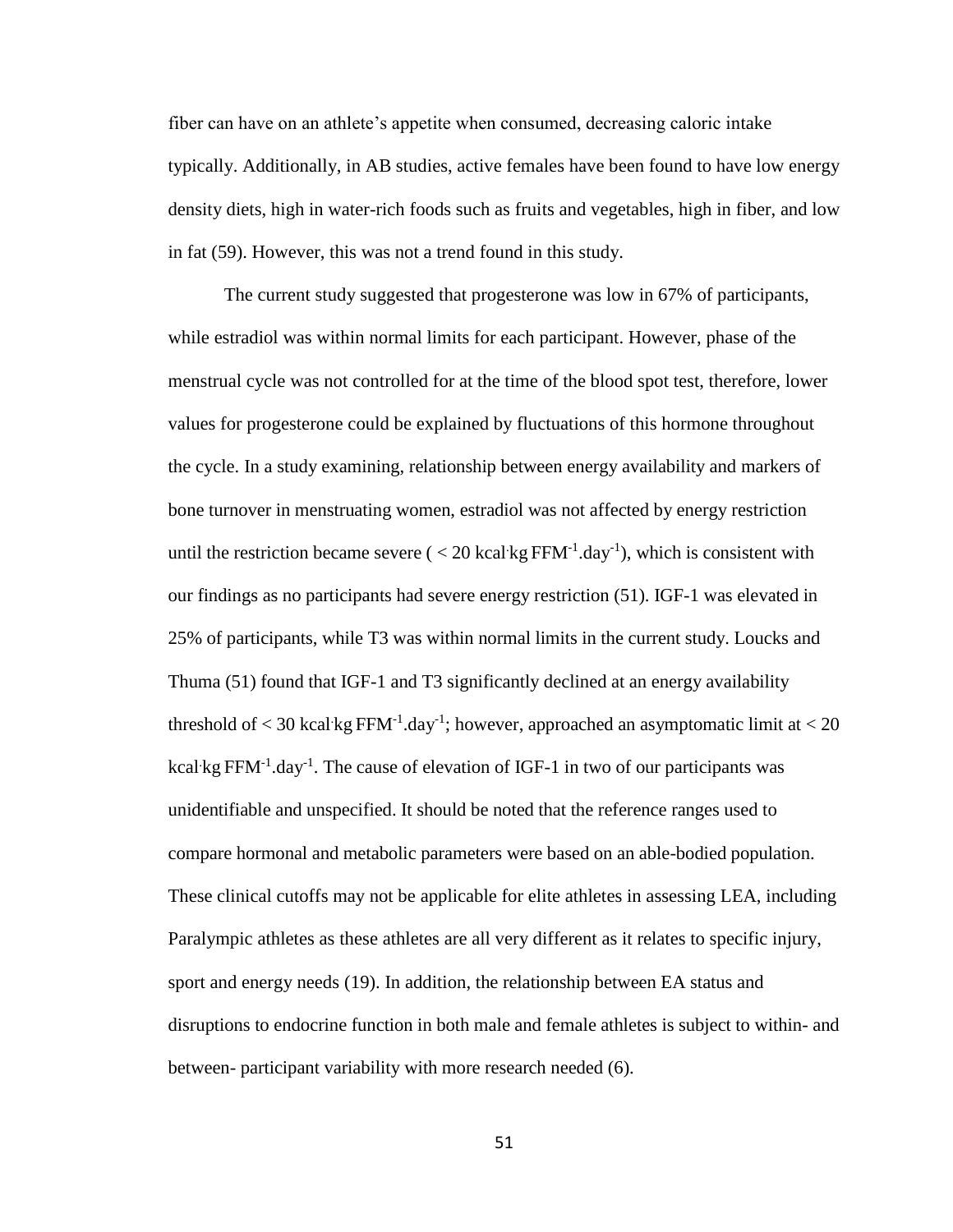Menstrual function in this group was abnormal for four of the participants (44%) ranging in reasons that were unspecified to cessation of menses for  $\geq 6$  months. Of those with menstrual abnormalities, one participant had primary amenorrhea (cessation of menses for  $\geq$  3 months), two participants had secondary amenorrhea (cessation of menses  $for \geq 6$  months), and one participant also stated that menstrual changes were noticed relative to training load (bleed fewer days, menstruation ceasing, etc.). However, 89% of participants in this study were using some form of hormonal contraceptive, with only one participant reporting no use. In AB athletes, research has indicated that of 430 elite athletes, 49.5% were using hormonal contraceptives and 69.8% had used them at some point. Proposed reasons for this use was related to difficulty in having a menstrual cycle during certain training and competition periods, along with the associated side-effects that exist with menstruation. Elite athletes were also able to manipulate menstruation length and frequency in attempts to avoid it during training or competition to diminish the adverse side-effects (49). These menstrual concerns in AB athletes are only further amplified in Paralympic athlete population due to the added difficulties of mobility. Therefore, menstruation patterns should be examined carefully, as abnormal menstruation and hormonal parameters are likely masked by contraceptive use within these athletes.

Whole body, hip, and spine scans were chosen in order to get an overall depiction of BMD in the different regions within these athletes. BMD was quantified via:  $Z > -1$ , normal BMD;  $Z \le -1$ , a trend for low BMD; and  $Z \lt -2$ , clinically low BMD (60). In this study, whole body scans and spine scans were inconclusive as the placement of metal equipment skewed the scores and made the data unreliable for all participants. Therefore, the hip region was the most accurate scan to assess BMD; however, it was limited to just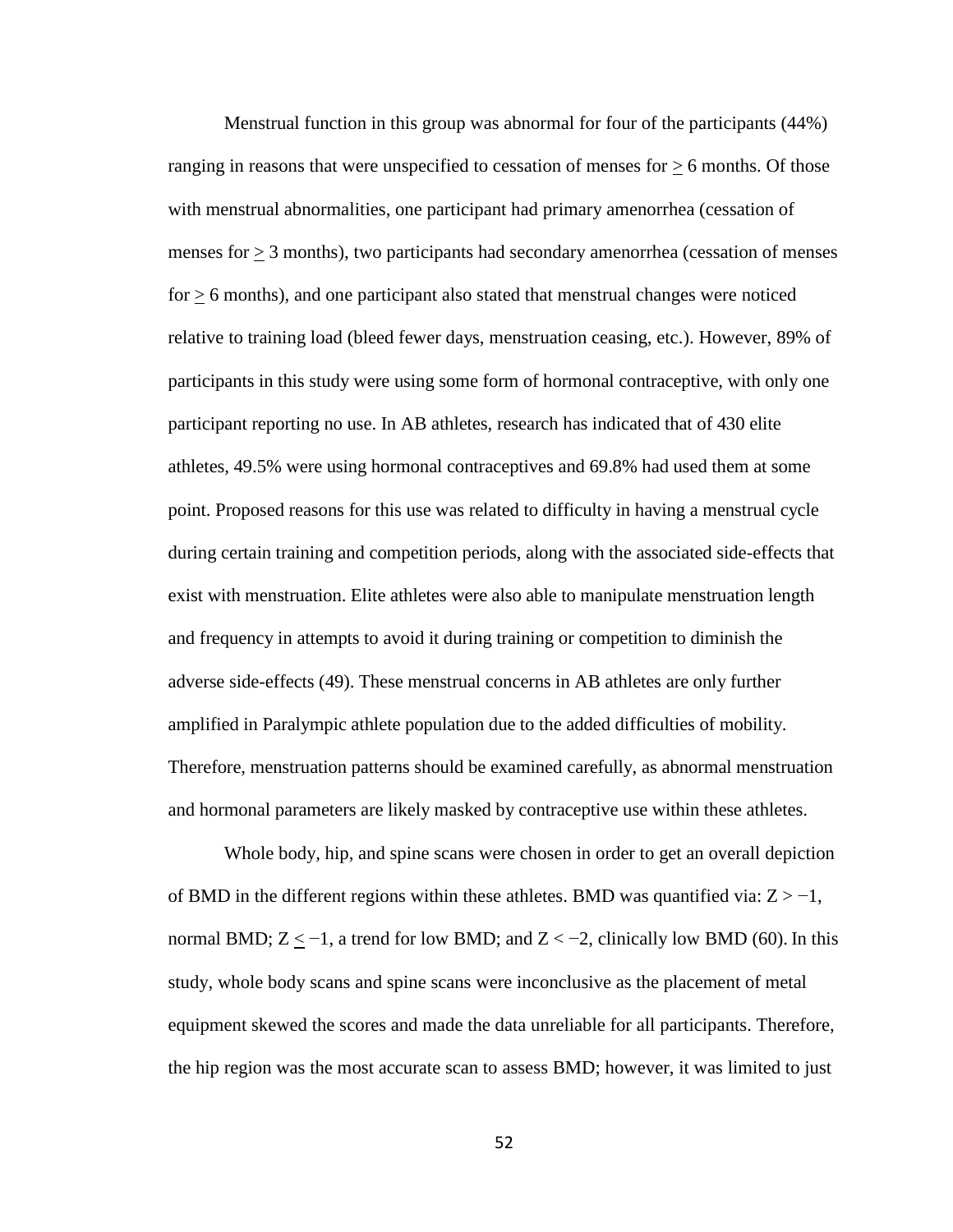one region and gave only a partial depiction in these athletes. Five participants (56%) had clinically low hip BMD  $(Z < -2)$  one of which reported a bone-related injury within the past year, and wo participants had a BMD trending towards low  $(Z \le -1.0)$ . Remarkably, only two of the three participants with moderate EA (lowest in the sample) had low hip BMD based on these z-scores. In contrast, Melin et al. (35) reported only 5% of elite, AB female athletes that had low BMD in the hip region, while 45% of female athletes had impaired bone health overall. Another study examining effect of sport on BMD in male wheelchair athletes found that BMD was related to the time period since injury, with lower BMD found in those with a longer period since injury. Thus, the earlier return to sport following injury also promoted increase in BMD in those athletes (43).

Therefore, when assessing BMD values in relation to low-energy availability in the para-athlete population, it is important to decipher whether low BMD is an indicator of LEA risk or rather a factor of impairment in these athletes. Previous studies performed in this population have found correlations between lower BMD in areas most affected by the SCI, indicating a probable higher association between BMD and injury rather than LEA (40, 43). Therefore, given that low BMD is common in most individuals with SCI, regardless of diet quality or energy intake, diagnostic criteria may need to be altered when assessing risk of LEA in para-athletes.

In the two questionnaires used as qualitative measures for determining risk for LEA, within subject variability was present. According to the LEAF-Q, 78% of participants were "at risk" for LEA based on a score  $\geq 8$ . While no other known studies that have used the LEAF-Q in para-athletes, Heikura et al. (19) found that LEAF-Q scores differed in eumenorrheic and amenorrheic AB athletes. Amenorrheic individuals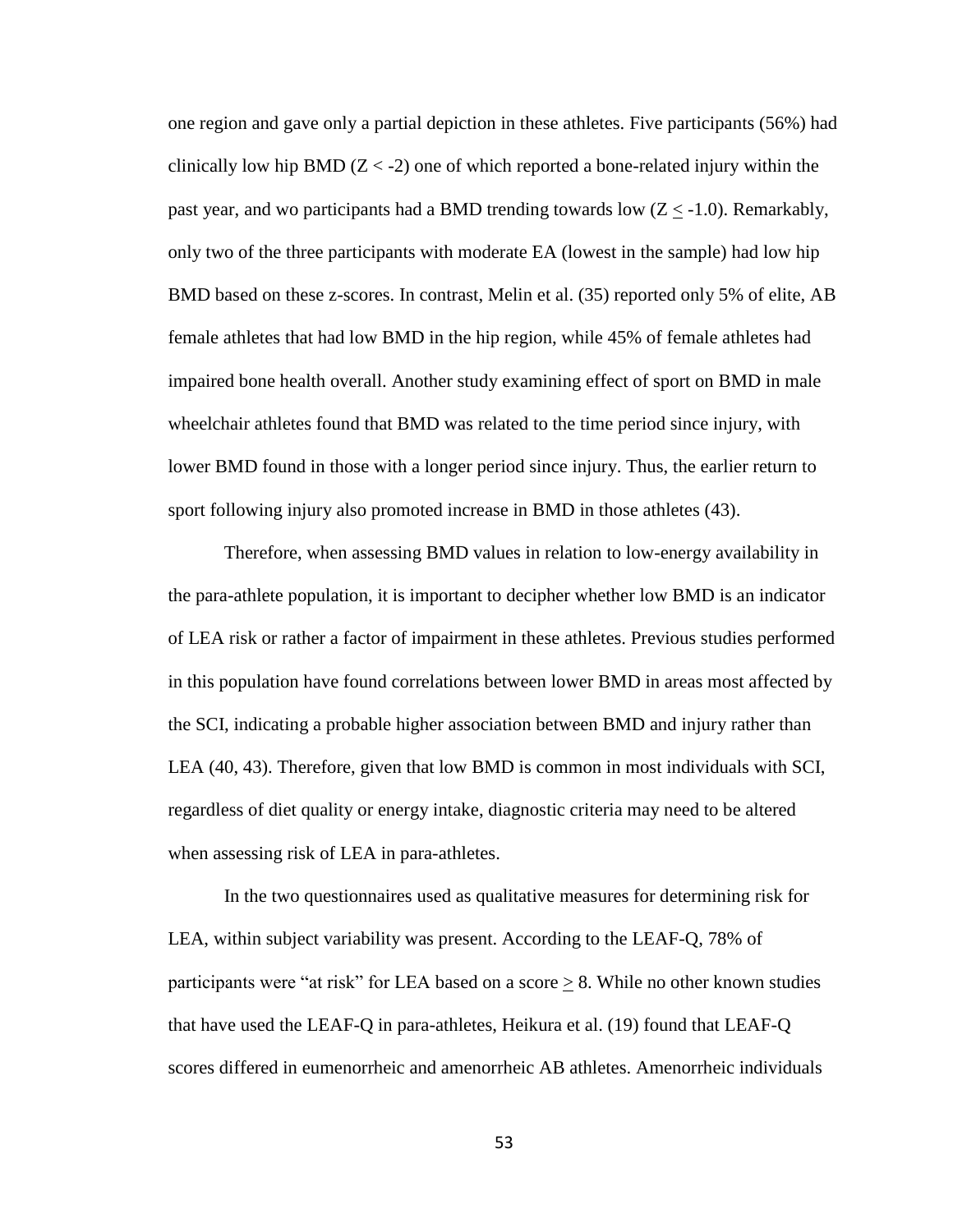had an average score of  $8.3 \pm 3.7$  while eumenorrheic individuals had an average score of 12.8 + 4.8. This significantly higher LEAF-Q score in the eumenorrheic group led authors to conclude that LEAF-Q was an appropriate tool for assessing risk of the Female Athlete Triad. This supported the findings from a previous study done on 84 Swedish athletes to assess the effectiveness of this screening tool. Results found that LEAF-Q had an acceptable sensitivity, specificity and internal consistency, considering it to be a useful tool in the identification of females at risk for energy deficiency and associated symptoms of LEA (35). However, no trends existed between estimated energy availability and LEAF-Q scores in the current study. The differences in risk factors associated with LEA in female para-athletes make it difficult to use screening tools, such as LEAF-Q in identifying risk of LEA. Menstrual history and function, contraceptive use, and GI function assessed on this screening tool may be more related to the injury, rather than actual LEA. Therefore, the LEAF-Q should be used with caution with this population of athletes. While menstrual dysfunction was largely related to higher risk scores, it was largely the result of injuries related to overuse of the upper body in paraathletes rather than bone-related injuries, and contraceptives that cease menstrual cycles for a duration of time.

In contrast to the LEAF-Q, the EDE-Q results found only one participant to be atrisk for disordered eating and potential LEA in this study. While it doesn't directly determine risk of low energy availability, this questionnaire has been considered an instrument of choice when identifying behaviors surrounding eating disorders. Out of the four subscales within the EDE-Q, participants scored highest in the "shape concern" category. While an average global score of  $\geq$  4 is deemed at-risk for eating disorder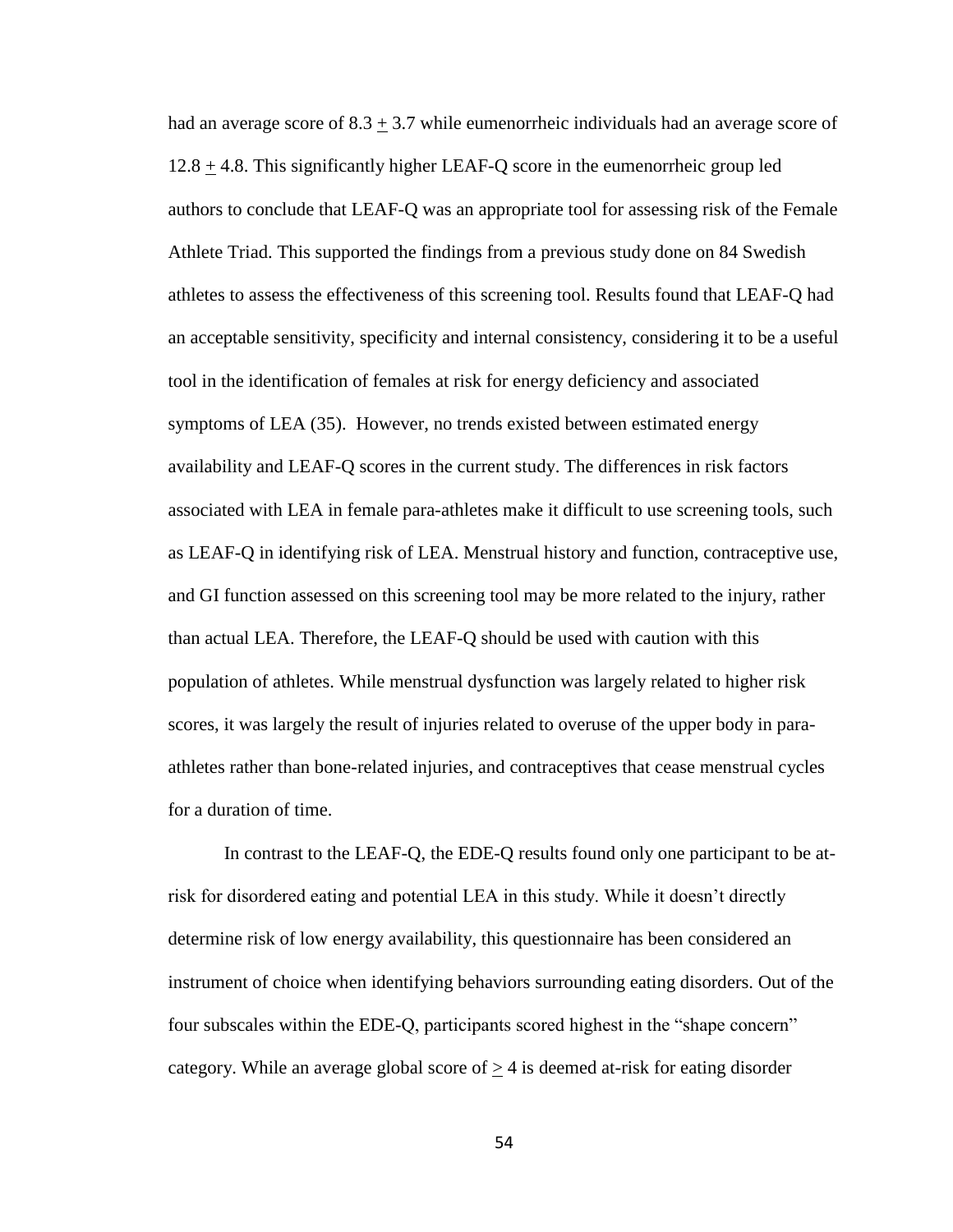behavior, the average score amongst our participants were  $1.8 \pm 2.0$  showing great variability and a low risk for these behaviors in this para-population. However, when asked if participants restricted caloric intake due to concern of fitting into sport chair or due to discomfort that may be felt when eating before activity, five participants reported restricting due to discomfort before activity, while three reported restricting due to concern of fitting into sport chair. This was an interesting finding based on the low EDE-Q scores that assess risk of disordered eating behaviors. Mond et al. (61) used this tool in a large sample of women from Australia, aged 18-42 years. Similar to our study, the mean global score for all subscales was  $1.5 \pm 1.3$ , with the highest subscale score in the "shape concern" category. Another study involving a community-based sample of young women found a mean global score of  $0.9 \pm 0.8$ , with the highest subscale score also being "shape concern" (62). In the para-athlete population specifically, this higher score regarding body weight or shape could have also been attributed to concern of fitting into their sport chair during competition, as that was a mentioned concern of participants within this study. This small sample size makes it difficult to determine the effectiveness of this tool within this population, therefore, more research is needed to determine whether this tool is useful for para-athletes.

#### *Limitations*

The most practical limitation of this study was the small sample size. Only 9 participants completed the study, which may not be representative of the status of female Paralympic athletes. However, the heterogeneity of this population in terms of impairment should be noted. Other limitations included the use of self-reported food logs, as they were vague in some instances, without precise portion size measurements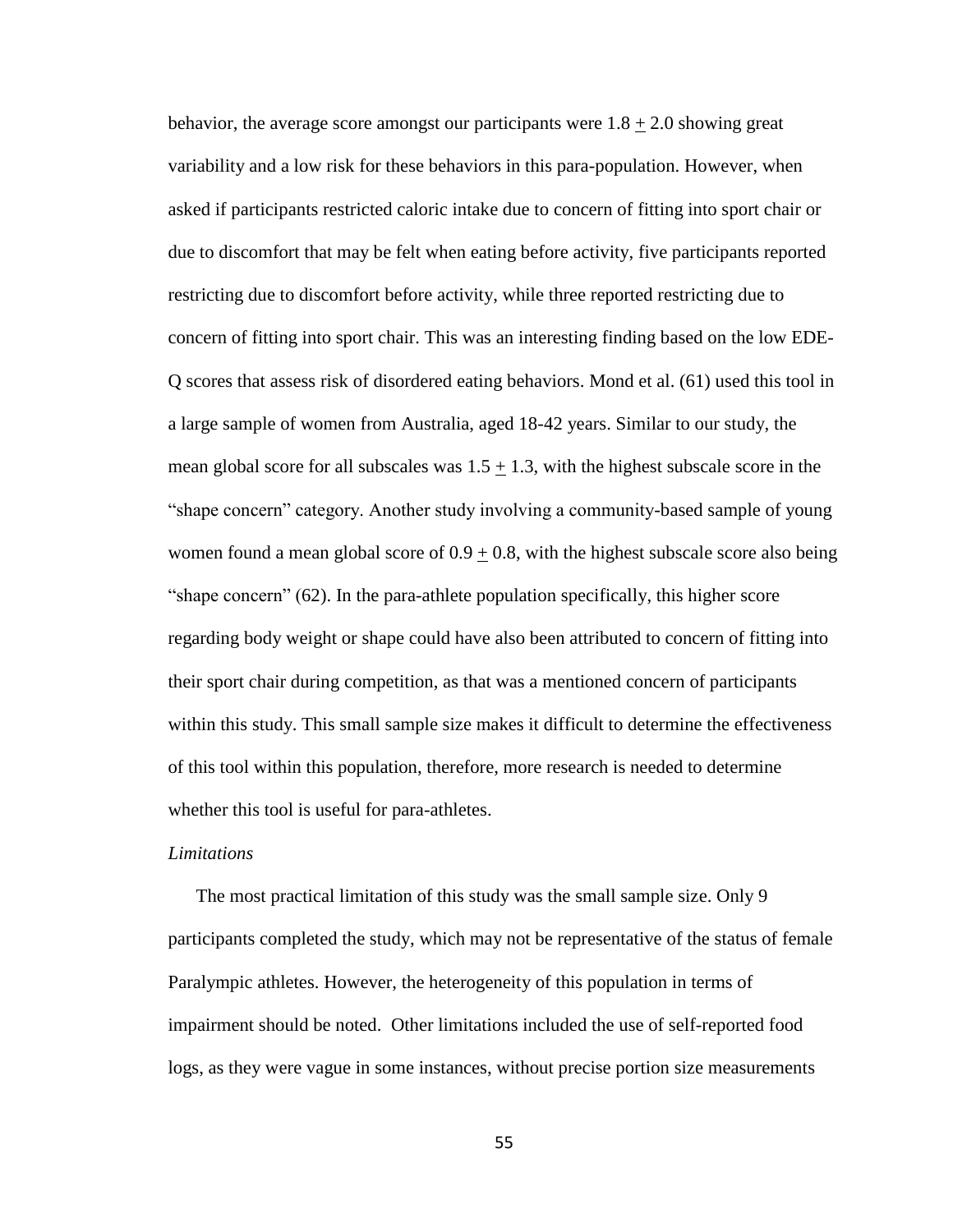recorded. Exercise descriptions were difficult to quantify using the Conger & Bassett (23) compendium of energy costs of physical activities. Training sessions included a variety of different activities that were not included in the compendium, therefore, the most comparable activity was used to quantify each exercise in order to report an estimate of EEE.

When examining blood spot tests for hormonal and reproductive functioning, participants were unable to clearly define what phase they were in due to the contraceptive devices and / or sporadic nature of their menstrual cycle. This made it difficult to determine whether they were within or outside of the range for estradiol and progesterone. Using only one region (hip) out of the three DXA scans performed to determine BMD didn't give the most accurate depiction of each participants' bone characteristics in the various parts of their body, specifically around the site of injury or impairment.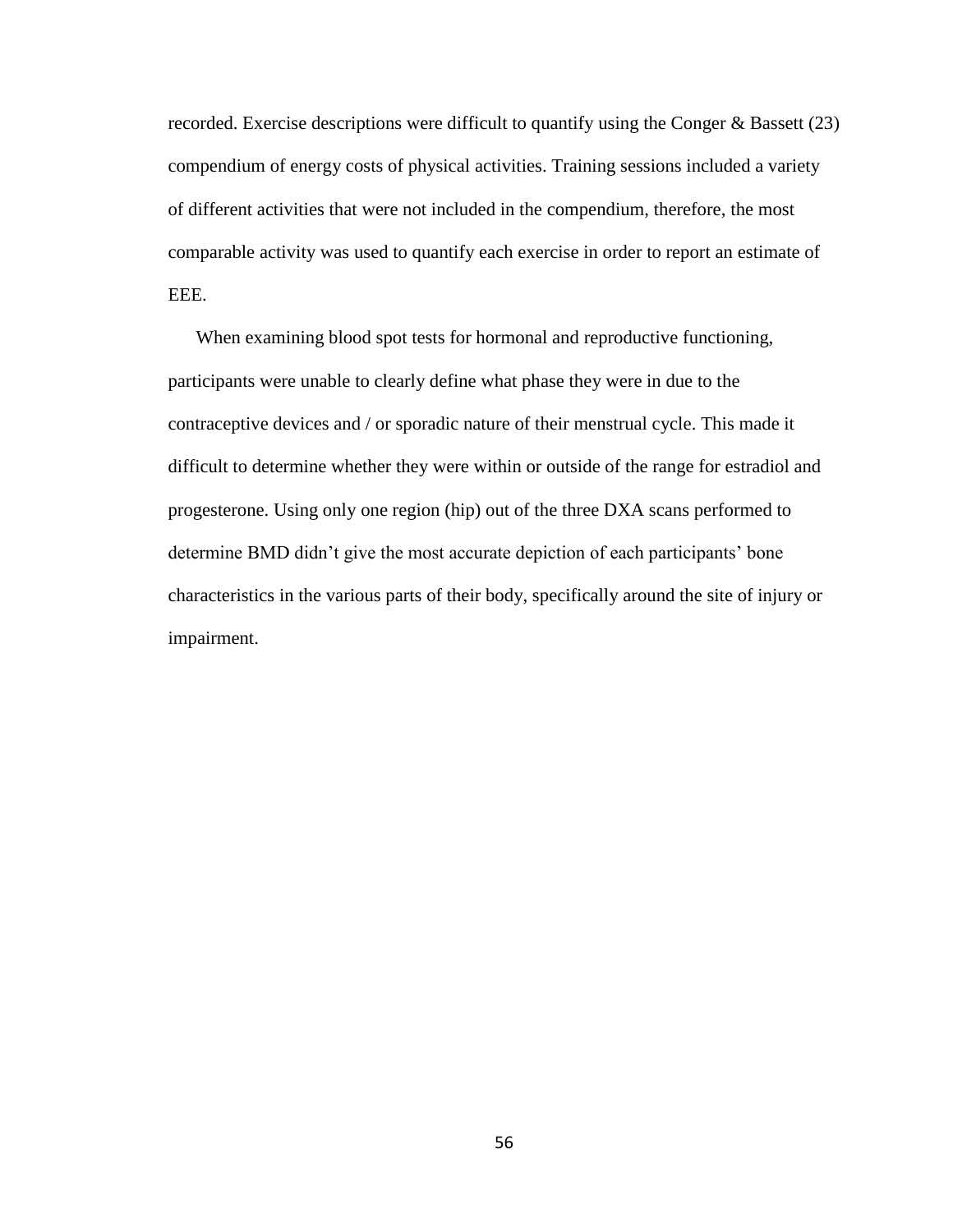### VI. CONCLUSIONS

Considerable discrepancies existed between the results from the questionnaires and EA calculations in assessing risk of low-energy availability. Additionally, quantitative screening tools, such as the DXA scan and blood spot tests used in this study, may be difficult to use as diagnostic measures when assessing LEA with this population. Studies that use DXA to examine the bone characteristics of para-athletes should consider the sources of error that may obscure the integrity of the BMD measurements. This study concluded that when calculating EA based on dietary intake and EEE, no LEA existed within this group of female para-athletes. However, a greater risk for LEA was suggested when using BMD and results from LEAF-Q to determine risk. With very limited studies assessing EA in para-athletes, there is a lack of assessment tools specific to para-athletes that isolate symptoms merely associated with LEA (63). Therefore, further research and screening tools validated specifically for this population is warranted in order to better determine the energy availability of Paralympic athletes.

#### *Practical Applications*

Low energy availability is a concern in female athletes. The International Olympic Committee (IOC) have recognized the impacts of energy status on physiological processes and support the that energy deficiency may contribute to menstrual dysfunction, impaired bone health, reproductive and hormonal imbalance, and more. With differing energy requirements, bone health, and menstrual function, the ability to identify LEA may require different assessments. This study shows the difficulty of using screening tools created for AB athletes for para-athletes. The variations in this population may be multifactorial and attributable to the characteristics of the disability itself,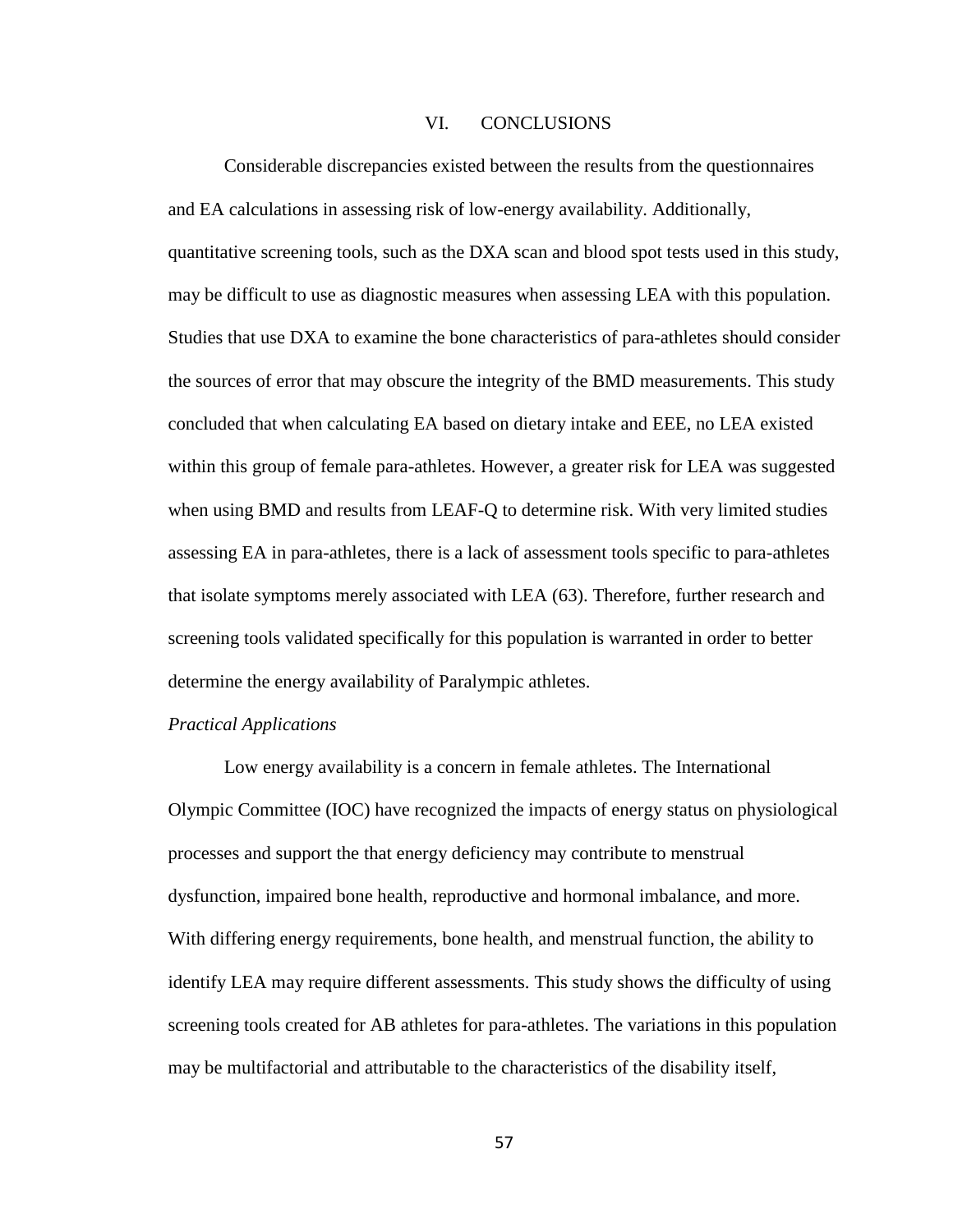differences in training due to the nature of adaptive sports competition, or a combination of both. Nevertheless, there is a need for more screening tools that can help to distinguish between symptoms associated with LEA rather than the injury in order to more accurately determine prevalence of LEA in this population.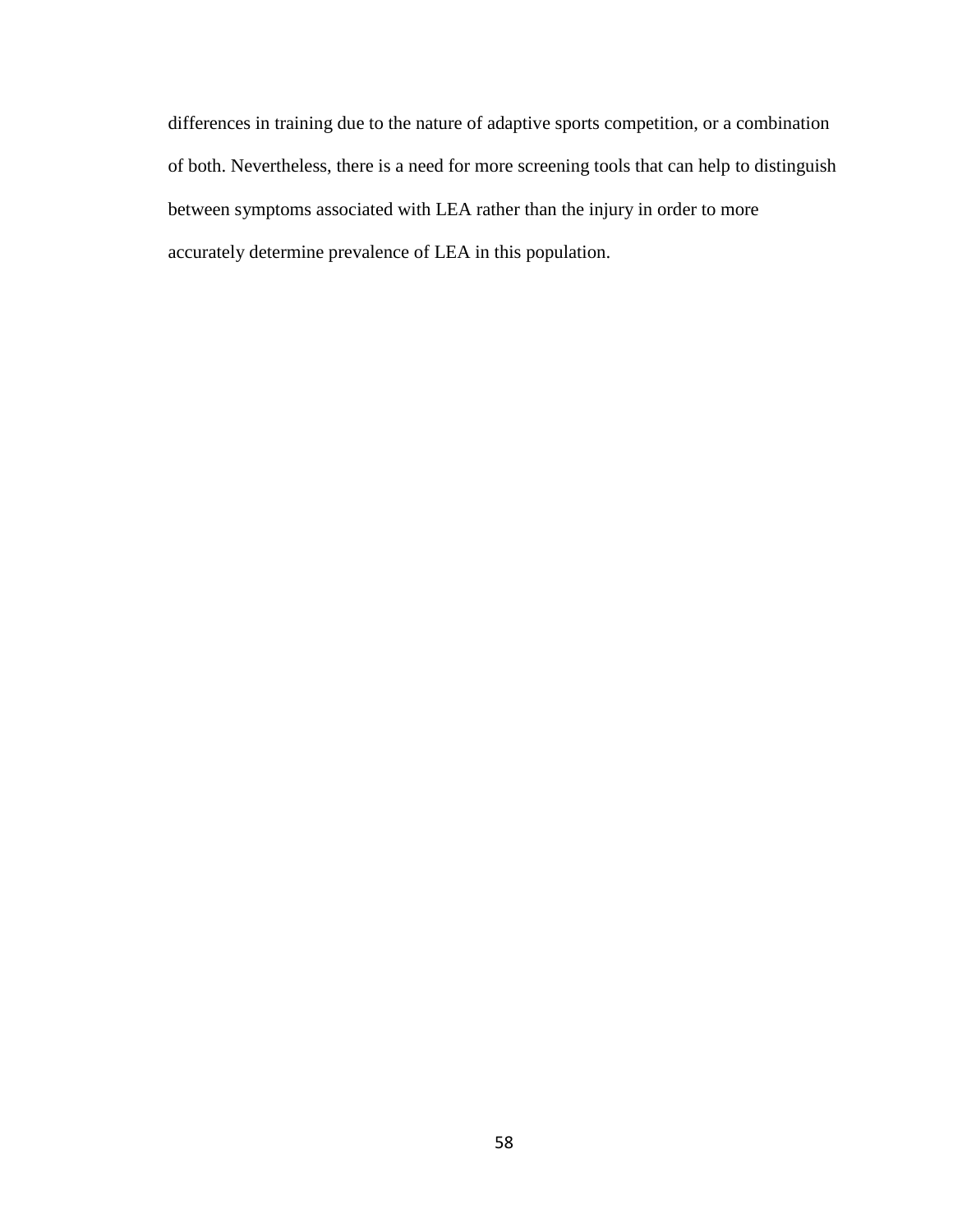### **REFERENCES**

- 1. Blauwet CA, Brook EM, Tenforde AS, Broad E, Hu CH, Abdu-Glass E, Matzkin EG. Low Energy Availability, Menstrual Dysfunction, and Low Bone Mineral Density in Individuals with a Disability: Implications for the Para Athlete Population. *Sports Medicine*. 2017;47(9):1697–1708.
- 2. De Souza MJ, Nattiv A, Joy E, et al. 2014 Female Athlete Triad Coalition Consensus Statement on Treatment and Return to Play of the Female Athlete Triad: 1st International Conference Held in San Francisco, California, May 2012 and 2nd International Conference Held in Indianapolis, Indiana, May 2013. *British Journal of Sports Medicine*. 2014;48(4):289.
- 3. Nattiv A, Loucks AB, Manore MM, Sanborn CF, Sundgot-Borgen J, and Warren MP. The Female Athlete Triad. *Medicine & Science in Sports & Exercise.* 2007;39(10):1867–82.
- 4. Melin A, Tornberg å B, Skouby S, et al. Energy Availability and the Female Athlete Triad in Elite Endurance Athletes: Energy Availability in Female Athletes. *Scand. J. Med. Science Sports.* 2015;25(5):610–22.
- 5. Mountjoy M, Sundgot-Borgen J, Burke LM*,* et al. The IOC consensus statement: beyond the Female Athlete Triad—Relative Energy Deficiency in Sport (RED-S). *Brittish Journa of Sports Med.* 2014;48**:**491-497.
- 6. Mountjoy M. International Olympic Committee (IOC) Consensus Statement on Relative Energy Deficiency in Sport (RED-S): 2018 Update. *Int. J. Sport Nutr. Exerc. Metab*. 2018;28:1–19.
- 7. Loucks, AB. Low Energy Availability in the Marathon and Other Endurance Sports. *Sports Medicine*. 2007;37(4–5):348–352.
- 8. Guebels CP, Kam LC, Maddalozzo GF, Manore MM. Active Women Before/After an Intervention Designed to Restore Menstrual Function: Resting Metabolic Rate and Comparison of Four Methods to Quantify Energy Expenditure and Energy Availability. *Int. J. Sport Nutr. Exerc. Metab*. 2014;24:37-46.
- 9. Buchholz AC, McGillivray CF, Pencharz PB. Differences in Resting Metabolic Rate between Paraplegic and Able-Bodied Subjects Are Explained by Differences in Body Composition. *The American Journal of Clinical Nutrition*. 2003;77(2):371–378.
- 10. Figel K, Pritchett K, Pritchett R, Broad E. Energy and Nutrient Issues in Athletes with Spinal Cord Injury: Are They at Risk for Low Energy Availability? *Nutrients*. 2018;10:1078.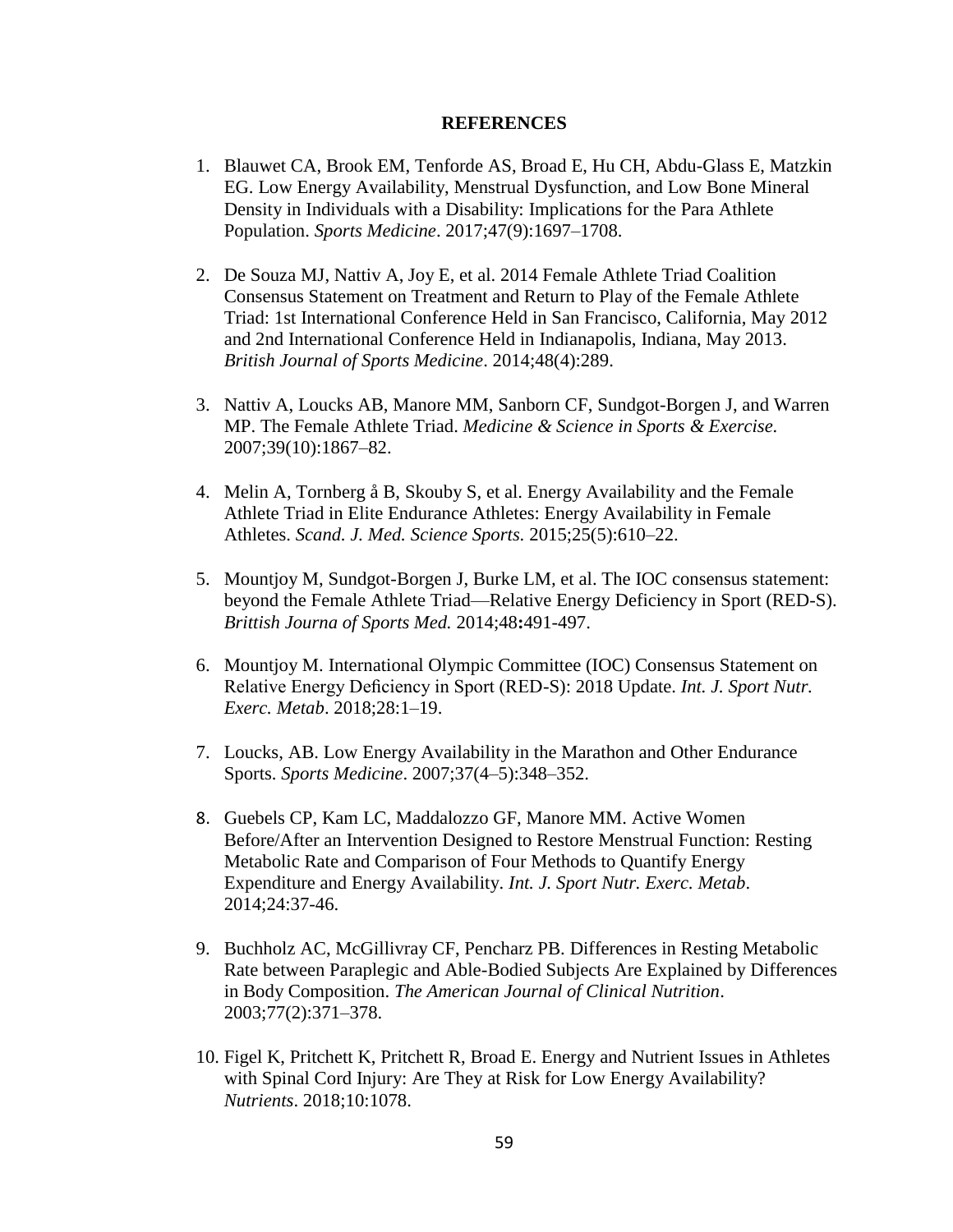- 11. Gold JR and Gold MM. Access For All: the Rise of the Paralympic Games. *The Journal of the Royal Society for the Promotion of Health*. 2007;127(3):133-41.
- 12. Burke LM, Melin A, Lundy B. Pitfalls and problems with measuring energy availability. *Int. J. Sports Nutr. Exerc. Metab*. 2018. in press.
- 13. Larson-Meyer DE, Woolf K, & Burke L. Assessment of nutrient status in athletes and the need for supplementation. *Int. J. Sport Nutr. Exerc. Metab*. 2018;28(2):139–158.
- 14. Trabulsi J, Schoeller DA. Evaluation of dietary assessment instruments against doubly labeled water, a biomarker of habitual energy intake*. Am. J Physical Endocrinol Metab.* 2001;281:E891–E899.
- 15. Braakhuis AJ, Meredith K, Cox GR, Hopkins WG, Burke LM. Variability in Estimation of Self-Reported Dietary Intake Data from Elite Athletes Resulting from Coding by Different Sports Dietitians. *Int. J. Sport Nutr. Exerc. Metab.*  2003;13:152-165.
- 16. Krempien JL, Barr SI. Risk of nutrient inadequacies in elite Canadian athletes with spinal cord injury. *Int. J. Sport Nutr. Exerc. Metab*. 2011;21:417–425.
- *17.* Madden RF. Shearer J, Parnell JA. Evaluation of Dietary Intakes and Supplement Use in Paralympic Athletes. *Nutrients.* 2017*;*9(1266):1-11.
- *18.* American College of Sports Medicine. Academy of Nutrition and Dietetics. Dietitians of Canada. Nutrition and Athletic Performance. *Med Sci Sport Exerc.* 2016;48(3):543-68.
- 19. Heikura IA, Uusitalo ALT, Stellingwerff T, Bergland D, Mero AA and Burke LM. Low Energy Availability Is Difficult to Assess but Outcomes Have Large Impact on Bone Injury Rates in Elite Distance Athletes. *Int. J. Sport Nutr. Exerc. Metab*. 2018;28(4):403-411.
- 20. Nightingale TE, Rouse PC, Thompson D, Bilzon JLJ. Measurement of Physical Activity and Energy Expenditure in Wheelchair Users: Methods, Considerations and Future Directions. *Sports Medicine.* Open 2017, 3.
- 21. Ainsworth BE, Haskell WL, Whitt MC, et al. 2011 Compendium of physical activities: A second update of codes and MET values. *Medicine & Science in Sports & Exercise*. 2011;43(8):1575-1581.
- 22. Price M. Energy expenditure and metabolism during exercise in persons with a spinal cord injury. *Sports Medicine*. 2010;40(8):681–696.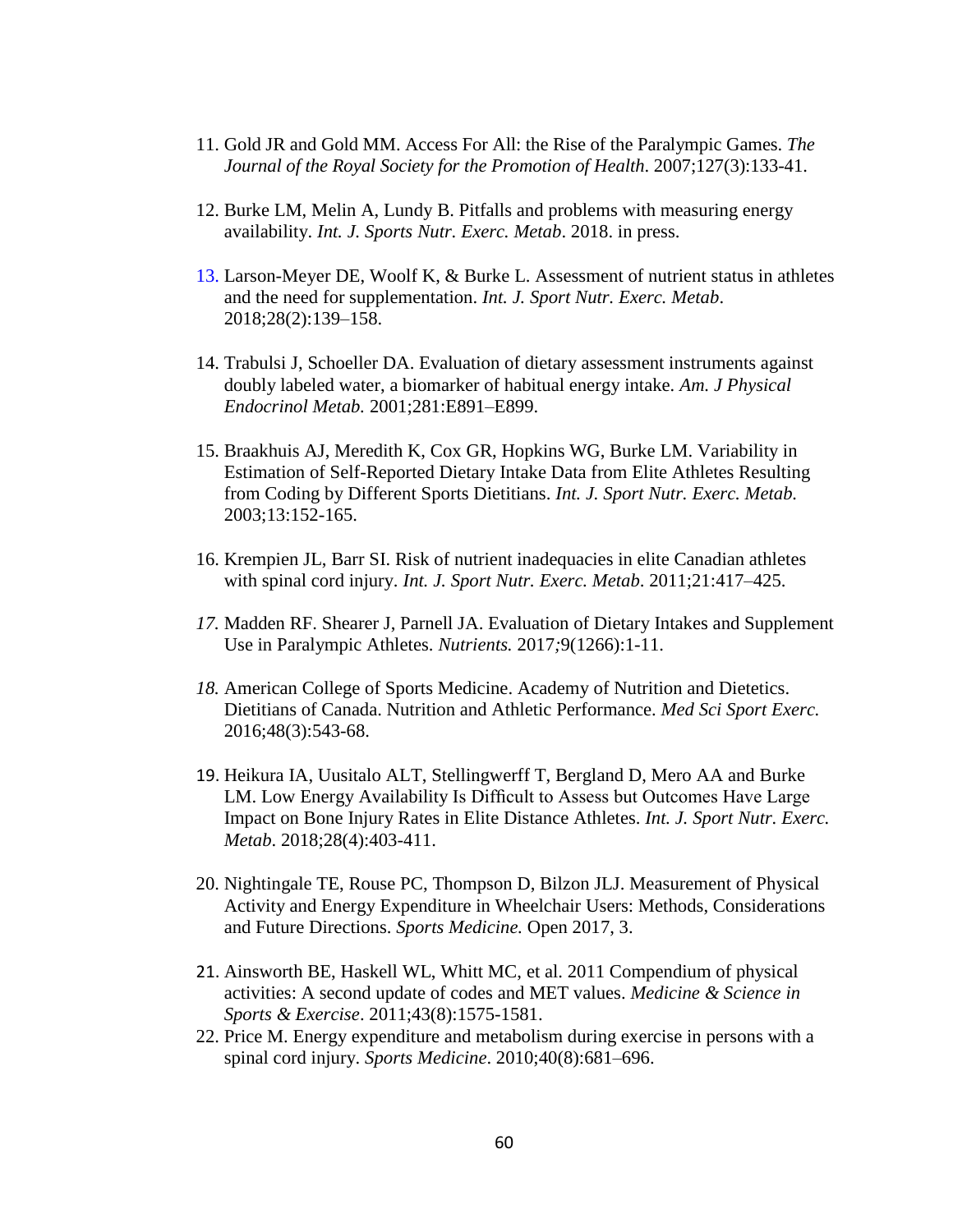- 23. Conger SA and Bassett DR. A Compendium of Energy Costs of Physical Activities for Individuals Who use Manual Wheelchairs. *Adapted Physical Activity Quarterly.* 2011;28(4):310-325.
- 24. Bernardi M, Canale I, Felici F, et al. Field evaluation of the energy cost of different wheelchair sports. *Int. J. Sports Cardiology*. 1988;5:58-61.
- 25. McArdle WD, Katch FI, Katch VL, et al. Exercise physiology: energy, nutrition and human performance. 2nd ed. Philadelphia (PA): Lea and Febiger, 1986: 642- 9.
- 26. Abel T, Platen P,Rojas Vega S, et al. Energy expenditure in ball games for wheelchair users*. Spinal Cord.* 2008;46(12):785-90.
- 27. Dishman, RK, Washburn RA & Schoeller DA. Measurement of Physical Activity. *Quest*. 2001;53:3,295-309.
- 28. Tanhoffer RA, Tanhoffer AIP, Raymond J, Johnson NA, Hills AP, Davis GM. Energy Expenditure in Individuals with Spinal Cord Injury Quantified by Doubly Labeled Water and a Multi-Sensor Armband. *J. Phys. Act. Health.* 2015;12,163– 170.
- 29. Bussmann HBJ, Reuvekamp PJ, Veltink PH, Martens WLJ, Stam HJ. Validity and reliability of measurements obtained with an "activity monitor" in people with and without a transtibial amputation. *Physical Therapy.* 1998;78(9):989–98.
- 30. Pelly FE, Broad EM, Stuart N, Holmes MA. Resting energy expenditure in male athletes with a spinal cord injury. *J. Spinal Cord Med*. 2017,1–8.
- 31. Liusuwan A, Widman L, Abresch RT, et al. Altered body composition affects resting energy expenditure and interpretation of body mass index in children with spinal cord injury. *J Spinal Cord Med.* 2004;27(1): S24-8.
- 32. Broad E & Juzwiak C. Sports Nutrition in Para Athletes: Determining Energy Requirements. *Sports Medicine.* 2018;170-175.
- 33. Scient AAC, Brundin T, Hjeltnes N, Maehlum S, Wahren J. Meal-induced rise in resting energy expenditure in patients with complete cervical spinal cord lesions. *Spinal Cord*. 1993;31:462.
- 34. Loucks AB, & Callister R. Induction and prevention of low-T3 syndrome in exercising women. *The American Journal of Physiology*. 1993;5(2):R924–R930.
- 35. Melin A, Thornberg AB, Skouby S, Faber J, Ritz C, Sjödin A, and Sundgot-Borgen J. The LEAF Questionnaire: A Screening Tool for the Identification of Female Athletes at Risk for the Female Athlete Triad. *British Journal of Sports Medicine.* 2014;48(7):540–45.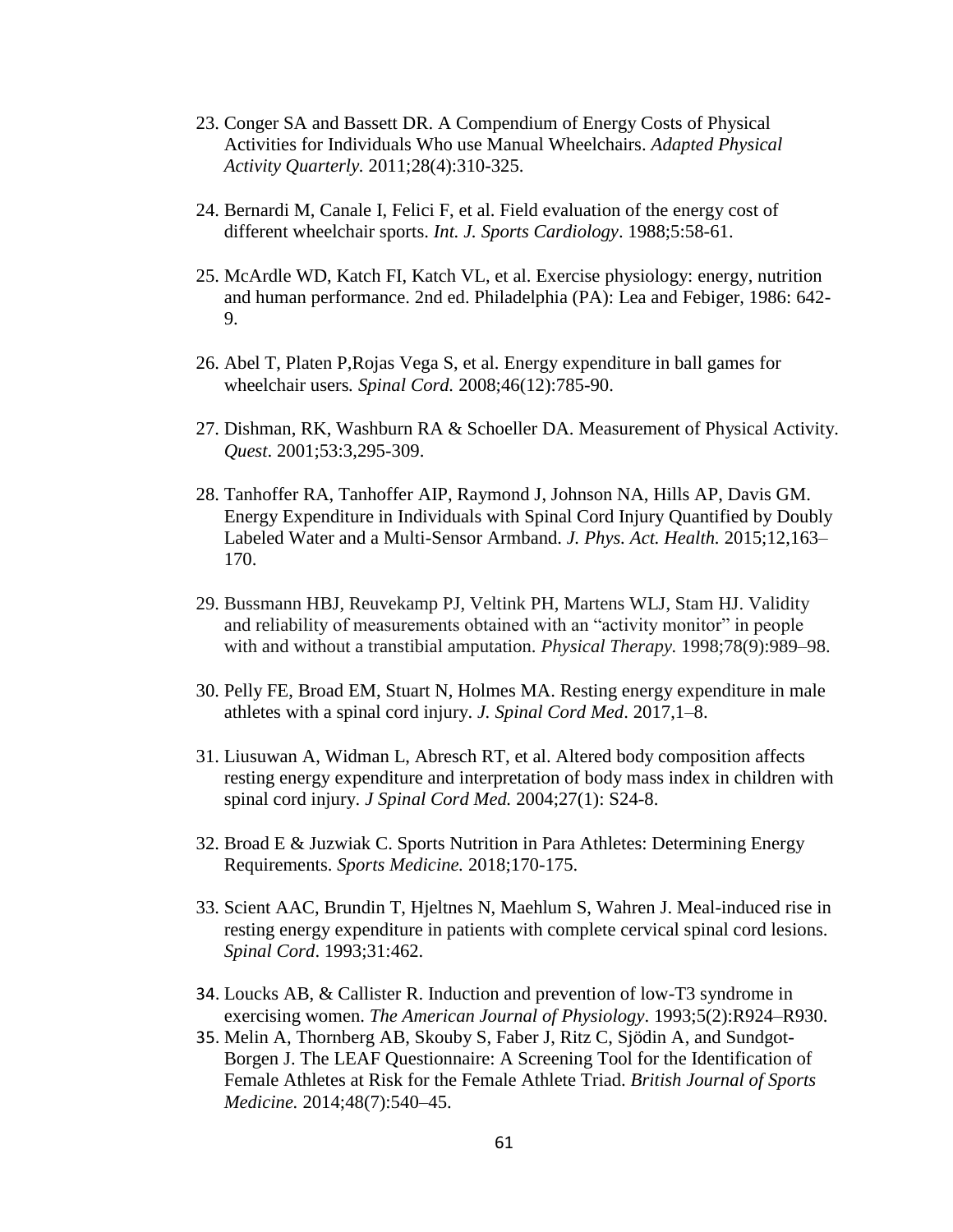- 36. Krempien JL, and Barr SI. Eating Attitudes and Behaviours in Elite Canadian Athletes with a Spinal Cord Injury. *Eating Behaviors.* 2010;13(1):36–41.
- 37. Goosey-Tolfrey VL, Crosland J. Nutritional practices of competitive British wheelchair games players. *Adapted Physical Activity Quarterly*. 2010;27:47–59.
- 38. Bond MJ, McDowell AJ, & Wilkinson JY. The measurement of dietary restraint, disinhibition and hunger: An examination of the factor structure of the three factor eating questionnaire (TFEQ). *International Journal of Obesity and Related Metabolic Disorders: Journal of the International Association for the Study of Obesity*. 2001;25(6):900–906.
- 39. Mond JM, Hay PJ, Rodgers B et al. Validity of Eating Disorder Examination Questionnaire (EDE-Q) in screening for eating disorders in community samples. *Behaviour Research and Therapy.* 2004;42(5):551-567.
- 40. Goktepe AS, Bilge Yilmaz B, Alaca R, Yazicioglu K, Mohur H and Gunduz S. Bone Density Loss After Spinal Cord Injury: Elite Paraplegic Basketball Players vs. Paraplegic Sedentary Persons. *American Journal of Physical Medicine & Rehabilitation.* 2004;83(4):279–83. https://doi.org/10.1097/01.PHM.0000118036.20170.6C.
- 41. Jones LM, Legge M, Goulding A. Intensive exercise may preserve bone mass of the upper limbs in spinal cord injured males but does not retard demineralization of the lower body. *Spinal Cord.* 2002;40:230–5.
- 42. Kocina P. Body composition of spinal injured adults. *Sports Medicine*. 1997;23:48–60.
- 43. Miyahara K, Wang DH, Mori K et al. Effect of sports activity on bone mineral density in wheelchair athletes. *J. Bone Miner. Metab.* 2008;26:101–106.
- 44. Pritchett K, Pritchett RC, Stark L. Effect of Vitamin D Supplementation on 25(OH)D Status in Elite Athletes with Spinal Cord Injury. *Int. J. of Sport Nutr. and Exerc. Met.* 2016;29:18-23. https://doi.org/10.1123/ijsnem.2017-0233
- 45. Elliot-Sale KJ, Tenforde AS, Parzialle AL, Holtzman B, Ackerman KE. Endocrine effects of Relative Energy Deficiency in Sport. *Int. J. of Sport Nutr. and Exerc. Met.* 2018.
- 46. Castro JS, Lourenço C, Carrilho M. Successful pregnancy in a woman with paraplegia. *BMJ Case Rep*. 2014, bcr2013202479.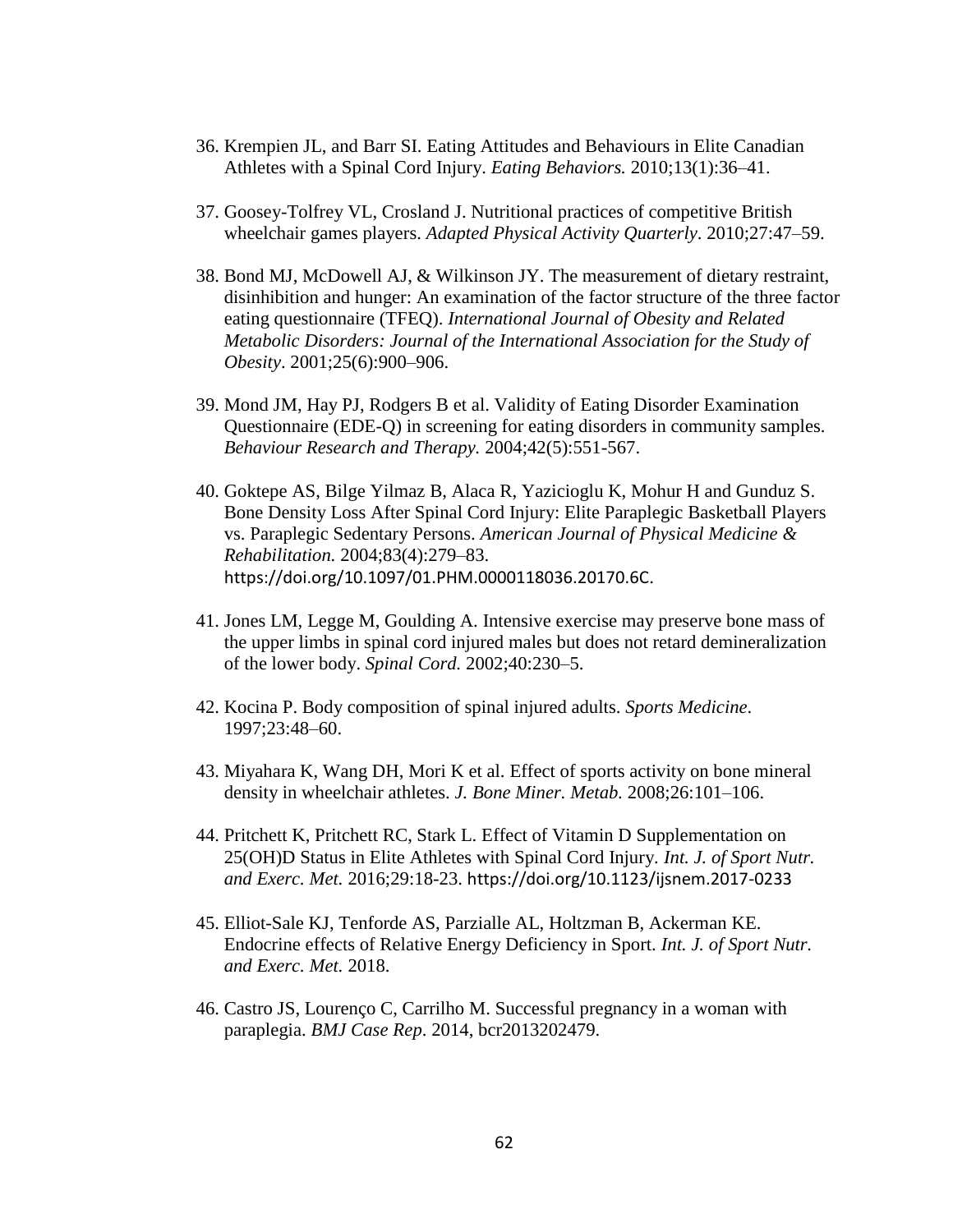- 47. Bughi S, Shaw SJ, Mahmood G, et al. Amenorrhea, pregnancy, and pregnancy outcomes in women following spinal cord injury: a retrospective cross-sectional study. *Endocrine Pract.* 2008;14(4):437–41.
- 48. Rutberg L, Friden B, Karlsson AK. Amenorrhoea in newly spinal cord injured women: an effect of hyperprolactinaemia? *Spinal Cord.* 2008;46:189-191.
- 49. Martin D, Sale C, Cooper SB, Elliott-Sale KJ. Period Prevalence and Perceived Side Effects of Hormonal Contraceptive Use and the Menstrual Cycle in Elite Athletes. *Int. J. Sports Physiol. Perform.* 2017:1–22.
- 50. Tenforde, A.S., Barrack, M.T., Nattiv, A., & Fredericson, M. (2016). Parallels with the female athlete triad in male athletes. *Sports Medicine*. 46(2), 171–182.
- 51. Loucks AB., & Thuma JR. Luteinizing hormone pulsatility is disrupted at a threshold of energy availability in regularly menstruating women. *The Journal of Clinical Endocrinology & Metabolism*. 2003;88(1):297–311.
- 52. Koehler K, Hoerner NR, Gibbs JC, et al. Low energy availability in exercising men is associated with reduced leptin and insulin but not with changes in other metabolic hormones. *Journal of Sports Sciences*. 2016;34(20):1921–1929.
- 53. American Board of Internal Medicine Web Site [Internet]. Philadelphia (PA): Endocrinology, Diabetes, & Metabolism MOC Reference Ranges; [cited 2019 May 6]. Available from: https://www.abim.org/maintenance-ofcertification/assessment-information/endocrinology-diabetesmetabolism/reference-ranges.aspx
- 54. Warden SJ, Bennell KL, Matthews B, Brown DJ, McMeeken JM, and Wark JD. Quantitative Ultrasound Assessment of Acute Bone Loss Following Spinal Cord Injury: A Longitudinal Pilot Study. *Osteoporosis International.* 2002;13(7):586- 592.
- 55. Damilakis J, Adams JE, Guglielmi G. and Link TM. Radiation Exposure in X-Ray-Based Imaging Techniques Used in Osteoporosis. *European Radiology.* 2010;20(11):2707–14. https://doi.org/10.1007/s00330-010-1845-0.
- 56. Rø Øyvind, Deborah L, Reas, and Stedal K. Eating Disorder Examination Questionnaire (EDE-Q) in Norwegian Adults: Discrimination between Female Controls and Eating Disorder Patients: Global EDE-Q Cut-Off. *European Eating Disorders Review.* 2015;23(5):408–12. https://doi.org/10.1002/erv.2372.
- 57. Luce KH, Crowther JH, Pole M. Eating Disorder Examination Questionnaire (EDE-Q): norms for undergraduate women. *Int. J. Eat. Disord.* 2008;41(3):273- 276.